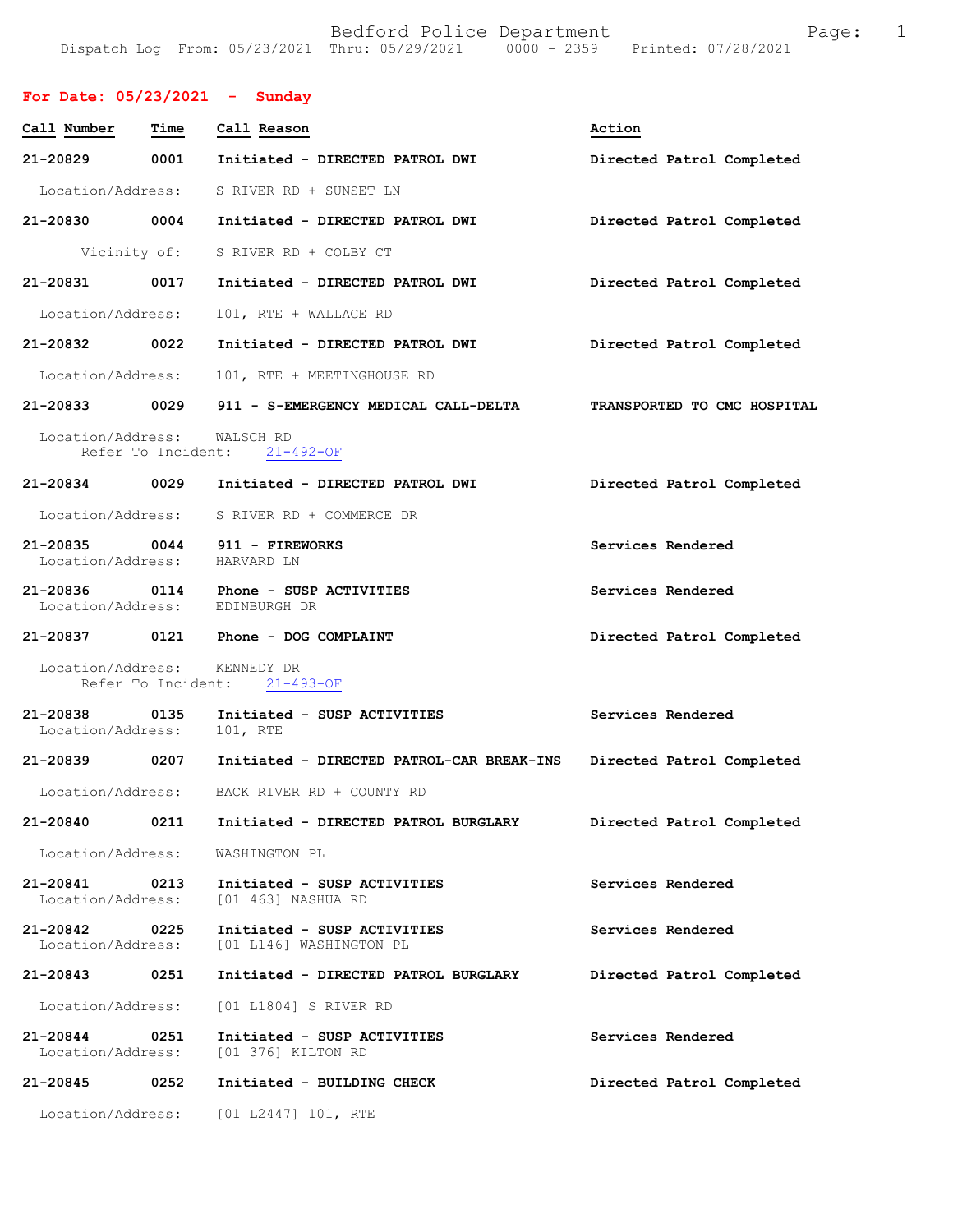Bedford Police Department Page: 2 Dispatch Log From: 05/23/2021 Thru: 05/29/2021 **21-20846 0334 Initiated - BUILDING CHECK Building Checked/Secured**  Location/Address: [01 L10] S RIVER RD **21-20847 0400 Initiated - DIRECTED PATROL BURGLARY Directed Patrol Completed**  Location/Address: [01 308] COLBY CT **21-20848 0430 Initiated - DIRECTED PATROL-CAR BREAK-INS Directed Patrol Completed**  Location/Address: COUNTY RD + LIBERTY HILL RD **21-20849 0432 Initiated - DIRECTED PATROL-CAR BREAK-INS Directed Patrol Completed**  Location/Address: N AMHERST RD + WALLACE RD **21-20850 0436 Initiated - DIRECTED PATROL-CAR BREAK-INS Directed Patrol Completed**  Location/Address: [01 1870] S RIVER RD **21-20851 0436 Initiated - DIRECTED PATROL BURGLARY Directed Patrol Completed**  Location/Address: WALLACE RD + GREENFIELD PKWY **21-20852 0453 Initiated - BUILDING CHECK Building Checked/Secured**  Location/Address: [01 232] LIBERTY HILL RD **21-20853 0506 Initiated - BUILDING CHECK Building Checked/Secured**  Location/Address: [01 234] COUNTY RD **21-20854 0511 Initiated - DIRECTED PATROL TRAFFIC ENF Directed Patrol Completed**  Location/Address: 101, RTE + GREY ROCK RD **21-20855 0511 Initiated - DIRECTED PATROL TRAFFIC ENF Directed Patrol Completed**  Vicinity of: S RIVER RD + KILTON RD **21-20856 0512 911 - S-EMERGENCY MEDICAL CALL-ALPHA TRANSPORTED TO CMC HOSPITAL**  Location/Address: OLD COVENTRY LN **21-20857 0512 Initiated - DIRECTED PATROL TRAFFIC ENF Directed Patrol Completed**  Location/Address: S RIVER RD + MOORES CROSSING RD **21-20858 0514 Initiated - DIRECTED PATROL TRAFFIC ENF Directed Patrol Completed**  Location/Address: WALLACE RD + CIRCLE DR **21-20859 0533 Initiated - MOTOR VEHICLE STOP Summons/Warning Issued**  Location/Address: S RIVER RD + KILTON RD **21-20860** 0543 Walk-In - THEFT Services Rendered Services Rendered **Services** Rendered **Services** Rendered Location/Address: **21-20861 0650 Phone - S-ALARM-MEDICAL AID/LIFT ASST LIFT ASSIST**  Location/Address: [01 L1950] HAWTHORNE DR **21-20862 0817 Initiated - DIRECTED PATROL TRAFFIC ENF Directed Patrol Completed**  Location/Address: 101, RTE + JENKINS RD 21-20863 0824 911 - DOG COMPLAINT **Services Rendered Services Rendered Iocation/Address:** GAGE GIRLS RD Location/Address: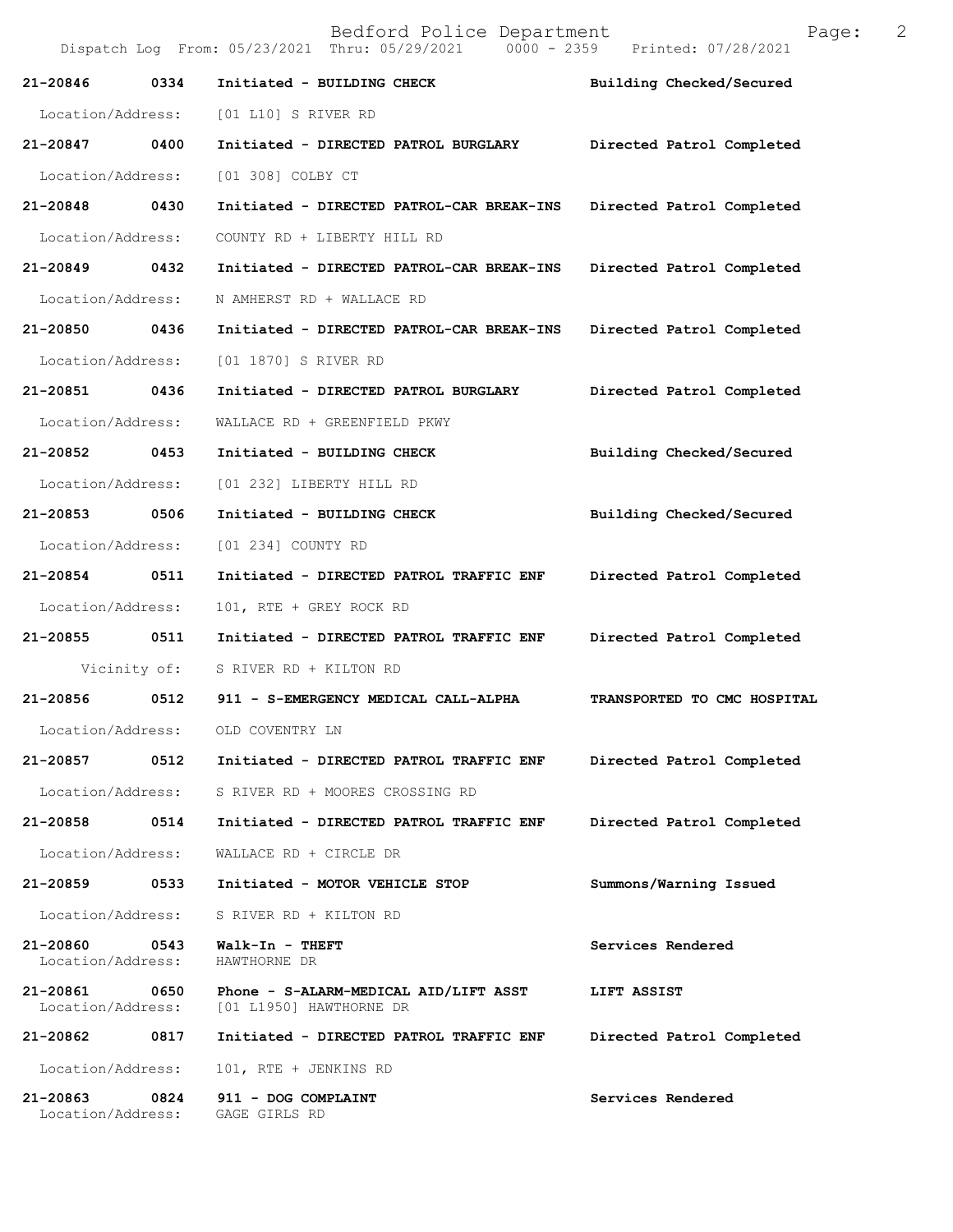Bedford Police Department Page: 3 Dispatch Log From: 05/23/2021 Thru: 05/29/2021 **21-20864 0827 Initiated - SUSP ACTIVITIES-IN PROGRESS Services Rendered**  EXECUTIVE PARK DR + S RIVER RD **21-20865 0831 Initiated - DIRECTED PATROL TRAFFIC ENF Directed Patrol Completed**  Location/Address: S RIVER RD + SUNSET LN **21-20866 0833 Initiated - DIRECTED PATROL TRAFFIC ENF Directed Patrol Completed**  Vicinity of: 101, RTE + 114 RTE **21-20867 0857 Initiated - MOTOR VEHICLE STOP Summons/Warning Issued**  Location/Address: 114 RTE + 101, RTE **21-20868 0903 Initiated - MOTOR VEHICLE STOP Summons/Warning Issued**  Location/Address: [01 L241] 101, RTE **21-20869 0905 Initiated - DIRECTED PATROL TRAFFIC ENF Directed Patrol Completed**  Vicinity of: 114 RTE + WHITE AVE **21-20870 0908 Initiated - DIRECTED PATROL TRAFFIC ENF Directed Patrol Completed**  Location/Address: S RIVER RD + HULL RD **21-20871 0909 Initiated - MOTOR VEHICLE STOP Summons/Warning Issued**  Location/Address: 114 RTE + OLD BEDFORD ROAD OVERPASS **21-20872 0917 Initiated - DIRECTED PATROL TRAFFIC ENF Directed Patrol Completed**  Location/Address: 101, RTE + NASHUA RD **21-20873 0923 Initiated - DIRECTED PATROL TRAFFIC ENF Directed Patrol Completed**  Vicinity of: NEW BOSTON RD + WALLACE RD **21-20874 0924 Initiated - MOTOR VEHICLE STOP Summons/Warning Issued**  Location/Address: 101, RTE + HARDY RD **21-20875 0935 Initiated - MOTOR VEHICLE STOP Summons/Warning Issued**  Location/Address: 101, RTE **21-20876 0945 Phone - ALARM,BURGLAR Alarm - False**  [01 L532] POWDER HILL RD **21-20877 0949 Initiated - DIRECTED PATROL-CAR BREAK-INS Directed Patrol Completed**  Location/Address: [01 1235] S RIVER RD **21-20878 0957 Initiated - DISABLED MOTOR VEHICLE Services Rendered**  Location/Address: 101, RTE + JENKINS RD **21-20342 1000 Other - COMMUNITY POLICING No Action Required**  Location/Address: DARBY LN + ROSEWELL RD **21-20879 1009 Initiated - DIRECTED PATROL TRAFFIC ENF Directed Patrol Completed**  Location/Address: [01 L0000786] S RIVER RD **21-20880 1010 Initiated - MOTOR VEHICLE STOP Summons/Warning Issued**  Location/Address: MEETINGHOUSE RD + PATTEN RD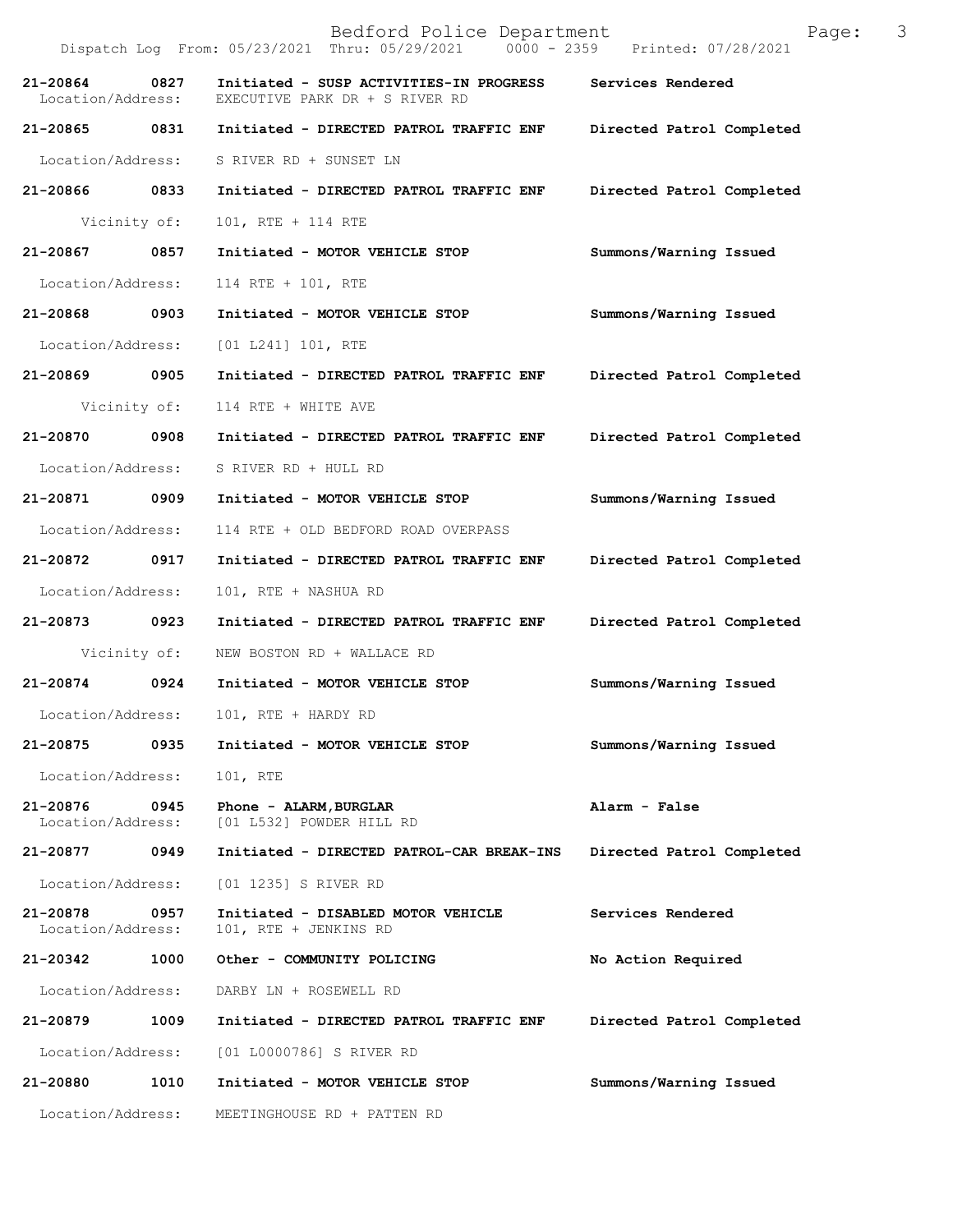|                               |              | Bedford Police Department<br>Dispatch Log From: 05/23/2021 Thru: 05/29/2021 0000 - 2359 Printed: 07/28/2021 | Page:                     | 4 |
|-------------------------------|--------------|-------------------------------------------------------------------------------------------------------------|---------------------------|---|
| 21-20881                      | 1016         | Initiated - MOTOR VEHICLE STOP                                                                              | Summons/Warning Issued    |   |
| Location/Address:             |              | [01 L1804] S RIVER RD                                                                                       |                           |   |
| 21-20882                      | 1020         | Initiated - DIRECTED PATROL TRAFFIC ENF                                                                     | Directed Patrol Completed |   |
| Location/Address:             |              | 101, RTE + CHESTNUT DR                                                                                      |                           |   |
| 21-20883                      | 1022         | Initiated - VACANT PROPERTY CHECK                                                                           | Building Checked/Secured  |   |
| Location/Address:             |              | HAWK DR                                                                                                     |                           |   |
| 21-20884                      | 1024         | Initiated - MOTOR VEHICLE STOP                                                                              | Summons/Warning Issued    |   |
| Location/Address:             |              | 101, RTE + WALLACE RD                                                                                       |                           |   |
| 21-20885                      | 1030         | Initiated - VACANT PROPERTY CHECK                                                                           | Building Checked/Secured  |   |
| Location/Address:             |              | [01 201] ORIOLE DR                                                                                          |                           |   |
| 21-20886                      | 1033         | Initiated - MOTOR VEHICLE STOP                                                                              | Summons/Warning Issued    |   |
| Location/Address:             |              | SUNSET LN                                                                                                   |                           |   |
| 21-20887<br>Location/Address: | 1036         | Phone - LOST PROPERTY<br>[01 L380] S RIVER RD                                                               | Services Rendered         |   |
| 21-20888                      | 1047         | Initiated - MOTOR VEHICLE STOP                                                                              | Summons/Warning Issued    |   |
| Location/Address:             |              | NEW BOSTON RD                                                                                               |                           |   |
| 21-20889                      | 1054         | Initiated - DIRECTED PATROL-CAR BREAK-INS                                                                   | Directed Patrol Completed |   |
| Location/Address:             |              | [01 L1706] NEW BOSTON RD                                                                                    |                           |   |
| 21-20890                      | 1112         | Initiated - DIRECTED PATROL TRAFFIC ENF                                                                     | Directed Patrol Completed |   |
| Location/Address:             |              | WALLACE RD + 101, RTE                                                                                       |                           |   |
| 21-20891                      | 1117         | Initiated - DIRECTED PATROL-CAR BREAK-INS                                                                   | Directed Patrol Completed |   |
| Location/Address:             |              | [01 L2122] S RIVER RD                                                                                       |                           |   |
| 21-20892                      | 1118         | Initiated - MOTOR VEHICLE STOP                                                                              | Summons/Warning Issued    |   |
| Location/Address:             |              | 101, RTE + WALLACE RD                                                                                       |                           |   |
| 21-20893                      | 1132         | Initiated - DIRECTED PATROL-CAR BREAK-INS                                                                   | Directed Patrol Completed |   |
| Location/Address:             |              | CAMP RD                                                                                                     |                           |   |
| 21-20894                      | 1134         | Initiated - MOTOR VEHICLE STOP                                                                              | Summons/Warning Issued    |   |
| Location/Address:             |              | 101, RTE + WALLACE RD                                                                                       |                           |   |
| 21-20895                      | 1136         | Initiated - MOTOR VEHICLE STOP                                                                              | Summons/Warning Issued    |   |
| Location/Address:             |              | 101, RTE + MEETINGHOUSE RD                                                                                  |                           |   |
| 21-20896                      | 1151         | Initiated - DIRECTED PATROL-CAR BREAK-INS                                                                   | Directed Patrol Completed |   |
| Location/Address:             |              | MOORES CROSSING RD                                                                                          |                           |   |
| 21-20897                      | 1152         | Initiated - DIRECTED PATROL MOUNTAIN BIKE                                                                   | Directed Patrol Completed |   |
|                               | Vicinity of: | RUNDLETT HILL RD + OLD BEDFORD RD                                                                           |                           |   |
| 21-20898<br>Location/Address: | 1157         | Phone - ALARM, BURGLAR<br>[01 L2409] MONADNOCK LN                                                           | Alarm - False             |   |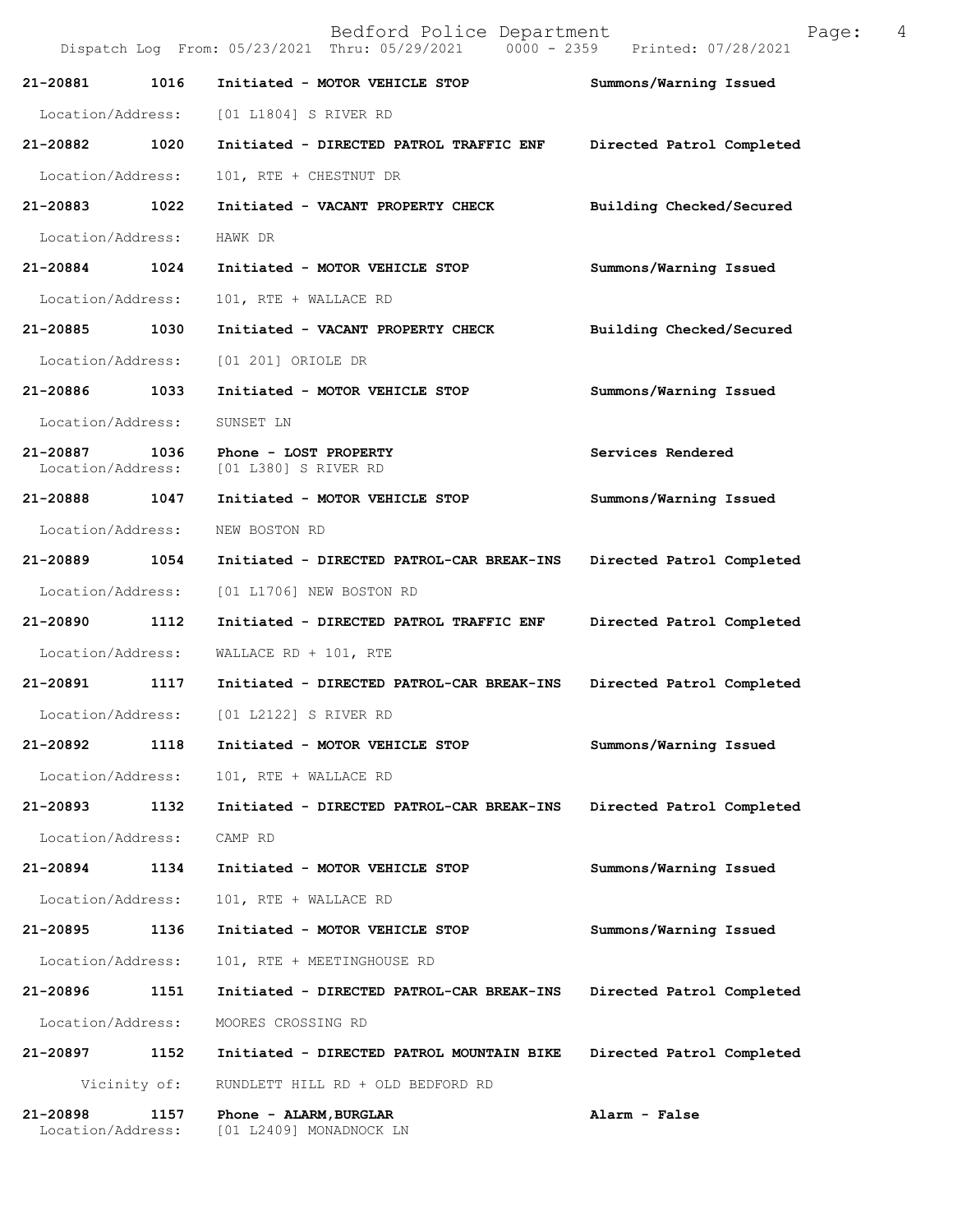Dispatch Log From: 05/23/2021 Thru: 05/29/2021 0000 - 2359 Printed: 07/28/2021

| 21-20899 1218                      |              | Initiated - DIRECTED PATROL TRAFFIC ENF                                   | Directed Patrol Completed   |
|------------------------------------|--------------|---------------------------------------------------------------------------|-----------------------------|
| Location/Address:                  |              | 101, RTE + PINECREST DR                                                   |                             |
| 21-20900                           | 1226         | Initiated - VACANT PROPERTY CHECK                                         | Building Checked/Secured    |
| Location/Address:                  |              | [01 L598] PURITAN DR                                                      |                             |
| 21-20901 1233<br>Location/Address: |              | 911 - S-EMERGENCY MEDICAL CALL-BRAVO<br>[01 1050] DONALD ST               | <b>NO TRANSPORT</b>         |
| 21-20902 1240                      |              | Initiated - VACANT PROPERTY CHECK                                         | Building Checked/Secured    |
| Location/Address:                  |              | [01 L2329] BRICK MILL RD                                                  |                             |
| 21-20903 1302                      |              | Initiated - DIRECTED PATROL TRAFFIC ENF                                   | Directed Patrol Completed   |
|                                    | Vicinity of: | 101, RTE + CONSTITUTION DR                                                |                             |
| 21-20904 1310                      |              | Initiated - VACANT PROPERTY CHECK                                         | Building Checked/Secured    |
| Location/Address:                  |              | PLUMMER RD                                                                |                             |
| 21-20905 1321                      |              | 911 - S-EMERGENCY MEDICAL CALL-DELTA                                      | TRANSPORTED TO CMC HOSPITAL |
| Location/Address:                  |              | BARNSIDE DR                                                               |                             |
| 21-20906 1323                      |              | Initiated - MOTOR VEHICLE STOP                                            | Summons/Warning Issued      |
| Location/Address:                  |              | 101, RTE + GAGE GIRLS RD                                                  |                             |
| 21-20907 1329<br>Location/Address: |              | Initiated - MOTOR VEHICLE STOP<br>101, RTE + HARDY RD                     | NO PAPERWORK                |
| 21-20908<br>Location/Address:      | 1329         | Initiated - MOTOR VEHICLE STOP<br>101, RTE                                | <b>NO PAPERWORK</b>         |
| 21-20909 1331                      |              | Phone - DISABLED MOTOR VEHICLE<br>Location/Address: COLBY CT + S RIVER RD | Services Rendered           |
|                                    |              | 21-20910 1335 Initiated - DIRECTED PATROL-CAR BREAK-INS                   | Directed Patrol Completed   |
|                                    |              | Vicinity of: LEAVY DR + COOPER LN                                         |                             |
| 21-20911                           | 1356         | Initiated - MOTOR VEHICLE STOP                                            | Summons/Warning Issued      |
| Location/Address:                  |              | 114 RTE + OLD BEDFORD ROAD OVERPASS                                       |                             |
| 21-20912                           | 1356         | Initiated - DIRECTED PATROL-CAR BREAK-INS                                 | Directed Patrol Completed   |
| Location/Address:                  |              | [01 L1804] S RIVER RD                                                     |                             |
| 21-20913                           | 1402         | Initiated - DIRECTED PATROL-CAR BREAK-INS                                 | Directed Patrol Completed   |
| Location/Address:                  |              | [01 L562] WALLACE RD                                                      |                             |
| 21-20914<br>Location/Address:      | 1509         | 911 - DISORDERLY CONDUCT-IN PROGRESS<br>[01 1288] S RIVER RD              | Could Not Locate            |
| 21-20915<br>Location/Address:      | 1515         | 911 - MOTOR VEHICLE ACCIDENT<br>[01 L1803] S RIVER RD                     | Services Rendered           |
| 21-20916                           | 1518         | Initiated - DIRECTED PATROL TRAFFIC ENF                                   | Directed Patrol Completed   |
|                                    | Vicinity of: | 114 RTE + 101, RTE                                                        |                             |
| 21-20917<br>Location/Address:      | 1526         | Phone - SUSP ACTIVITIES-IN PROGRESS<br>[01 1660] S RIVER RD               | Services Rendered           |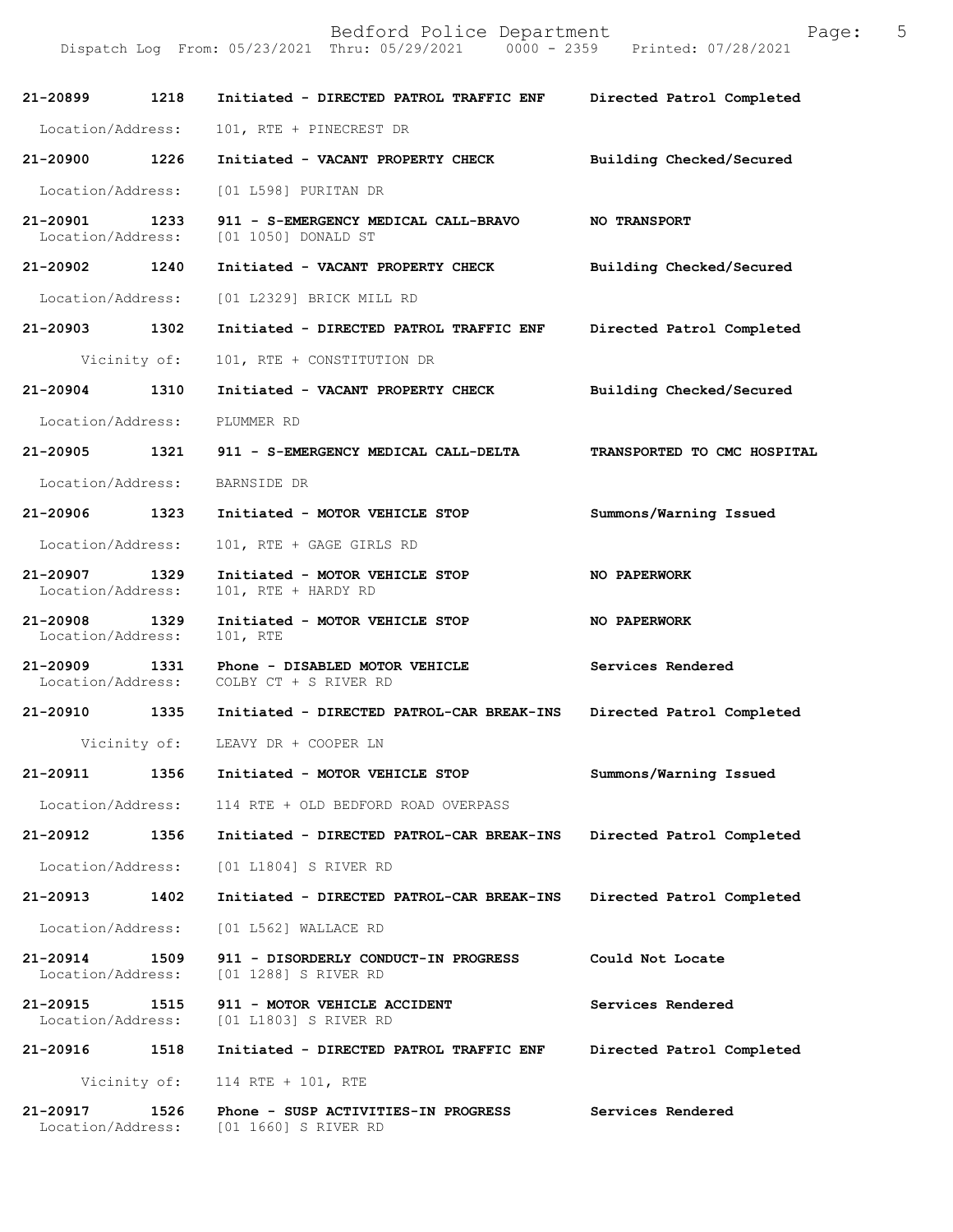| 21-20918                      | 1555                       | Initiated - DIRECTED PATROL TRAFFIC ENF                                                             | Directed Patrol Completed      |
|-------------------------------|----------------------------|-----------------------------------------------------------------------------------------------------|--------------------------------|
| Location/Address:             |                            | MEETINGHOUSE RD + 101, RTE                                                                          |                                |
| $21 - 20919$                  | 1612<br>Refer To Incident: | Radio - INVESTIGATION-FOLLOW UP<br>Location/Address: [01 L0000816] IRON HORSE DR<br>$21 - 443 - OF$ | Investigated                   |
| 21-20920                      | 1613                       | Initiated - DIRECTED PATROL TRAFFIC ENF                                                             | Directed Patrol Completed      |
| Location/Address:             |                            | COTE LN + DONALD ST                                                                                 |                                |
| 21-20921                      | 1614                       | Initiated - DIRECTED PATROL TRAFFIC ENF                                                             | Directed Patrol Completed      |
| Location/Address:             |                            | 101, RTE + JENKINS RD                                                                               |                                |
| 21-20922<br>Location/Address: | 1633                       | Phone - LOST PROPERTY<br>[01 L357] WHITE AVE                                                        | Investigated                   |
| 21-20923                      | 1642                       | Initiated - DIRECTED PATROL TRAFFIC ENF                                                             | Directed Patrol Completed      |
| Location/Address:             |                            | S RIVER RD + TECHNOLOGY DR                                                                          |                                |
| 21-20924                      | 1658                       | Initiated - DIRECTED PATROL TRAFFIC ENF                                                             | Directed Patrol Completed      |
| Location/Address:             |                            | 101, RTE + NASHUA RD                                                                                |                                |
| $21 - 20925$                  | 1703                       | Initiated - DIRECTED PATROL TRAFFIC ENF                                                             | Directed Patrol Completed      |
| Location/Address:             |                            | BEDFORD CENTER RD + CHANDLER RD                                                                     |                                |
| 21-20926                      | 1710                       | 911 - S-EMERGENCY MEDICAL CALL-CHARL                                                                | Transported to Elliot Hospital |
| Location/Address:             |                            | [01 435] HAWTHORNE DR                                                                               |                                |
| 21-20927                      | 1710                       | Initiated - MOTOR VEHICLE STOP                                                                      | Summons/Warning Issued         |
| Location/Address:             |                            | MINISTERIAL RD + OLD FARM RD                                                                        |                                |
| 21-20928                      | 1725                       | Initiated - DIRECTED PATROL TRAFFIC ENF                                                             | Directed Patrol Completed      |
| Location/Address:             |                            | MEETINGHOUSE RD + 101, RTE                                                                          |                                |
| 21-20929                      | 1737                       | Initiated - DIRECTED PATROL-CAR BREAK-INS                                                           | Directed Patrol Completed      |
| Location/Address:             |                            | [01 1307] PULPIT RD                                                                                 |                                |
| 21-20930                      | 1741                       | Initiated - DIRECTED PATROL BURGLARY                                                                | Directed Patrol Completed      |
| Location/Address:             |                            | BARRINGTON DR                                                                                       |                                |
| 21-20931                      | 1750                       | Initiated - MOTOR VEHICLE STOP                                                                      | Summons/Warning Issued         |
| Location/Address:             |                            | S RIVER RD + EASTMAN AVE                                                                            |                                |
| 21-20932                      | 1755                       | Phone - ASSIST OTHER AGENCY                                                                         | Taken/Refered to Other Agency  |
| Location/Address:             |                            | RAY WIEZOREK WEST DR                                                                                |                                |
| 21-20933                      | 1807                       | 911 - S-EMERGENCY MEDICAL CALL-ALPHA                                                                | TRANSPORTED TO CMC HOSPITAL    |
| Location/Address:             |                            | [01 L1950] HAWTHORNE DR                                                                             |                                |
| 21-20934                      | 1809                       | Initiated - DIRECTED PATROL TRAFFIC ENF                                                             | Directed Patrol Completed      |
| Location/Address:             |                            | 101, RTE + SHAW DR                                                                                  |                                |
| 21-20935                      | 1813                       | Initiated - MOTOR VEHICLE STOP                                                                      | Summons/Warning Issued         |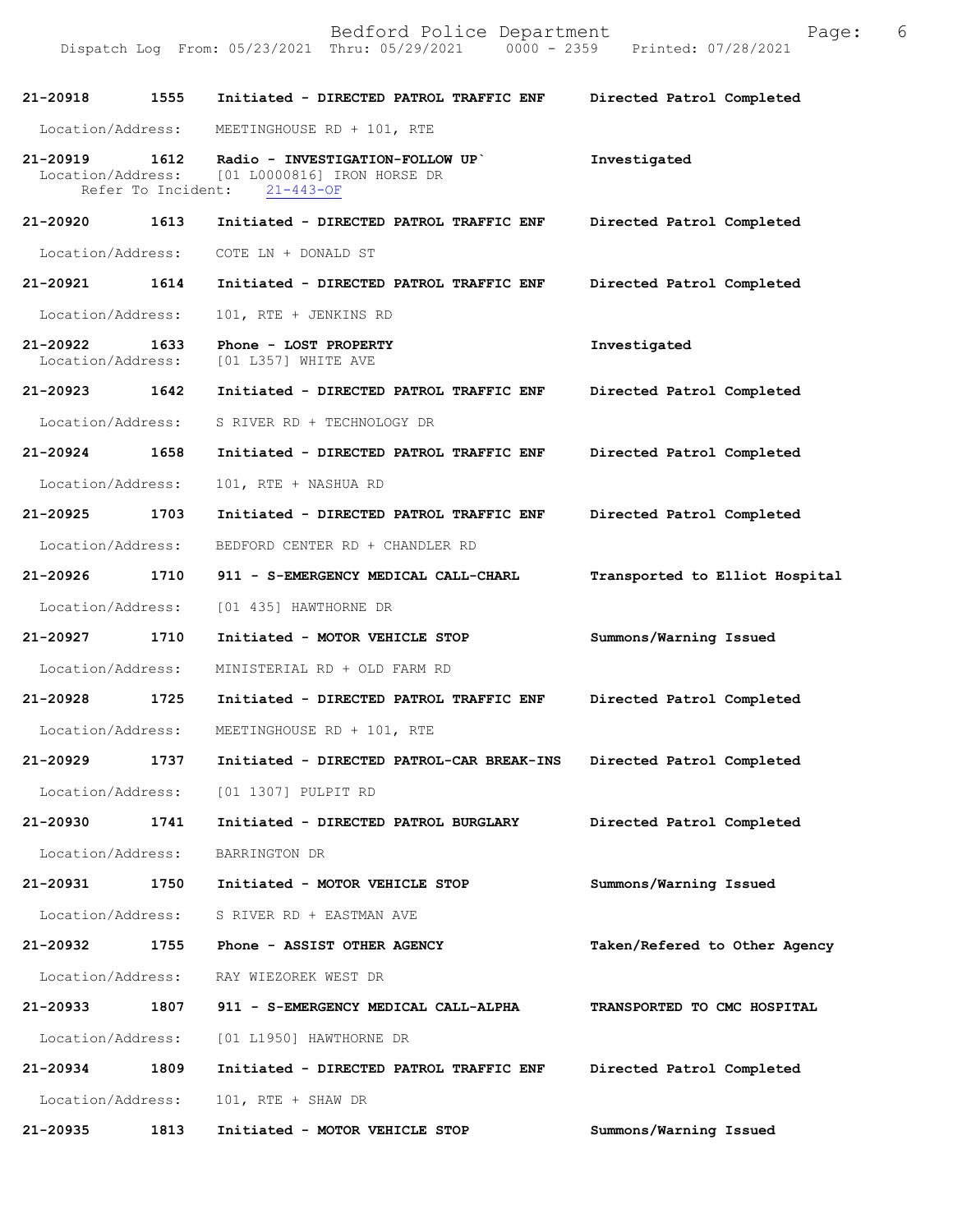Dispatch Log From: 05/23/2021 Thru: 05/29/2021 Location/Address: S RIVER RD **21-20936 1829 Initiated - DIRECTED PATROL TRAFFIC ENF Directed Patrol Completed**  Location/Address: S RIVER RD + COLBY CT **21-20937 1832 Initiated - DIRECTED PATROL TRAFFIC ENF Directed Patrol Completed**  Location/Address: 101, RTE + CHESTNUT DR **21-20938 1840 Phone - ALARM,BURGLAR Alarm - False**  Location/Address: [01 L14] COTE LN **21-20939 1910 Initiated - DIRECTED PATROL-CAR BREAK-INS Directed Patrol Completed**  Location/Address: [01 L2252] JENKINS RD **21-20940 1922 Initiated - DIRECTED PATROL TRAFFIC ENF Directed Patrol Completed**  Location/Address: NEW BOSTON RD + WALLACE RD **21-20941 1945 911 - S-MOTOR VEHICLE ACCIDENT INJ NO TRANSPORT**  Location/Address: **21-20942 1951 Initiated - DIRECTED PATROL TRAFFIC ENF Directed Patrol Completed**  Location/Address: PALOMINO LN + S RIVER RD **21-20943 1958 Initiated - MOTOR VEHICLE STOP Summons/Warning Issued**  Location/Address: S RIVER RD + HAWTHORNE DR **21-20944 2014 Initiated - MOTOR VEHICLE STOP Summons/Warning Issued**  Location/Address: S RIVER RD **21-20945 2020 Phone - GUNSHOT Investigated**  Location/Address: COBBLER LN **21-20946 2024 Initiated - BUILDING CHECK Building Checked/Secured**  Location/Address: [01 L0000587] 101, RTE **21-20947 2046 Initiated - DIRECTED PATROL-CAR BREAK-INS Directed Patrol Completed**  Location/Address: [01 L562] WALLACE RD **21-20948 2052 Initiated - DIRECTED PATROL DWI Directed Patrol Completed**  Location/Address: S RIVER RD + MEETINGHOUSE RD **21-20949 2056 Initiated - DIRECTED PATROL BURGLARY Directed Patrol Completed**  Location/Address: [01 L0000553] 101, RTE **21-20950 2103 Initiated - MOTOR VEHICLE STOP Summons/Warning Issued**  Location/Address: S RIVER RD + MEETINGHOUSE RD **21-20951 2114 Initiated - MOTOR VEHICLE STOP Summons/Warning Issued**  Location/Address: S RIVER RD + COLBY CT **21-20952 2115 Initiated - DIRECTED PATROL DWI Directed Patrol Completed**  Location/Address: MEETINGHOUSE RD + 101, RTE **21-20953 2133 Initiated - DIRECTED PATROL BURGLARY Directed Patrol Completed**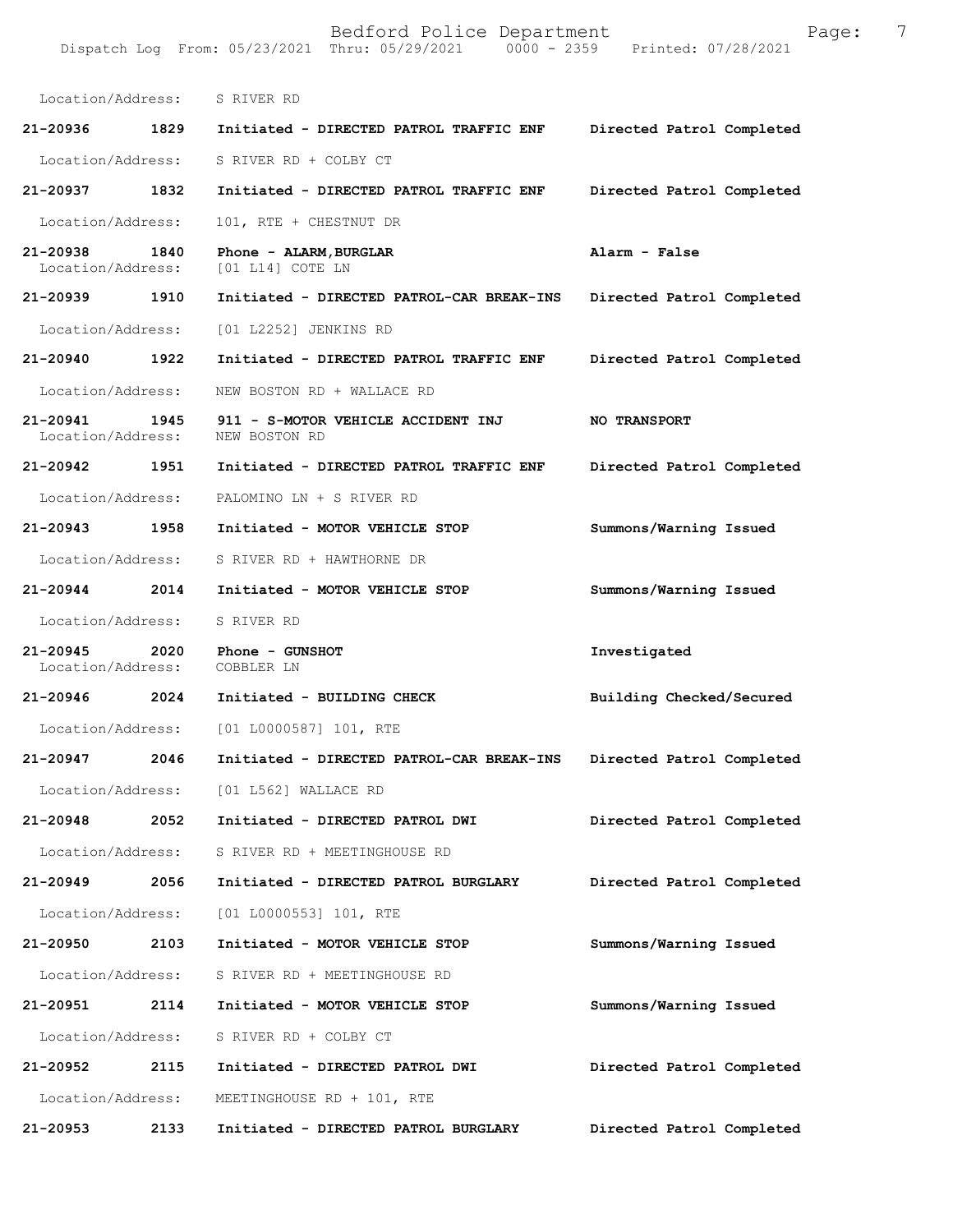|                                       | Location/Address: [01 L2447] 101, RTE                    |                           |
|---------------------------------------|----------------------------------------------------------|---------------------------|
| 21-20954 2139                         | Initiated - DIRECTED PATROL-CAR BREAK-INS                | Directed Patrol Completed |
| Location/Address:                     | CAMPBELL RD + ROSEWELL RD                                |                           |
| 21-20955 2201                         | Initiated - BUILDING CHECK                               | Directed Patrol Completed |
|                                       | Location/Address: [01 2198] OLD BEDFORD RD               |                           |
| 21-20956 2337                         | Initiated - DIRECTED PATROL DWI                          | Directed Patrol Completed |
| Vicinity of:                          | 114 RTE + DONALD ST                                      |                           |
| 21-20957 2337                         | Initiated - DIRECTED PATROL DWI                          | Directed Patrol Completed |
| Location/Address:                     | S RIVER RD + HAWTHORNE DR                                |                           |
| 21-20958 2338                         | Initiated - DIRECTED PATROL DWI                          | Directed Patrol Completed |
| Location/Address:                     | 101, RTE + JENKINS RD                                    |                           |
| 21-20959 2348                         | Initiated - MOTOR VEHICLE STOP                           | Summons/Warning Issued    |
| Location/Address:                     | S RIVER RD + BACK RIVER RD                               |                           |
| 21-20960 2352                         | Initiated - MOTOR VEHICLE STOP                           | Summons/Warning Issued    |
| Location/Address:                     | 114 RTE + WHITE AVE                                      |                           |
| 21-20961 2359                         | Initiated - MOTOR VEHICLE STOP                           | Summons/Warning Issued    |
| Location/Address:                     | 101, RTE + WALLACE RD                                    |                           |
|                                       |                                                          |                           |
|                                       |                                                          |                           |
| For Date: $05/24/2021$ - Monday       |                                                          |                           |
| 21-20962 0008                         | Initiated - DIRECTED PATROL DWI                          | Directed Patrol Completed |
| Location/Address:                     | 101, RTE + NASHUA RD                                     |                           |
|                                       |                                                          | Directed Patrol Completed |
|                                       | Location/Address: S RIVER RD + KILTON RD                 |                           |
|                                       | 21-20964 0017 Initiated - DIRECTED PATROL DWI            | Directed Patrol Completed |
| Vicinity of:                          | 101, RTE + BEDFORD CENTER RD                             |                           |
| 21-20965 0018<br>Location/Address:    | Initiated - MOTOR VEHICLE STOP<br>S RIVER RD + KILTON RD | Summons/Warning Issued    |
| 21-20966 0020                         | Initiated - MOTOR VEHICLE STOP                           |                           |
|                                       |                                                          | Summons/Warning Issued    |
| Location/Address:<br>21-20967<br>0034 | 101, RTE + KAHLIKO LN<br>Initiated - DIRECTED PATROL DWI | Directed Patrol Completed |
| Location/Address:                     | 101, RTE + ELK DR                                        |                           |
| 21-20968<br>0037                      | Initiated - MOTOR VEHICLE STOP                           | Summons/Warning Issued    |
| Location/Address:                     | 101, RTE + HARDY RD                                      |                           |

**21-20969 0046 Initiated - DIRECTED PATROL DWI Directed Patrol Completed** 

Vicinity of: 101, RTE + 114 RTE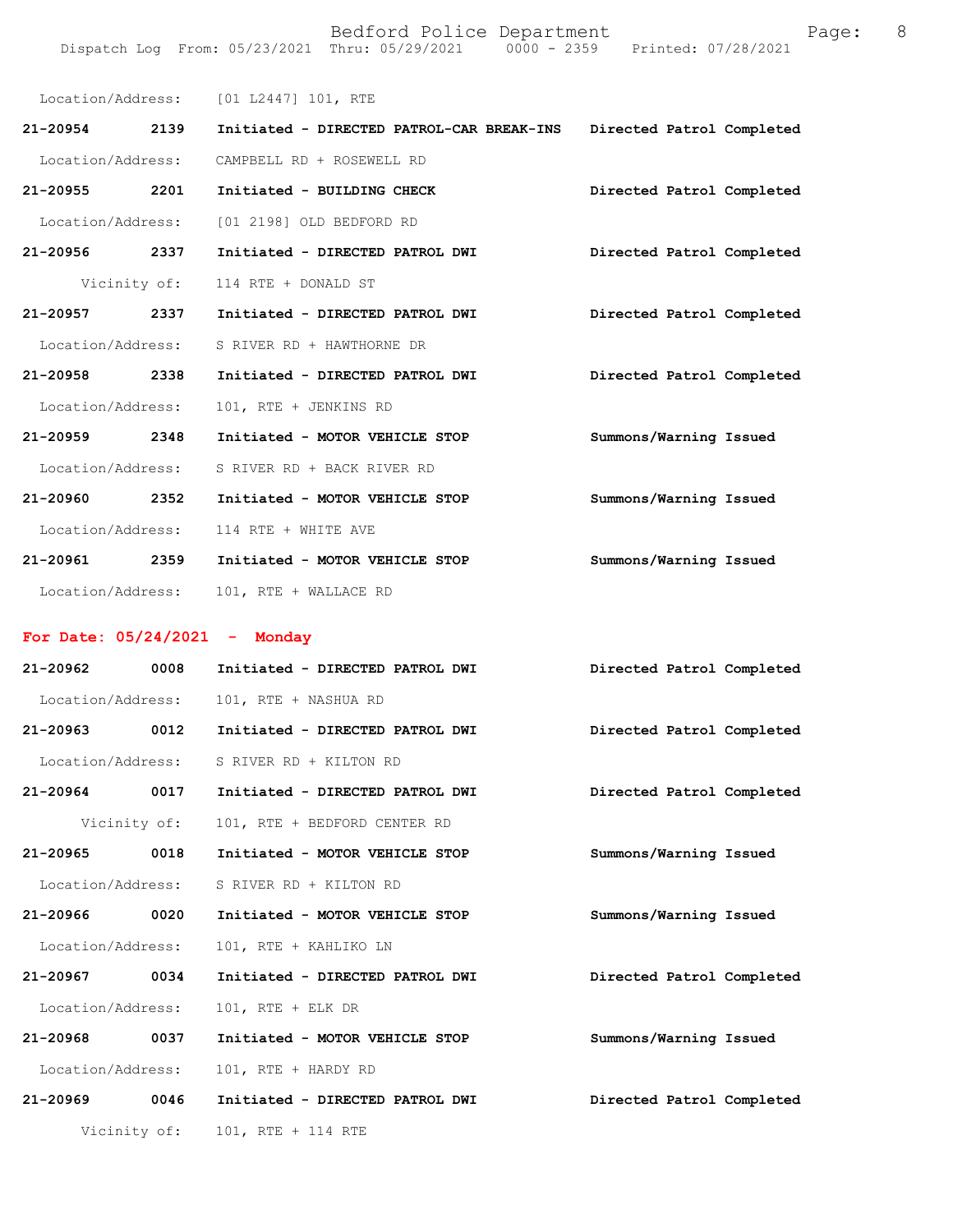Dispatch Log From: 05/23/2021 Thru: 05/29/2021 0000 - 2359 Printed: 07/28/2021

| 21-20970 0050                 |              | Initiated - DIRECTED PATROL DWI                      | Directed Patrol Completed   |
|-------------------------------|--------------|------------------------------------------------------|-----------------------------|
| Location/Address:             |              | S RIVER RD + RIDGEWOOD RD                            |                             |
| 21-20971 0104                 |              | Initiated - DIRECTED PATROL DWI                      | Directed Patrol Completed   |
| Location/Address:             |              | WALLACE RD + 101, RTE                                |                             |
| 21-20972 0116                 |              | Initiated - DIRECTED PATROL DWI                      | Directed Patrol Completed   |
| Vicinity of:                  |              | 101, RTE + MEETINGHOUSE RD                           |                             |
| 21-20973 0116                 |              | Initiated - DIRECTED PATROL DWI                      | Directed Patrol Completed   |
| Location/Address:             |              | S RIVER RD + UPJOHN ST                               |                             |
| 21-20974 0151                 |              | Initiated - DIRECTED PATROL BURGLARY                 | Directed Patrol Completed   |
| Location/Address:             |              | [01 1235] S RIVER RD                                 |                             |
| 21-20975 0202                 |              | Initiated - DIRECTED PATROL-CAR BREAK-INS            | Directed Patrol Completed   |
| Location/Address:             |              | WALLACE RD + N AMHERST RD                            |                             |
| 21-20976 0202                 |              | Initiated - DIRECTED PATROL-CAR BREAK-INS            | Directed Patrol Completed   |
| Vicinity of:                  |              | MINISTERIAL RD + MCALLISTER RD                       |                             |
| 21-20977 0213                 |              | Initiated - BUILDING CHECK                           | Building Checked/Secured    |
| Location/Address:             |              | [01 515] S RIVER RD                                  |                             |
| 21-20978 0218                 |              | Initiated - DIRECTED PATROL BURGLARY                 | Directed Patrol Completed   |
| Location/Address:             |              | S RIVER RD + BACK RIVER RD                           |                             |
| 21-20979 0228                 |              | Initiated - DIRECTED PATROL BURGLARY                 | Directed Patrol Completed   |
| Location/Address:             |              | BELLEMORE DR                                         |                             |
| 21-20980 0259                 |              | Initiated - DIRECTED PATROL-CAR BREAK-INS            | Directed Patrol Completed   |
|                               | Vicinity of: | JOPPA HILL RD + KING RD                              |                             |
| 21-20981                      | 0333         | Initiated - BUILDING CHECK                           | Building Checked/Secured    |
| Location/Address:             |              | [01 284] N AMHERST RD                                |                             |
| 21-20982                      | 0346         | Initiated - DIRECTED PATROL BURGLARY                 | Directed Patrol Completed   |
| Location/Address:             |              | CHESTNUT DR                                          |                             |
| 21-20983                      | 0349         | Initiated - BUILDING CHECK                           | Building Checked/Secured    |
| Location/Address:             |              | [01 232] LIBERTY HILL RD                             |                             |
| 21-20984                      | 0400         | Initiated - DIRECTED PATROL-CAR BREAK-INS            | Directed Patrol Completed   |
| Location/Address:             |              | LIBERTY HILL RD + COUNTY RD                          |                             |
| 21-20985<br>Location/Address: | 0413         | Phone - S-FIRE ALARM<br>[01 474] CONSTITUTION DR     | Services Rendered           |
| 21-20986<br>Location/Address: | 0414         | Walk-In - ASSIST CITIZEN<br>[01 474] CONSTITUTION DR | Services Rendered           |
| 21-20987                      | 0417         | 911 - S-EMERGENCY MEDICAL CALL                       | TRANSPORTED TO CMC HOSPITAL |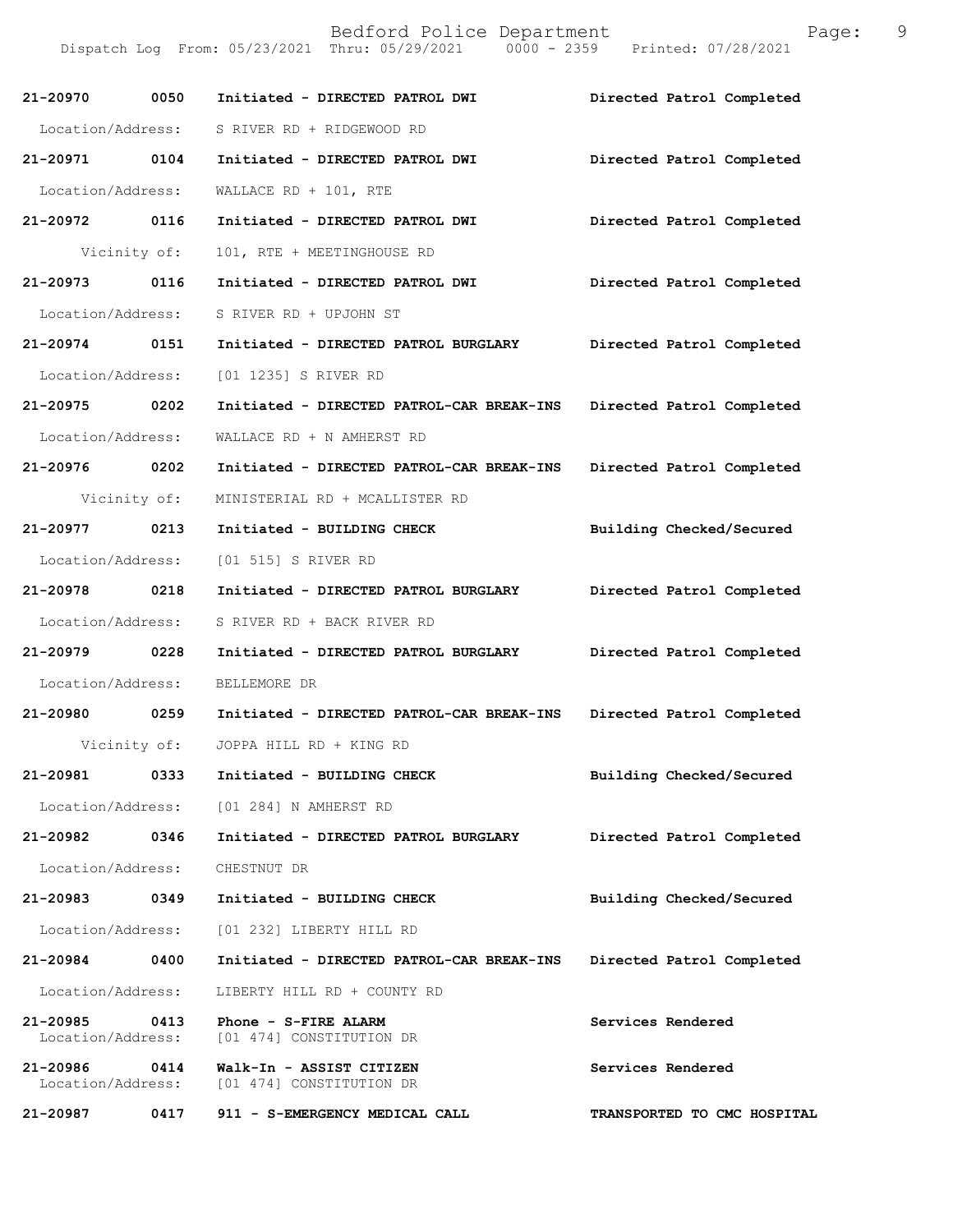|                               |              | Bedford Police Department<br>Dispatch Log From: 05/23/2021 Thru: 05/29/2021 0000 - 2359 Printed: 07/28/2021 | 10<br>Page:                    |
|-------------------------------|--------------|-------------------------------------------------------------------------------------------------------------|--------------------------------|
|                               |              | Location/Address: [01 474] CONSTITUTION DR                                                                  |                                |
| 21-20988                      | 0433         | Initiated - DIRECTED PATROL-CAR BREAK-INS                                                                   | Directed Patrol Completed      |
| Location/Address:             |              | BOYNTON ST + 114 RTE                                                                                        |                                |
| 21-20989 0435                 |              | Initiated - DIRECTED PATROL-CAR BREAK-INS                                                                   | Directed Patrol Completed      |
|                               | Vicinity of: | OLD BEDFORD RD + RUNDLETT HILL RD                                                                           |                                |
| 21-20990                      | 0441         | Initiated - BUILDING CHECK                                                                                  | Building Checked/Secured       |
| Location/Address:             |              | [01 L1607] 101, RTE                                                                                         |                                |
| 21-20991                      | 0454         | Phone - ASSIST CITIZEN                                                                                      | No Action Required             |
| Location/Address:             |              | CARON RD                                                                                                    |                                |
| 21-20992 0511                 |              | Initiated - DIRECTED PATROL TRAFFIC ENF                                                                     | Directed Patrol Completed      |
|                               | Vicinity of: | 101, RTE + 114 RTE                                                                                          |                                |
| 21-20993 0513                 |              | Initiated - DIRECTED PATROL TRAFFIC ENF                                                                     | Directed Patrol Completed      |
| Location/Address:             |              | 101, RTE + COVENANT WAY                                                                                     |                                |
| 21-20994                      | 0513         | Initiated - DIRECTED PATROL TRAFFIC ENF                                                                     | Directed Patrol Completed      |
| Location/Address:             |              | S RIVER RD + PALOMINO LN                                                                                    |                                |
| 21-20995                      | 0541         | Initiated - DIRECTED PATROL TRAFFIC ENF                                                                     | Directed Patrol Completed      |
| Location/Address:             |              | 101, RTE + PINECREST DR                                                                                     |                                |
| 21-20996 0543                 |              | Initiated - DIRECTED PATROL TRAFFIC ENF                                                                     | Directed Patrol Completed      |
|                               | Vicinity of: | 114 RTE + NEW BOSTON RD                                                                                     |                                |
| 21-20997<br>Location/Address: | 0721         | Phone - ASSIST CITIZEN<br>[01 474] CONSTITUTION DR                                                          | Services Rendered              |
|                               |              | 21-20998 0733 Initiated - DIRECTED PATROL TRAFFIC ENF                                                       | Directed Patrol Completed      |
|                               |              | Vicinity of: COUNTY RD + NASHUA RD                                                                          |                                |
| 21-20999                      | 0740         | Initiated - DIRECTED PATROL TRAFFIC ENF                                                                     | Directed Patrol Completed      |
| Location/Address:             |              | [01 231] OLD BEDFORD RD                                                                                     |                                |
| 21-21000                      | 0742         | Initiated - DIRECTED PATROL TRAFFIC ENF                                                                     | Directed Patrol Completed      |
| Location/Address:             |              | NASHUA RD + COUNTY RD                                                                                       |                                |
| 21-21001                      | 0744         | Initiated - DIRECTED PATROL TRAFFIC ENF                                                                     | Directed Patrol Completed      |
| Location/Address:             |              | COUNTY RD + BACK RIVER RD                                                                                   |                                |
| 21-21002                      | 0746         | Initiated - MOTOR VEHICLE STOP                                                                              | Summons/Warning Issued         |
| Location/Address:             |              | NASHUA RD                                                                                                   |                                |
| 21-21003<br>Location/Address: | 0754         | Phone - MOTOR VEHICLE ACCIDENT<br>NASHUA RD                                                                 | Services Rendered              |
| 21-21004<br>Location/Address: | 0804         | Phone - ALARM, BURGLAR<br>[01 1108] LEAVY DR                                                                | Alarm - False                  |
| 21-21005                      | 0811         | 911 - S-EMERGENCY MEDICAL CALL-CHARL                                                                        | Transported to Elliot Hospital |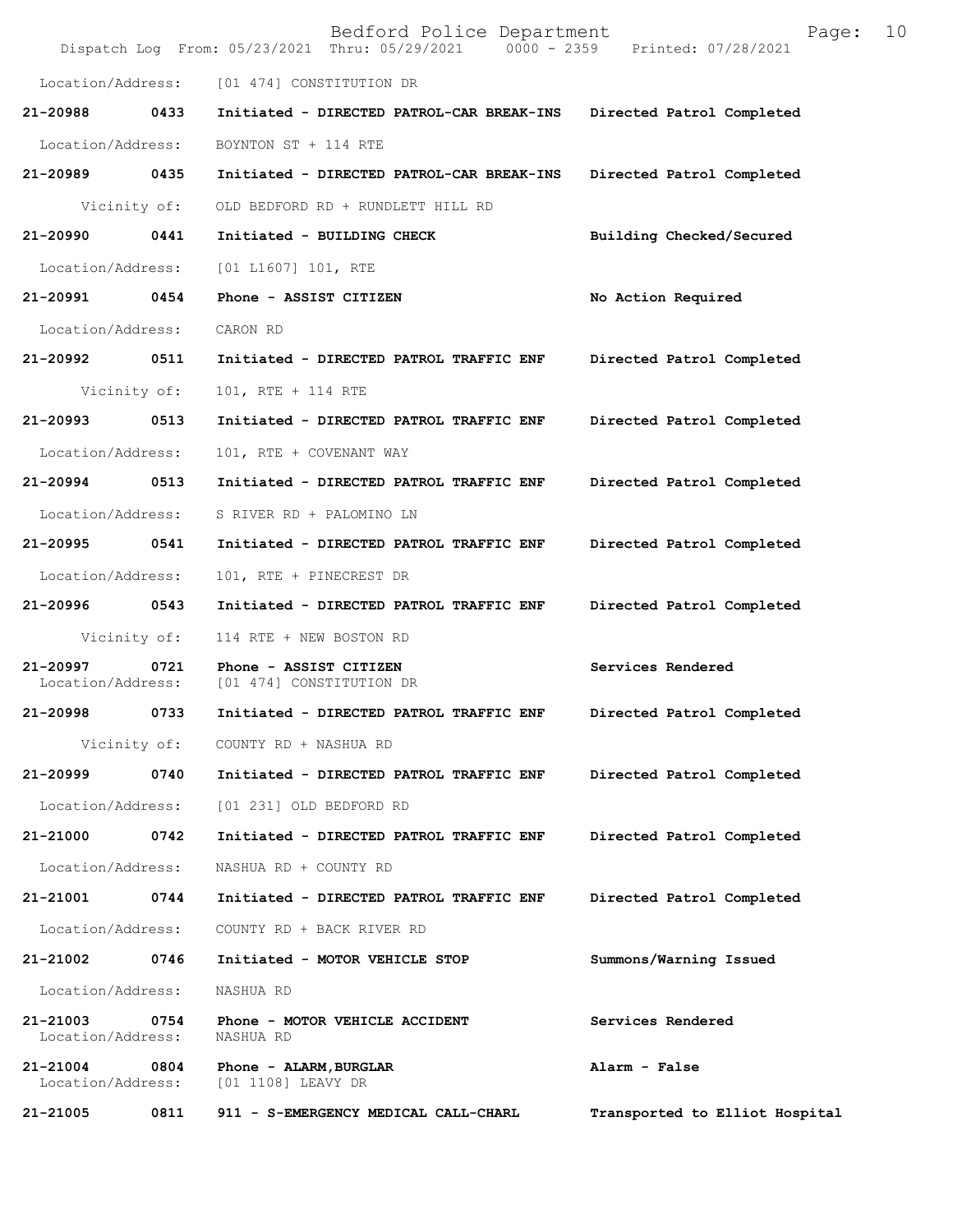|                               |              | Bedford Police Department<br>Dispatch Log From: 05/23/2021 Thru: 05/29/2021 0000 - 2359 Printed: 07/28/2021 | 11<br>Page:                    |
|-------------------------------|--------------|-------------------------------------------------------------------------------------------------------------|--------------------------------|
| Location/Address:             |              | [01 248] RIDGEWOOD RD                                                                                       |                                |
| 21-21006                      | 0823         | Initiated - MOTOR VEHICLE STOP                                                                              | Summons/Warning Issued         |
| Location/Address:             |              | MEETINGHOUSE RD + KENSINGTON LN                                                                             |                                |
| 21-21007                      | 0833         | Initiated - DIRECTED PATROL TRAFFIC ENF                                                                     | Directed Patrol Completed      |
| Location/Address:             |              | MINISTERIAL RD + MINISTERIAL BR                                                                             |                                |
| 21-21008 0835                 |              | Initiated - DIRECTED PATROL TRAFFIC ENF                                                                     | Directed Patrol Completed      |
| Location/Address:             |              | S RIVER RD + COLBY CT                                                                                       |                                |
| 21-21009 0837                 |              | Initiated - DIRECTED PATROL TRAFFIC ENF                                                                     | Directed Patrol Completed      |
|                               | Vicinity of: | 101, RTE + KAHLIKO LN                                                                                       |                                |
| 21-21010                      | 0839         | Initiated - MOTOR VEHICLE STOP                                                                              | Summons/Warning Issued         |
| Location/Address:             |              | JENKINS RD                                                                                                  |                                |
| 21-21011 0842                 |              | 911 - S-EMERGENCY MEDICAL CALL-BRAVO                                                                        | Transported to Elliot Hospital |
| Location/Address:             |              | [01 248] RIDGEWOOD RD                                                                                       |                                |
| 21-21012                      | 0846         | Initiated - MOTOR VEHICLE STOP                                                                              | Summons/Warning Issued         |
| Location/Address:             |              | S RIVER RD + BACK RIVER RD                                                                                  |                                |
| 21-21013                      | 0856         | Initiated - DIRECTED PATROL TRAFFIC ENF                                                                     | Directed Patrol Completed      |
| Location/Address:             |              | JENKINS RD + HOMESTEAD HILL RD                                                                              |                                |
| 21-21014 0901                 |              | Initiated - DIRECTED PATROL TRAFFIC ENF                                                                     | Directed Patrol Completed      |
| Location/Address:             |              | 101, RTE + SHAW DR                                                                                          |                                |
| 21-21015<br>Location/Address: | 0905         | Phone - MOTOR VEHICLE ACCIDENT<br>LEAVY DR                                                                  | Investigated                   |
| 21-21016                      | 0912         | Initiated - DIRECTED PATROL TRAFFIC ENF                                                                     | Directed Patrol Completed      |
| Location/Address:             |              | S RIVER RD + MEETINGHOUSE RD                                                                                |                                |
| 21-21017                      | 0920         | Initiated - MOTOR VEHICLE STOP                                                                              | Summons/Warning Issued         |
| Location/Address:             |              | 101, RTE + I-293 NORTH                                                                                      |                                |
| 21-21018                      | 0921         | Phone - BOLO                                                                                                | No Action Required             |
| Location/Address:             |              | [159] LAVINA LN                                                                                             |                                |
| 21-21019                      | 0934         | Initiated - DIRECTED PATROL TRAFFIC ENF                                                                     | Directed Patrol Completed      |
|                               | Vicinity of: | 101, RTE + WALLACE RD                                                                                       |                                |
| 21-21020                      | 0936         | Initiated - MOTOR VEHICLE STOP                                                                              | Summons/Warning Issued         |
| Location/Address:             |              | S RIVER RD + EASTMAN AVE                                                                                    |                                |
| 21-21021                      | 0938         | Initiated - DIRECTED PATROL TRAFFIC ENF                                                                     | Directed Patrol Completed      |
| Location/Address:             |              | 114 RTE + OLD BEDFORD ROAD OVERPASS                                                                         |                                |
| 21-21022                      | 0939         | Initiated - MOTOR VEHICLE STOP                                                                              | Summons/Warning Issued         |
| Location/Address:             |              | 114 RTE + DONALD ST                                                                                         |                                |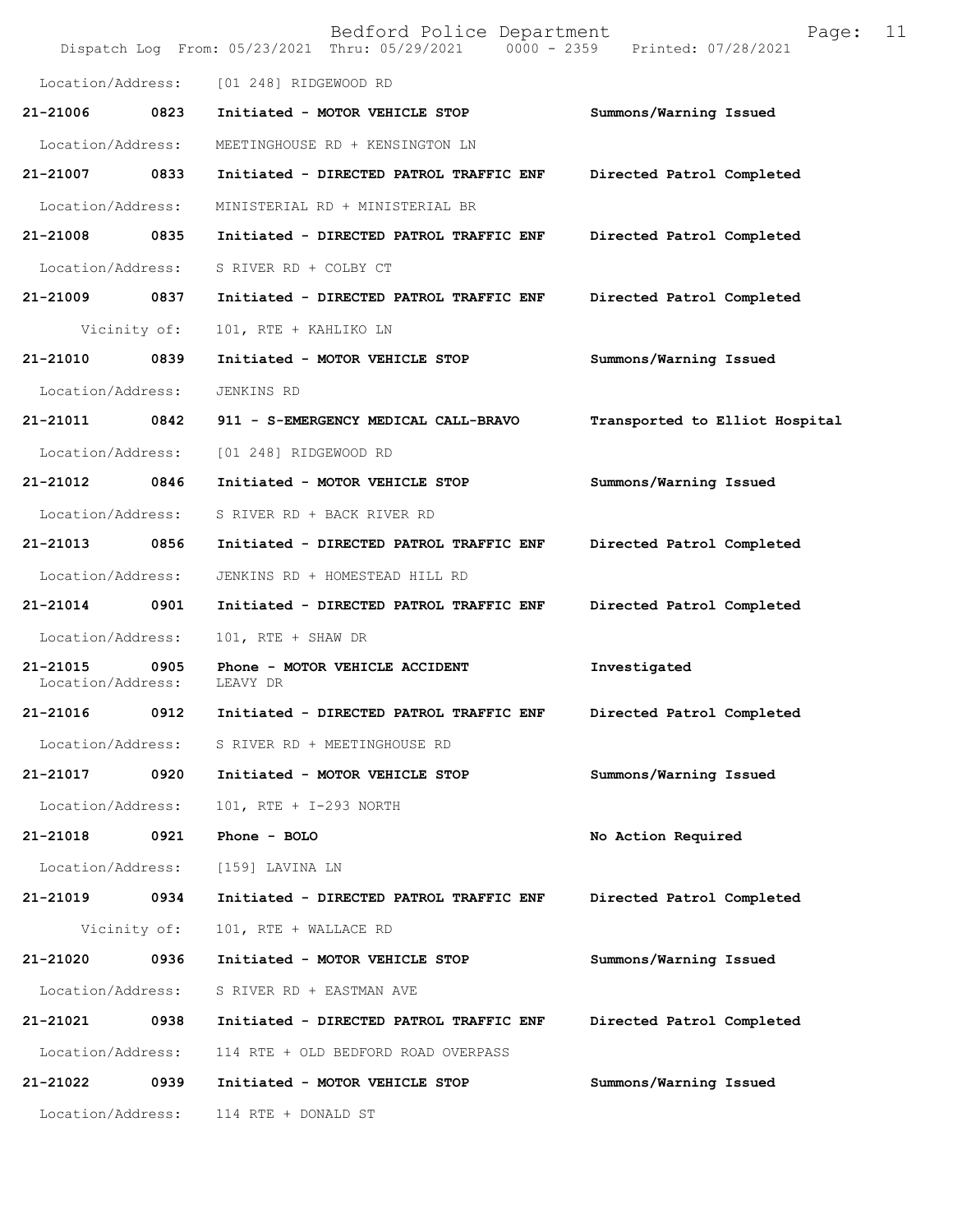|                               |                                              | Dispatch Log From: 05/23/2021 Thru: 05/29/2021<br>$0000 - 2359$                                                                                                                                                                                                                                                              | Printed: 07/28/2021            |
|-------------------------------|----------------------------------------------|------------------------------------------------------------------------------------------------------------------------------------------------------------------------------------------------------------------------------------------------------------------------------------------------------------------------------|--------------------------------|
| 21-21023                      | 0944                                         | Initiated - MOTOR VEHICLE STOP                                                                                                                                                                                                                                                                                               | Summons/Warning Issued         |
| Location/Address:             |                                              | 101, RTE + WALLACE RD                                                                                                                                                                                                                                                                                                        |                                |
| 21-21024 0946                 |                                              | Initiated - MOTOR VEHICLE STOP                                                                                                                                                                                                                                                                                               | Summons/Warning Issued         |
| Location/Address:             |                                              | S RIVER RD                                                                                                                                                                                                                                                                                                                   |                                |
| 21-21025<br>Location/Address: | 0948                                         | Initiated - CHECK THE WELFARE<br>EASTMAN AVE                                                                                                                                                                                                                                                                                 | Services Rendered              |
| 21-21026                      | 1011                                         | Initiated - DIRECTED PATROL TRAFFIC ENF                                                                                                                                                                                                                                                                                      | Directed Patrol Completed      |
|                               | Vicinity of:                                 | 101, RTE + JENKINS RD                                                                                                                                                                                                                                                                                                        |                                |
| 21-21027<br>Location/Address: | 1019<br>Refer To Arrest:<br>Age:<br>Charges: | 911 - MOTOR VEHICLE COMP-IN PROGRESS<br>[01 L1777] WALLACE RD<br>$21 - 293 - AR$<br>Arrest: LEROY, MARK THOMAS<br>Address: BEDFORD, NH<br>58<br>Drive after Rev/Sus; DUI<br>Driving Without Giving Proof<br>ALCOHOL IGNITION INTERLOCK PROGRAM<br>Prohibitions re: Drivers License<br>Open Container, 2nd or subsq't offense | Arrest(s) Made                 |
| 21-21028                      | 1024                                         | Initiated - DIRECTED PATROL TRAFFIC ENF                                                                                                                                                                                                                                                                                      | Directed Patrol Completed      |
| Location/Address:             |                                              | WALLACE RD + N AMHERST RD                                                                                                                                                                                                                                                                                                    |                                |
| 21-21029                      | 1043                                         | Initiated - MOTOR VEHICLE STOP                                                                                                                                                                                                                                                                                               | Summons/Warning Issued         |
| Location/Address:             |                                              | 101, RTE + MEETINGHOUSE RD                                                                                                                                                                                                                                                                                                   |                                |
| 21-21030                      | 1046                                         | 911 - S-EMERGENCY MEDICAL CALL-CHARL                                                                                                                                                                                                                                                                                         | TRANSPORTED TO CMC HOSPITAL    |
| Location/Address:             |                                              | [01 1202] NASHUA RD                                                                                                                                                                                                                                                                                                          |                                |
| 21-21031                      | 1050                                         | Initiated - DIRECTED PATROL-CAR BREAK-INS                                                                                                                                                                                                                                                                                    | Directed Patrol Completed      |
| Location/Address:             |                                              | MOORES CROSSING RD                                                                                                                                                                                                                                                                                                           |                                |
|                               |                                              | 21-21032 1104 911 - S-EMERGENCY MEDICAL CALL-ALPHA                                                                                                                                                                                                                                                                           | Transported to Elliot Hospital |
| Location/Address:             |                                              | [01 L2098] HAWTHORNE DR                                                                                                                                                                                                                                                                                                      |                                |
| 21-21033                      | 1115                                         | Initiated - COMMUNITY POLICING/SAFE SCHOOL Directed Patrol Completed                                                                                                                                                                                                                                                         |                                |
| Location/Address:             |                                              | [01 231] OLD BEDFORD RD                                                                                                                                                                                                                                                                                                      |                                |
| 21-21034<br>Location/Address: | 1126                                         | Initiated - COMMUNITY POLICING/SAFE SCHOOL<br>[01 234] COUNTY RD                                                                                                                                                                                                                                                             | Services Rendered              |
| 21-21035                      | 1134                                         | Initiated - COMMUNITY POLICING/SAFE SCHOOL Building Checked/Secured                                                                                                                                                                                                                                                          |                                |
| Location/Address:             |                                              | [01 192] NEW BOSTON RD                                                                                                                                                                                                                                                                                                       |                                |
| 21-21036                      | 1147                                         | Initiated - DIRECTED PATROL-CAR BREAK-INS                                                                                                                                                                                                                                                                                    | Directed Patrol Completed      |
| Location/Address:             |                                              | [01 629] NEW BOSTON RD                                                                                                                                                                                                                                                                                                       |                                |
| 21-21037<br>Location/Address: | 1149                                         | 911 - ASSIST CITIZEN<br>EDINBURGH DR                                                                                                                                                                                                                                                                                         | Services Rendered              |
| 21-21038                      | 1204                                         | Initiated - DIRECTED PATROL-CAR BREAK-INS                                                                                                                                                                                                                                                                                    | Directed Patrol Completed      |
| Location/Address:             |                                              | [01 L562] WALLACE RD                                                                                                                                                                                                                                                                                                         |                                |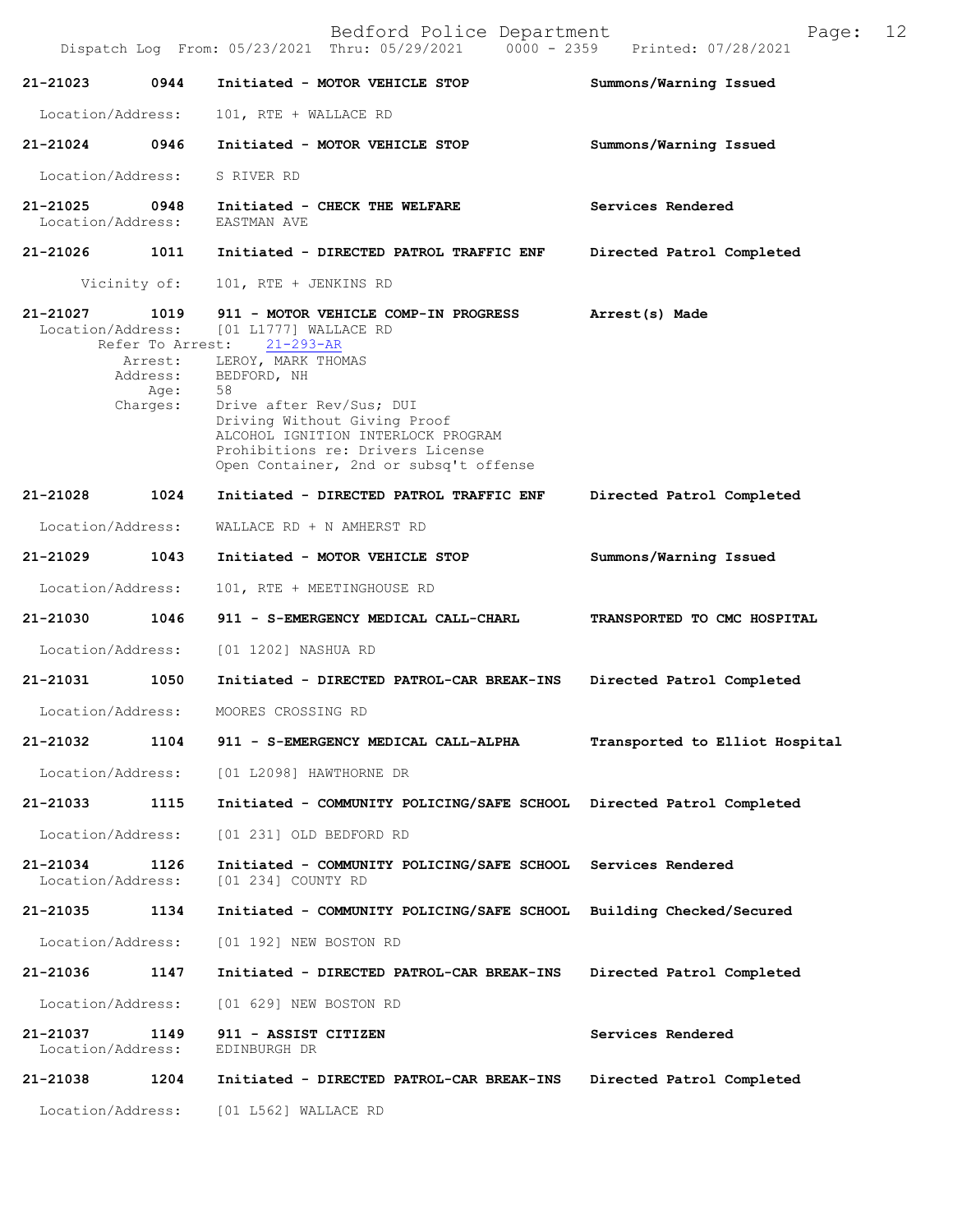| Bedford Police Department | Page: |  |
|---------------------------|-------|--|
|---------------------------|-------|--|

|                                                          |      | Dispatch Log From: 05/23/2021 Thru: 05/29/2021<br>$0000 - 2359$      | Printed: 07/28/2021            |
|----------------------------------------------------------|------|----------------------------------------------------------------------|--------------------------------|
| 21-21039                                                 | 1206 | Initiated - DIRECTED PATROL ANIMAL CONTROL Directed Patrol Completed |                                |
| Location/Address:                                        |      | [01 L562] WALLACE RD                                                 |                                |
| 21-21040                                                 | 1207 | 911 - S-EMERGENCY MEDICAL CALL-ALPHA                                 | Transported to Elliot Hospital |
| Location/Address:                                        |      | STOWELL RD                                                           |                                |
| 21-21041                                                 | 1222 | Initiated - MOTOR VEHICLE STOP                                       | Summons/Warning Issued         |
| Location/Address:                                        |      | 101, RTE + COVENANT WAY                                              |                                |
| 21-21042<br>Location/Address:                            | 1234 | Initiated - ASSIST CITIZEN<br>WALLACE RD                             | Services Rendered              |
| 21-21043 1236<br>Location/Address:<br>Refer To Incident: |      | Phone - DOG COMPLAINT<br>PRESIDENTIAL RD<br>$21 - 494 - OF$          | Services Rendered              |
| 21-21044<br>Location/Address:                            | 1239 | Phone - S-MUTUAL AID-MEDICAL<br>$[07]$ ELM ST                        | <b>NO TRANSPORT</b>            |
| 21-21045                                                 | 1240 | Initiated - MOTOR VEHICLE STOP                                       | Summons/Warning Issued         |
| Location/Address:                                        |      | 101, RTE                                                             |                                |
| 21-21046                                                 | 1255 | Initiated - MOTOR VEHICLE STOP                                       | Summons/Warning Issued         |
| Location/Address:                                        |      | 101, RTE + CHESTNUT DR                                               |                                |
| 21-21047                                                 | 1255 | Initiated - VACANT PROPERTY CHECK                                    | Building Checked/Secured       |
| Location/Address:                                        |      | [01 L788] ROSEWELL RD                                                |                                |
| 21-21048                                                 | 1321 | Initiated - DIRECTED PATROL TRAFFIC ENF                              | Directed Patrol Completed      |
| Location/Address:                                        |      | BOYNTON ST + PLUMMER RD                                              |                                |
| 21-21049                                                 | 1324 | Initiated - DIRECTED PATROL TRAFFIC ENF                              | Directed Patrol Completed      |
| Location/Address:                                        |      | 114 RTE + OLD BEDFORD ROAD OVERPASS                                  |                                |
| 21-21050                                                 | 1332 | Initiated - MOTOR VEHICLE STOP                                       | Summons/Warning Issued         |
| Location/Address:                                        |      | 101, RTE                                                             |                                |
| 21-21051                                                 | 1335 | Initiated - MOTOR VEHICLE STOP                                       | Summons/Warning Issued         |
| Location/Address:                                        |      | 101, RTE + 114 RTE                                                   |                                |
| 21-21052<br>Location/Address:                            | 1346 | Phone - CHECK THE WELFARE<br>[01 L760] SOUTH HILLS DR                | Investigated                   |
| 21-21053                                                 | 1347 | Initiated - MOTOR VEHICLE STOP                                       | Summons/Warning Issued         |
| Location/Address:                                        |      | SHAW DR + 101, RTE                                                   |                                |
| 21-21054                                                 | 1411 | Radio - S-EMERGENCY MEDICAL CALL                                     | Transported to Elliot Hospital |
| Location/Address:                                        |      | [01 L760] SOUTH HILLS DR                                             |                                |
| 21-21055                                                 | 1412 | Initiated - INVESTIGATION-FOLLOW UP                                  | Summons/Warning Issued         |
| Location/Address:                                        |      | PRESIDENTIAL RD                                                      |                                |
| 21-21056<br>Location/Address:                            | 1419 | Phone - HIGHWAY CONDITIONS<br>101, RTE + 114 RTE                     | Services Rendered              |
| 21-21057                                                 | 1543 | Initiated - INVESTIGATION-FOLLOW UP                                  | Investigated                   |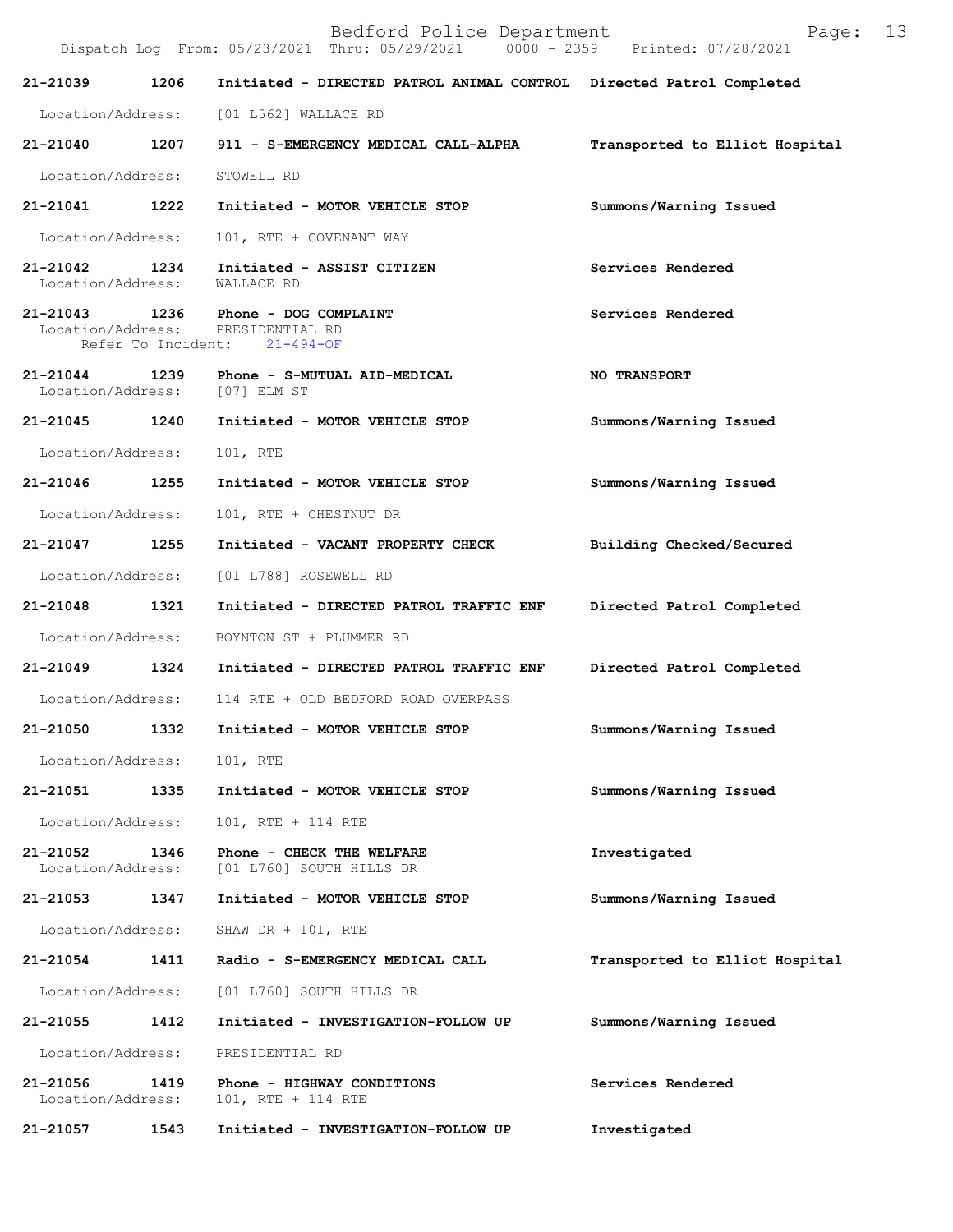|                                                     |      | Bedford Police Department<br>Dispatch Log From: 05/23/2021 Thru: 05/29/2021 0000 - 2359 Printed: 07/28/2021 | 14<br>Page:                 |
|-----------------------------------------------------|------|-------------------------------------------------------------------------------------------------------------|-----------------------------|
| Location/Address:                                   |      | [01 1083] LEAVY DR                                                                                          |                             |
| 21-21058                                            | 1550 | Initiated - MOTOR VEHICLE STOP                                                                              | Summons/Warning Issued      |
| Location/Address:                                   |      | NASHUA RD + COUNTY RD                                                                                       |                             |
| 21-21059<br>Location/Address:                       | 1556 | Phone - SUSP ACTIVITIES-IN PROGRESS<br>[01 234] COUNTY RD                                                   | Services Rendered           |
| 21-21060<br>Location/Address:                       | 1621 | Phone - ASSIST CITIZEN<br>[01 L2271] S RIVER RD                                                             | Services Rendered           |
| 21-21061                                            | 1629 | 911 - S-EMERGENCY MEDICAL CALL-CHARL                                                                        | TRANSPORTED TO CMC HOSPITAL |
| Location/Address:                                   |      | [01 435] HAWTHORNE DR                                                                                       |                             |
| 21-21062                                            | 1631 | Initiated - MOTOR VEHICLE STOP                                                                              | Summons/Warning Issued      |
| Location/Address:                                   |      | EXECUTIVE PARK DR                                                                                           |                             |
| 21-21064<br>Location/Address:                       | 1653 | Phone - S-MOTOR VEHICLE ACCIDENT INJ<br>WHITE AVE + 114 RTE                                                 | Investigated                |
| 21-21065                                            | 1658 | Initiated - MOTOR VEHICLE STOP                                                                              | Summons/Warning Issued      |
| Location/Address:                                   |      | S RIVER RD + EASTMAN AVE                                                                                    |                             |
| 21-21066<br>Location/Address:                       | 1702 | Walk-In - THEFT<br>[01 474] CONSTITUTION DR<br>Refer To Incident: 21-496-OF                                 | Investigated                |
| 21-21067<br>Location/Address:                       | 1706 | 911 - ANIMAL COMPLAINT<br>101, RTE + MEETINGHOUSE RD                                                        | Services Rendered           |
| 21-21068                                            | 1721 | Initiated - MOTOR VEHICLE STOP                                                                              | Summons/Warning Issued      |
| Location/Address:                                   |      | 101, RTE + CHESTNUT DR                                                                                      |                             |
| 21-21069<br>Location/Address:                       | 1728 | 911 - CHECK THE WELFARE<br>GRAPEVINE RD                                                                     | Services Rendered           |
| 21-21070                                            | 1743 | Initiated - MOTOR VEHICLE STOP                                                                              | Summons/Warning Issued      |
| Location/Address:                                   |      | 101, RTE + HITCHING POST LN                                                                                 |                             |
| 21-21071<br>Location/Address:                       | 1800 | Initiated - MOTOR VEHICLE STOP<br>NASHUA RD                                                                 | <b>NO PAPERWORK</b>         |
| 21-21072                                            | 1813 | Initiated - DIRECTED PATROL MOUNTAIN BIKE                                                                   | Directed Patrol Completed   |
| Location/Address:                                   |      | OLD BEDFORD RD + HAZEN RD                                                                                   |                             |
| 21-21073                                            | 1824 | Initiated - DIRECTED PATROL-CAR BREAK-INS                                                                   | Directed Patrol Completed   |
| Location/Address:                                   |      | [01 1235] S RIVER RD                                                                                        |                             |
| 21-21074<br>Location/Address:<br>Refer To Incident: | 1831 | Phone - JUVENILE OFFENSES<br>[01 L2252] JENKINS RD<br>$21 - 497 - OF$                                       | Investigated                |
| 21-21075                                            | 1832 | Initiated - DIRECTED PATROL-CAR BREAK-INS                                                                   | Directed Patrol Completed   |
| Location/Address:                                   |      | [01 L1804] S RIVER RD                                                                                       |                             |
| 21-21076<br>Location/Address:                       | 1847 | Phone - VANDALISM<br>BENNING WAY                                                                            | Services Rendered           |
| 21-21077<br>Location/Address:                       | 1902 | Other - ASSIST OTHER AGENCY<br>COL DANIELS DR                                                               | Investigated                |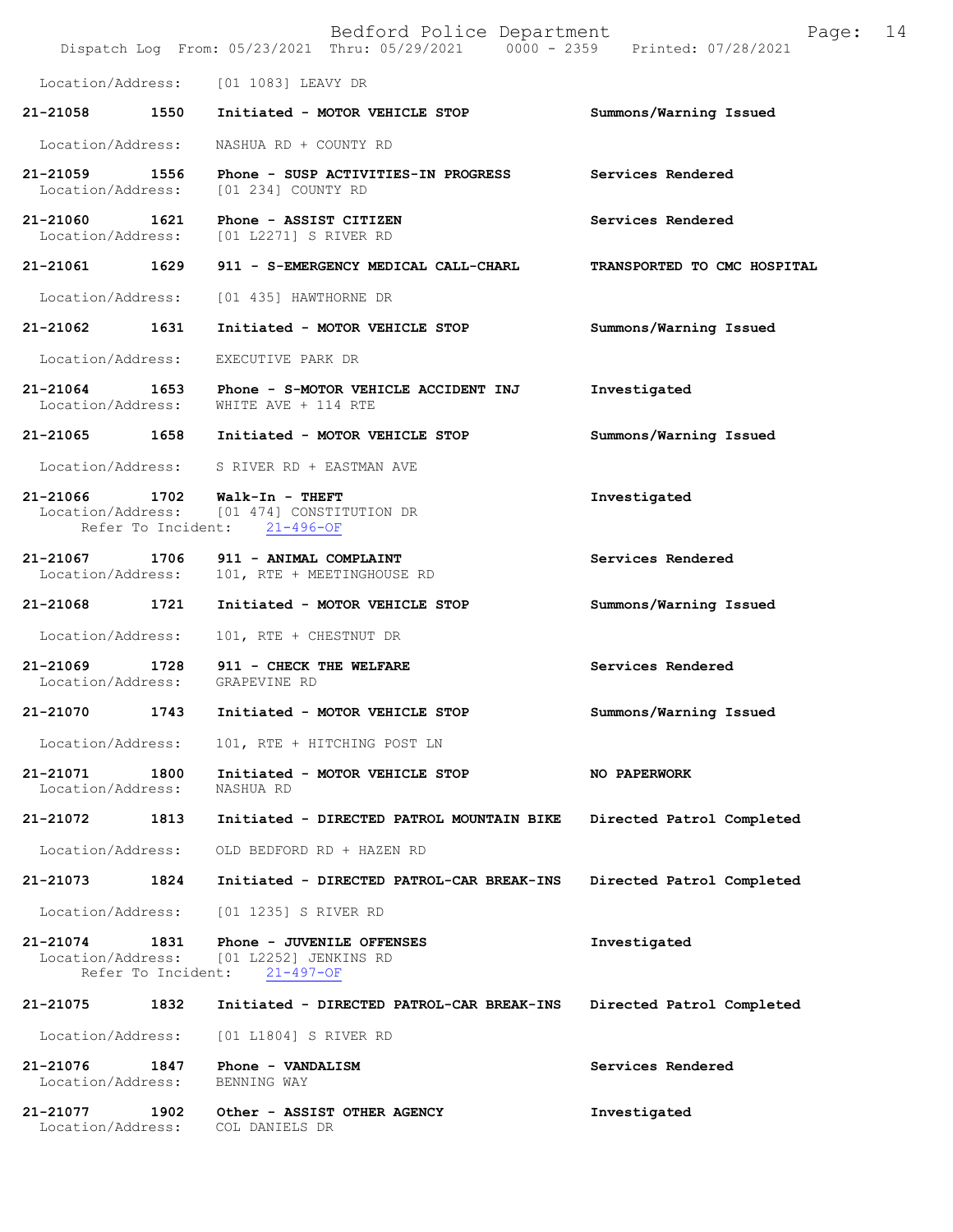| 21-21078                      | 1904                      | 911 - S-EMERGENCY MEDICAL CALL-ALPHA                             | TRANSPORTED TO CMC HOSPITAL    |
|-------------------------------|---------------------------|------------------------------------------------------------------|--------------------------------|
| Location/Address:             |                           | [01 17] DONALD ST                                                |                                |
| 21-21079<br>Location/Address: | 1915                      | Phone - HIGHWAY CONDITIONS<br>LEDGEWOOD RD                       | Services Rendered              |
| 21-21080                      | 1921                      | Initiated - DIRECTED PATROL TRAFFIC ENF                          | Directed Patrol Completed      |
| Location/Address:             |                           | S RIVER RD + TECHNOLOGY DR                                       |                                |
| 21-21081                      | 1922                      | 911 - S-EMERGENCY MEDICAL CALL-ALPHA                             | TRANSPORTED TO CMC HOSPITAL    |
| Location/Address:             |                           | [01 248] RIDGEWOOD RD                                            |                                |
| 21-21082                      | 1922                      | Initiated - DIRECTED PATROL BURGLARY                             | Directed Patrol Completed      |
| Location/Address:             |                           | DONALD ST + RUNDLETT HILL RD                                     |                                |
| 21-21083<br>Location/Address: | 1946                      | Phone - INVESTIGATION-FOLLOW UP<br>[01 2252] DARLING ST          | Investigated                   |
| 21-21084                      | 2019                      | Phone - S-MUTUAL AID-MEDICAL                                     | Transported to Elliot Hospital |
| Location/Address:             |                           | [03] SHIRLEY HILL + MAGNOLIA DR                                  |                                |
| 21-21085<br>Location/Address: | 2031                      | 911 - MOTOR VEHICLE ACC-SPECIAL CIR.<br>101, RTE + COVENANT WAY  | Services Rendered              |
| 21-21086                      | 2032                      | Initiated - DIRECTED PATROL-CAR BREAK-INS                        | Directed Patrol Completed      |
| Location/Address:             |                           | [01 L562] WALLACE RD                                             |                                |
| 21-21087 2114                 |                           | Initiated - DIRECTED PATROL BURGLARY                             | Directed Patrol Completed      |
| Location/Address:             |                           | COOPER LN                                                        |                                |
| 21-21088                      | 2118                      | Initiated - DIRECTED PATROL BURGLARY                             | Directed Patrol Completed      |
| Location/Address:             |                           | S RIVER RD + AUTUMN LN                                           |                                |
| 21-21089                      | 2137                      | Initiated - DIRECTED PATROL BURGLARY                             | Directed Patrol Completed      |
| Location/Address:             |                           | [01 L848] TECHNOLOGY DR                                          |                                |
| 21-21090                      | 2157                      | Initiated - DIRECTED PATROL BURGLARY                             | Directed Patrol Completed      |
|                               | Location/Address:         | $[01 L357]$ WHITE AVE                                            |                                |
| 21-21091                      | 2220                      | Initiated - DIRECTED PATROL-CAR BREAK-INS                        | Directed Patrol Completed      |
| Location/Address:             |                           | [01 L0000794] OLDE BEDFORD WAY                                   |                                |
| 21-21092                      | 2316<br>Location/Address: | 911 - S-EMERGENCY MEDICAL CALL-BRAVO<br>[01 L1054] TECHNOLOGY DR | <b>NO TRANSPORT</b>            |
| 21-21093                      | 2348                      | Initiated - DIRECTED PATROL DWI                                  | Directed Patrol Completed      |
|                               | Location/Address:         | 101, RTE + 114 RTE                                               |                                |
| 21-21094                      | 2359                      | Initiated - DIRECTED PATROL DWI                                  | Directed Patrol Completed      |
|                               | Vicinity of:              | 101, RTE + WALLACE RD                                            |                                |
|                               |                           |                                                                  |                                |

**For Date: 05/25/2021 - Tuesday 21-21095 0019 Initiated - DIRECTED PATROL DWI Directed Patrol Completed**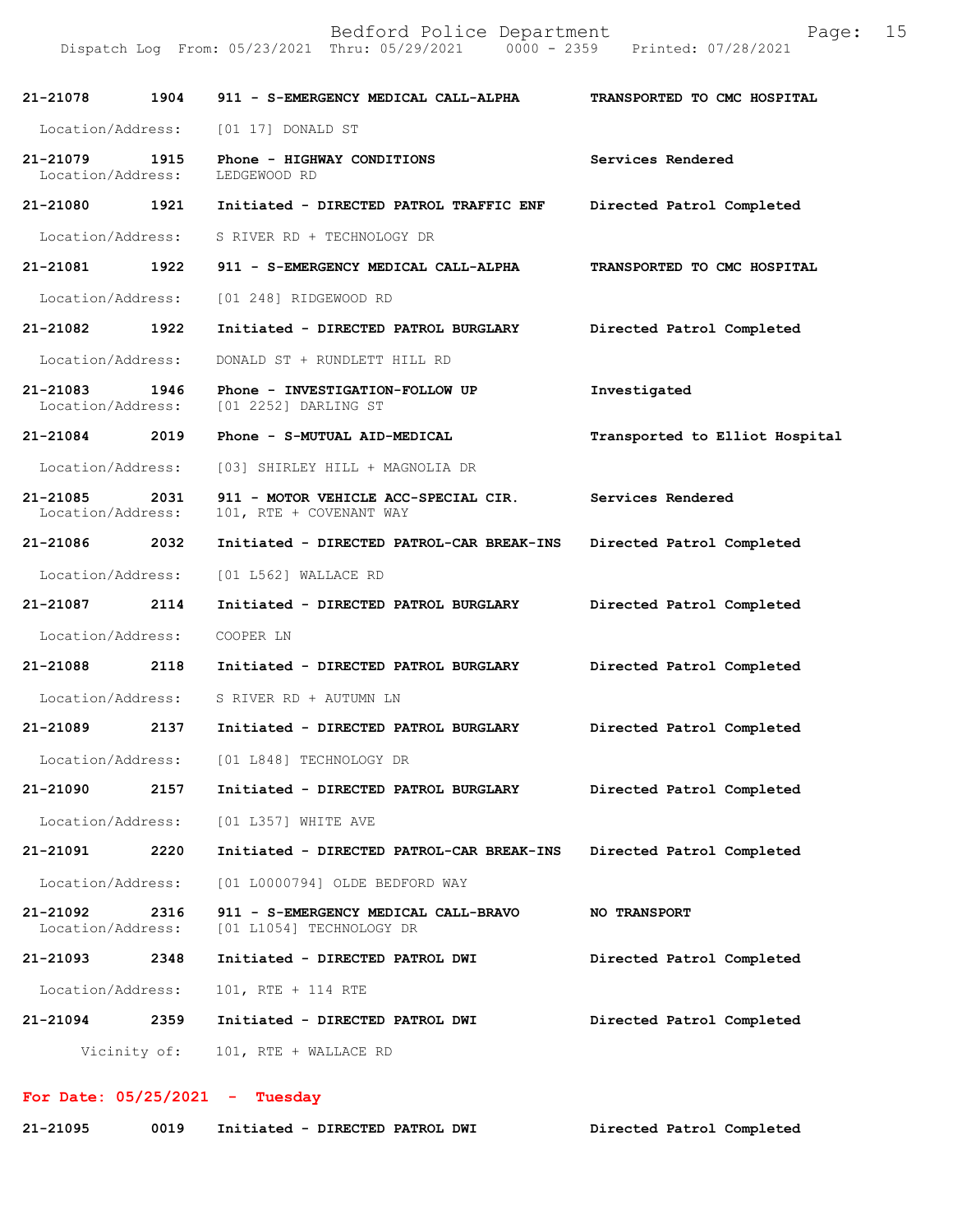|                   |      | Location/Address: 101, RTE + MEETINGHOUSE RD |                           |
|-------------------|------|----------------------------------------------|---------------------------|
| 21-21096 0029     |      | Initiated - DIRECTED PATROL DWI              | Directed Patrol Completed |
| Vicinity of:      |      | 101, RTE + JENKINS RD                        |                           |
| 21-21097 0037     |      | Initiated - MOTOR VEHICLE STOP               | Summons/Warning Issued    |
| Location/Address: |      | 101, RTE + LIBERTY HILL RD                   |                           |
| 21-21098 0041     |      | Initiated - DIRECTED PATROL DWI              | Directed Patrol Completed |
| Location/Address: |      | S RIVER RD + MEETINGHOUSE RD                 |                           |
| 21-21099 0049     |      | Initiated - MOTOR VEHICLE STOP               | Summons/Warning Issued    |
| Location/Address: |      | 101, RTE + NASHUA RD                         |                           |
| 21-21100 0058     |      | Initiated - DIRECTED PATROL DWI              | Directed Patrol Completed |
| Vicinity of:      |      | 101, RTE + NASHUA RD                         |                           |
| 21-21101 0103     |      | Initiated - DIRECTED PATROL DWI              | Directed Patrol Completed |
| Location/Address: |      | 101, RTE + MEETINGHOUSE RD OFF RAMP          |                           |
| 21-21102 0115     |      | Initiated - MOTOR VEHICLE STOP               | Summons/Warning Issued    |
| Location/Address: |      | 101, RTE                                     |                           |
| 21-21103 0118     |      | Initiated - DIRECTED PATROL DWI              | Directed Patrol Completed |
| Location/Address: |      | S RIVER RD + COLBY CT                        |                           |
| 21-21104 0124     |      | Initiated - MOTOR VEHICLE STOP               | Summons/Warning Issued    |
| Location/Address: |      | KILTON RD + SULLIVAN DR                      |                           |
| 21-21105 0134     |      | Initiated - MOTOR VEHICLE STOP               | Summons/Warning Issued    |
|                   |      | Location/Address: HARDY RD + 101, RTE        |                           |
| 21-21106 0142     |      | Initiated - DIRECTED PATROL DWI              | Directed Patrol Completed |
|                   |      | Location/Address: 114 RTE + PLUMMER HILL RD  |                           |
| 21-21107          | 0150 | Initiated - MOTOR VEHICLE STOP               | Summons/Warning Issued    |
| Location/Address: |      | S RIVER RD + HARVEY RD                       |                           |
| 21-21108 0202     |      | Initiated - DIRECTED PATROL BURGLARY         | Directed Patrol Completed |
| Location/Address: |      | CHESTNUT DR                                  |                           |
| 21-21109          | 0210 | Initiated - DIRECTED PATROL DWI              | Directed Patrol Completed |
| Location/Address: |      | 101, RTE + KILTON ROAD RAMP                  |                           |
| 21-21110          | 0222 | Initiated - BUILDING CHECK                   | Building Checked/Secured  |
| Location/Address: |      | [01 L357] WHITE AVE                          |                           |
| 21-21111 0226     |      | Initiated - MOTOR VEHICLE STOP               | Summons/Warning Issued    |
| Location/Address: |      | 101, RTE + PLUMMER ROAD OVERPASS             |                           |
| 21-21112          | 0228 | Initiated - DIRECTED PATROL BURGLARY         | Directed Patrol Completed |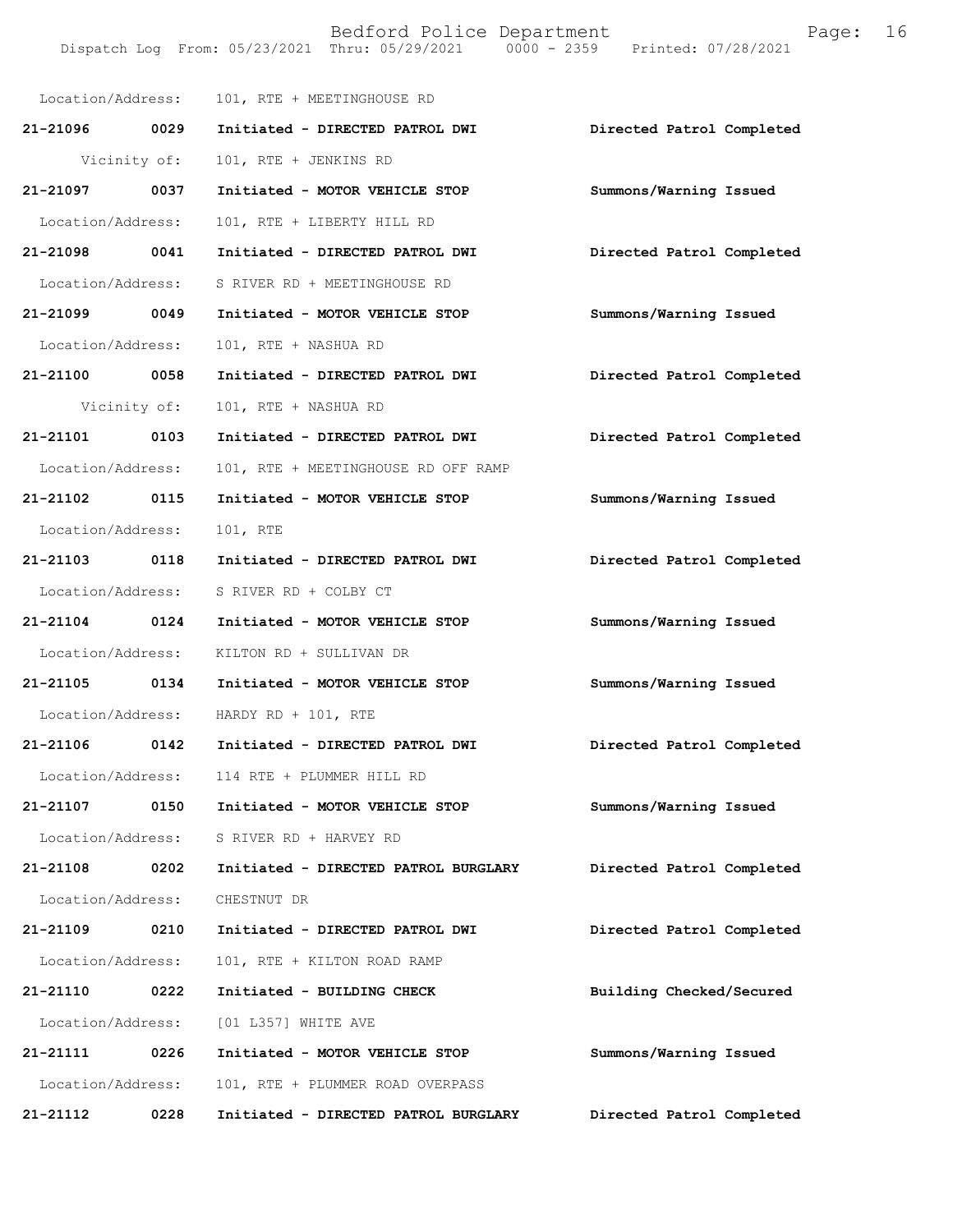|                               |              | Bedford Police Department<br>Dispatch Log From: 05/23/2021 Thru: 05/29/2021 0000 - 2359 Printed: 07/28/2021 | 17<br>Page:                 |
|-------------------------------|--------------|-------------------------------------------------------------------------------------------------------------|-----------------------------|
| Location/Address:             |              | [01 L0000780] NASHUA RD                                                                                     |                             |
| 21-21113                      | 0242         | Initiated - BUILDING CHECK                                                                                  | Building Checked/Secured    |
| Location/Address:             |              | [01 L1823] BOYNTON ST                                                                                       |                             |
| 21-21114                      | 0243         | Initiated - DIRECTED PATROL BURGLARY                                                                        | Directed Patrol Completed   |
| Location/Address:             |              | WHIPPOORWILL LN                                                                                             |                             |
| 21-21115                      | 0305         | Initiated - BUILDING CHECK                                                                                  | Building Checked/Secured    |
| Location/Address:             |              | [01 422] 101, RTE                                                                                           |                             |
| 21-21116                      | 0321         | Initiated - DIRECTED PATROL-CAR BREAK-INS                                                                   | Directed Patrol Completed   |
| Location/Address:             |              | HAWTHORNE DR + METEA LN                                                                                     |                             |
| 21-21117                      | 0328         | Initiated - DIRECTED PATROL-CAR BREAK-INS                                                                   | Directed Patrol Completed   |
|                               | Vicinity of: | COUNTY RD + CRICKET HILL RD                                                                                 |                             |
| 21-21118                      | 0331         | Initiated - BUILDING CHECK                                                                                  | No Action Required          |
| Location/Address:             |              | [01 284] N AMHERST RD                                                                                       |                             |
| 21-21119                      | 0352         | Initiated - DIRECTED PATROL-CAR BREAK-INS                                                                   | Directed Patrol Completed   |
| Location/Address:             |              | [01 376] KILTON RD                                                                                          |                             |
| 21-21120                      | 0403         | Initiated - DIRECTED PATROL BURGLARY                                                                        | Directed Patrol Completed   |
| Location/Address:             |              | [01 L0000553] 101, RTE                                                                                      |                             |
| 21-21121                      | 0437         | Initiated - BUILDING CHECK                                                                                  | Directed Patrol Completed   |
| Location/Address:             |              | [01 L0000786] S RIVER RD                                                                                    |                             |
| 21-21122                      | 0444         | Initiated - BUILDING CHECK                                                                                  | Building Checked/Secured    |
| Location/Address:             |              | [01 232] LIBERTY HILL RD                                                                                    |                             |
| 21-21123                      | 0445         | 911 - S-EMERGENCY MEDICAL CALL-ALPHA                                                                        | TRANSPORTED TO CMC HOSPITAL |
| Location/Address:             |              | OLD COVENTRY LN                                                                                             |                             |
| 21-21124                      | 0506         | Initiated - DIRECTED PATROL TRAFFIC ENF                                                                     | Directed Patrol Completed   |
| Location/Address:             |              | S RIVER RD + KILTON RD                                                                                      |                             |
| 21-21125                      | 0507         | Initiated - DIRECTED PATROL TRAFFIC ENF                                                                     | Directed Patrol Completed   |
| Location/Address:             |              | 101, RTE + MEETINGHOUSE RD                                                                                  |                             |
| 21-21126                      | 0510         | Initiated - DIRECTED PATROL TRAFFIC ENF                                                                     | Directed Patrol Completed   |
|                               | Vicinity of: | WALLACE RD + 101, RTE                                                                                       |                             |
| 21-21127<br>Location/Address: | 0529         | Initiated - INVESTIGATION-FOLLOW UP<br>[01 1083] LEAVY DR                                                   | Investigated                |
| 21-21128                      | 0538         | Initiated - DIRECTED PATROL TRAFFIC ENF                                                                     | Directed Patrol Completed   |
|                               | Vicinity of: | 101, RTE + HITCHING POST LN                                                                                 |                             |
| 21-21129                      | 0541         | Initiated - DIRECTED PATROL TRAFFIC ENF                                                                     | Directed Patrol Completed   |
| Location/Address:             |              | S RIVER RD + COLBY CT                                                                                       |                             |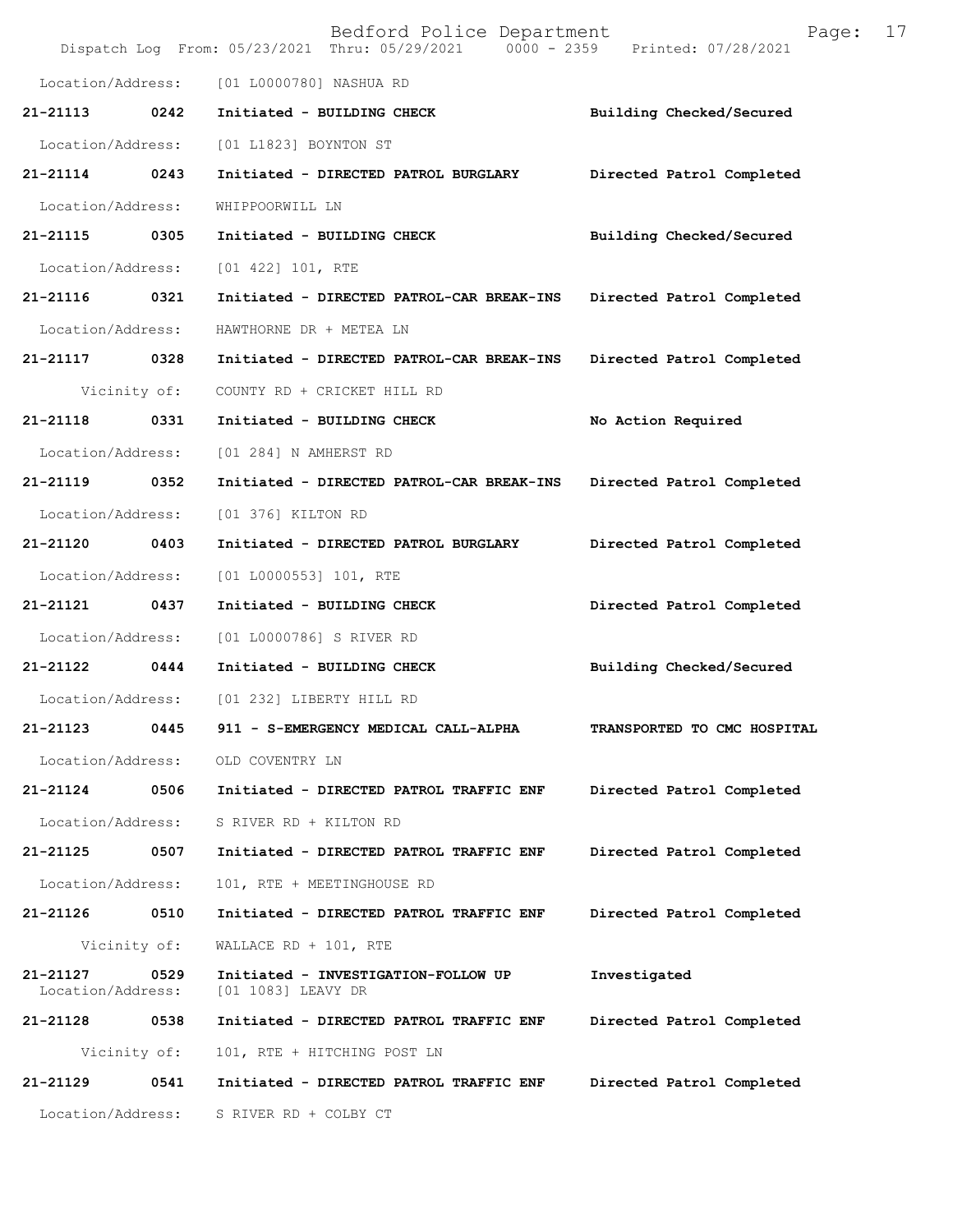Bedford Police Department Page: 18 Dispatch Log From: 05/23/2021 Thru: 05/29/2021 **21-21130 0552 Initiated - DIRECTED PATROL TRAFFIC ENF Directed Patrol Completed**  Location/Address: 101, RTE + 114 RTE **21-21131 0600 Initiated - MOTOR VEHICLE STOP Summons/Warning Issued**  Location/Address: 101, RTE + MEETINGHOUSE RD OFF RAMP **21-21132 0611 Initiated - DIRECTED PATROL TRAFFIC ENF Directed Patrol Completed**  Location/Address: OLD BEDFORD RD + GARRISON DR **21-21133 0645 Phone - S-MUTUAL AID-MEDICAL TRANSPORTED TO CMC HOSPITAL**  Location/Address: [05] JOE ENGLISH RD **21-21134 0734 Initiated - DIRECTED PATROL TRAFFIC ENF Directed Patrol Completed**  Vicinity of: [01 234] COUNTY RD **21-21135 0742 Initiated - DIRECTED PATROL TRAFFIC ENF Directed Patrol Completed**  Location/Address: [01 192] NEW BOSTON RD **21-21136 0746 Phone - SUSP ACTIVITIES-IN PROGRESS Investigated**  Location/Address: [01 L1675] NEW BOSTON RD<br>Refer To Incident: 21-499-OF Refer To Incident: **21-21137 0748 Initiated - DIRECTED PATROL TRAFFIC ENF Directed Patrol Completed**  Location/Address: COUNTY RD + NASHUA RD **21-21138 0749 Initiated - MOTOR VEHICLE STOP Summons/Warning Issued**  Location/Address: BACK RIVER RD + SILVER SPRING DR **21-21139 0806 Initiated - DIRECTED PATROL TRAFFIC ENF Directed Patrol Completed**  Location/Address: 101, RTE + KAHLIKO LN **21-21140 0810 Initiated - DIRECTED PATROL TRAFFIC ENF Directed Patrol Completed**  Location/Address: DONALD ST + RUNDLETT HILL RD **21-21141 0816 Initiated - DIRECTED PATROL TRAFFIC ENF Directed Patrol Completed**  Vicinity of: S RIVER RD + KILTON RD **21-21142 0829 Initiated - MOTOR VEHICLE STOP Summons/Warning Issued**  Location/Address: 101, RTE + NASHUA RD **21-21143 0846 Initiated - DIRECTED PATROL TRAFFIC ENF Directed Patrol Completed**  Vicinity of: S RIVER RD + RIDGEWOOD RD **21-21144 0857 Initiated - DIRECTED PATROL TRAFFIC ENF Directed Patrol Completed**  Location/Address: COVENANT WAY + 101, RTE **21-21145 0859 Initiated - DIRECTED PATROL TRAFFIC ENF Directed Patrol Completed**  Location/Address: 101, RTE + OLD BEDFORD RD **21-21146 0907 Initiated - MOTOR VEHICLE STOP Summons/Warning Issued**  Location/Address: BOYNTON ST + PAULINE ST **21-21147 0912 Initiated - DIRECTED PATROL TRAFFIC ENF Directed Patrol Completed**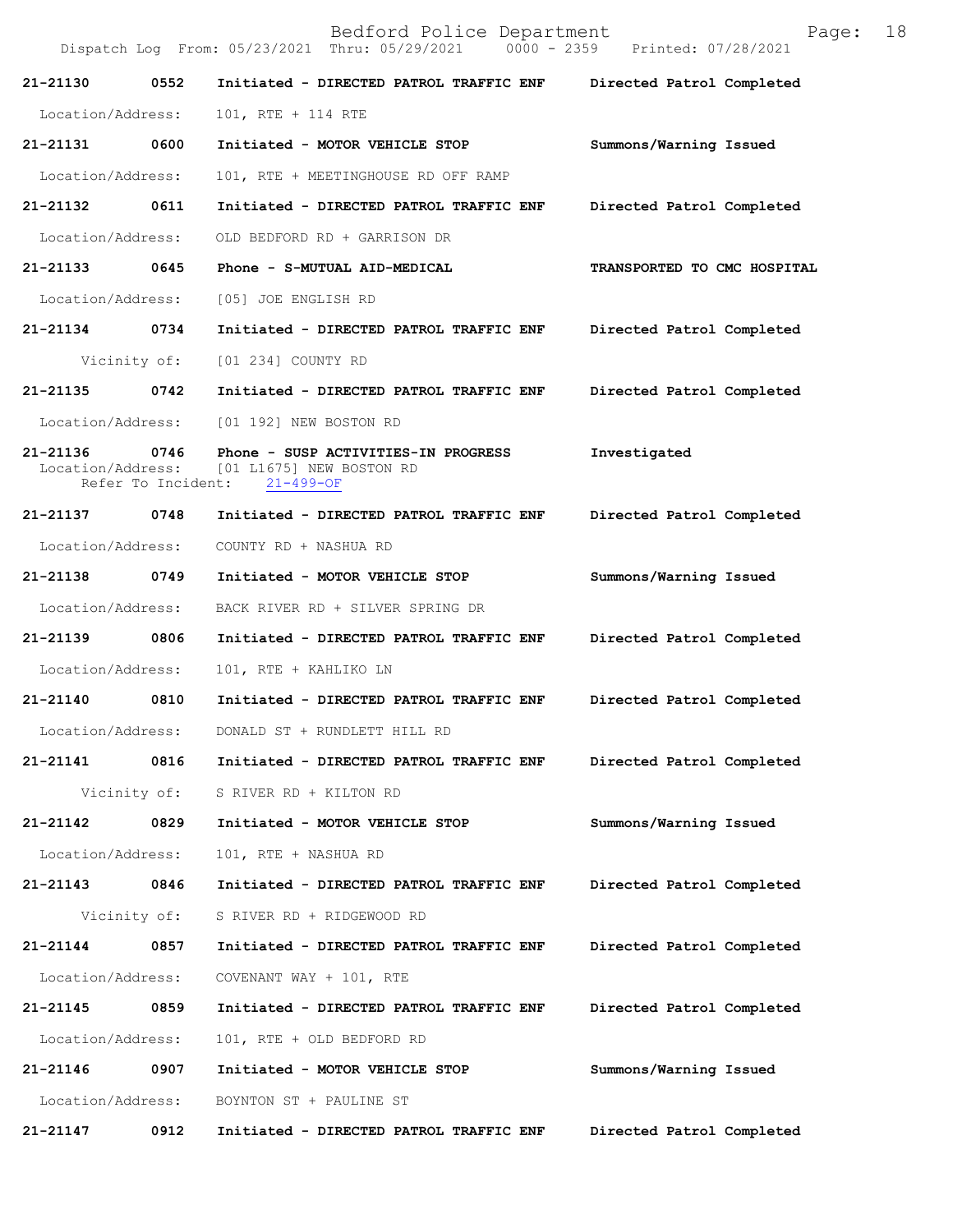| Bedford Police Department<br>19<br>Page:<br>Dispatch Log From: 05/23/2021 Thru: 05/29/2021 0000 - 2359<br>Printed: 07/28/2021 |      |                                                             |                                    |  |
|-------------------------------------------------------------------------------------------------------------------------------|------|-------------------------------------------------------------|------------------------------------|--|
|                                                                                                                               |      |                                                             |                                    |  |
| Vicinity of:                                                                                                                  |      | S RIVER RD + MEETINGHOUSE RD                                |                                    |  |
| 21-21148<br>Location/Address:                                                                                                 | 0919 | Initiated - MOTOR VEHICLE STOP<br>S RIVER RD + UPJOHN ST    | Services Rendered                  |  |
| 21-21149                                                                                                                      | 0926 | Phone - S-EMERGENCY MEDICAL CALL                            | Transported to Elliot Hospital     |  |
| Location/Address:<br>Refer To Incident:                                                                                       |      | [01 910] S RIVER RD<br>$21 - 500 - OF$                      |                                    |  |
| 21-21150                                                                                                                      | 0936 | Initiated - DIRECTED PATROL TRAFFIC ENF                     | Directed Patrol Completed          |  |
| Location/Address:                                                                                                             |      | 101, RTE + MEETINGHOUSE RD                                  |                                    |  |
| 21-21151                                                                                                                      | 0948 | Initiated - MOTOR VEHICLE STOP                              | Summons/Warning Issued             |  |
| Location/Address:                                                                                                             |      | 101, RTE                                                    |                                    |  |
| 21-21152                                                                                                                      | 0957 | Initiated - DIRECTED PATROL TRAFFIC ENF                     | Directed Patrol Completed          |  |
| Vicinity of:                                                                                                                  |      | S RIVER RD + TECHNOLOGY DR                                  |                                    |  |
| 21-21153                                                                                                                      | 1022 | Initiated - DIRECTED PATROL-CAR BREAK-INS                   | Directed Patrol Completed          |  |
| Location/Address:                                                                                                             |      | [01 2000] CAMP RD                                           |                                    |  |
| 21-21154                                                                                                                      | 1024 | Initiated - DIRECTED PATROL-CAR BREAK-INS                   | Directed Patrol Completed          |  |
| Location/Address:                                                                                                             |      | [01 629] NEW BOSTON RD                                      |                                    |  |
| 21-21155                                                                                                                      | 1026 | Initiated - VACANT PROPERTY CHECK                           | Building Checked/Secured           |  |
| Location/Address:                                                                                                             |      | [01 L2329] BRICK MILL RD                                    |                                    |  |
| 21-21156                                                                                                                      | 1039 | Initiated - VACANT PROPERTY CHECK                           | Building Checked/Secured           |  |
| Location/Address:                                                                                                             |      | [01 1024] OLD EVERGREEN RD                                  |                                    |  |
| 21-21157                                                                                                                      | 1039 | Initiated - VACANT PROPERTY CHECK                           | Building Checked/Secured           |  |
| Location/Address:                                                                                                             |      | PULPIT RD                                                   |                                    |  |
| 21-21158<br>Location/Address:                                                                                                 | 1045 | Phone - MOTOR VEHICLE COMPLAINT<br>PULPIT RD                | Services Rendered                  |  |
| 21-21159                                                                                                                      | 1051 | Initiated - DIRECTED PATROL-CAR BREAK-INS                   | Directed Patrol Completed          |  |
| Location/Address:                                                                                                             |      | [01 1263] JENKINS RD                                        |                                    |  |
| 21-21160                                                                                                                      | 1055 | Initiated - DIRECTED PATROL-CAR BREAK-INS                   | Directed Patrol Completed          |  |
| Location/Address:                                                                                                             |      | [01 L1804] S RIVER RD                                       |                                    |  |
| 21-21161                                                                                                                      | 1058 | Initiated - DIRECTED PATROL-CAR BREAK-INS                   | Directed Patrol Completed          |  |
| Location/Address:                                                                                                             |      | [01 L1706] NEW BOSTON RD                                    |                                    |  |
| 21-21162<br>Location/Address:                                                                                                 | 1121 | Initiated - MOTOR VEHICLE STOP<br>101, RTE                  | <b>NO PAPERWORK</b>                |  |
| 21-21163<br>Location/Address:                                                                                                 | 1127 | Initiated - DISABLED MOTOR VEHICLE<br>101, RTE + WALLACE RD | Services Rendered                  |  |
| 21-21164                                                                                                                      | 1130 | 911 - S-EMERGENCY MEDICAL CALL-CHARL                        | <b>TRANSPORTED TO CMC HOSPITAL</b> |  |
| Location/Address:                                                                                                             |      | [01 L2400] RIDGEWOOD RD                                     |                                    |  |
| 21-21165                                                                                                                      | 1136 | Phone - S-FIRE ALARM                                        | Services Rendered                  |  |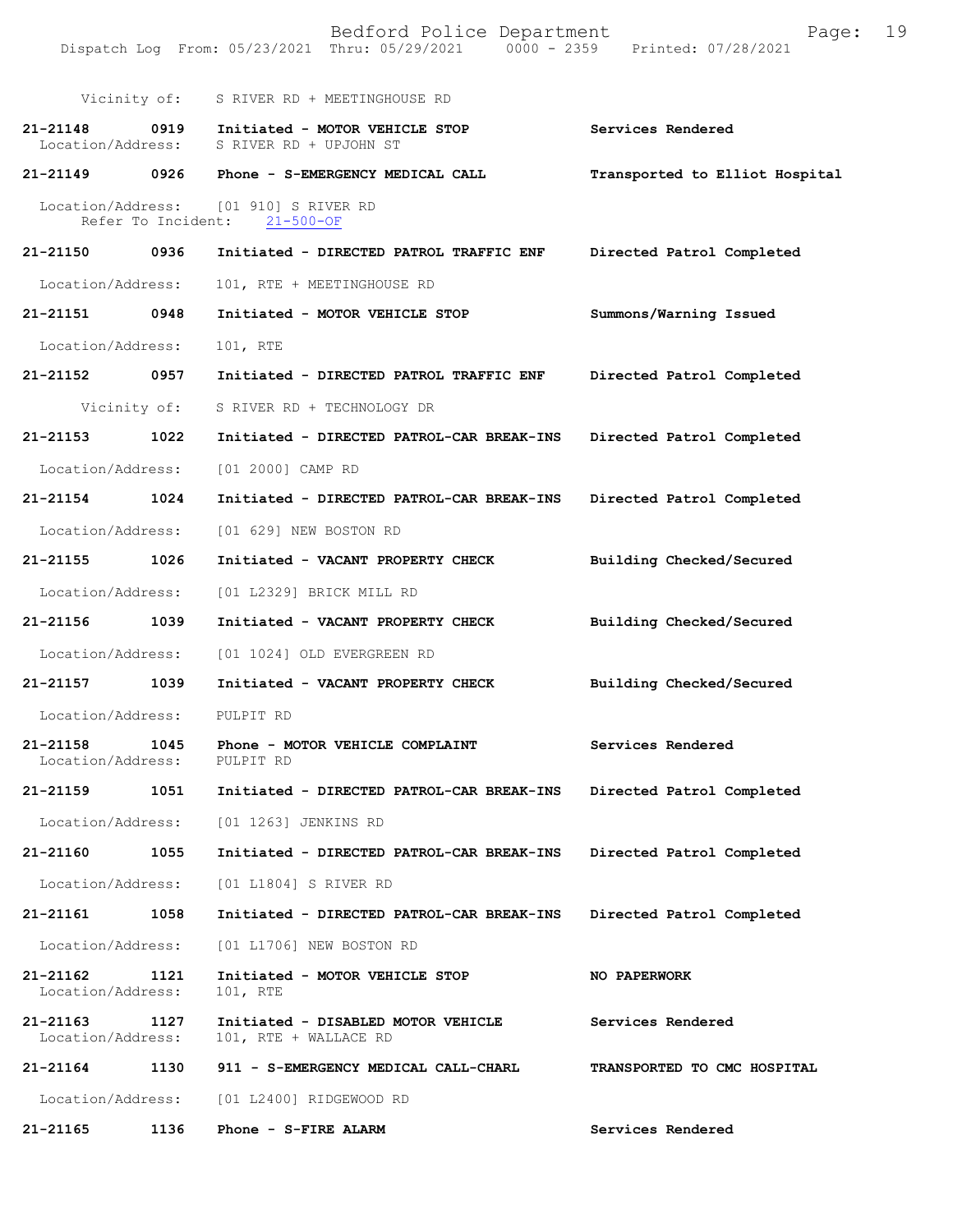|                                                                  |      | Bedford Police Department<br>Dispatch Log From: 05/23/2021 Thru: 05/29/2021 0000 - 2359 Printed: 07/28/2021 | 20<br>Page:                    |
|------------------------------------------------------------------|------|-------------------------------------------------------------------------------------------------------------|--------------------------------|
|                                                                  |      | Location/Address: [01 2219] HARVEY RD                                                                       |                                |
| 21-21166 1137<br>Location/Address:                               |      | Phone - ANIMAL COMPLAINT<br>VERONICA DR                                                                     | Services Rendered              |
| 21-21167 1148                                                    |      | Walk-In - IDENTITY THEFT<br>Location/Address: [01 593] MOONLIGHT ROSE LN                                    | Investigated                   |
| 21-21168                                                         | 1204 | Initiated - DIRECTED PATROL-CAR BREAK-INS                                                                   | Directed Patrol Completed      |
| Location/Address:                                                |      | [01 L2252] JENKINS RD                                                                                       |                                |
| 21-21169 1210                                                    |      | Initiated - COMMUNITY POLICING/SAFE SCHOOL Directed Patrol Completed                                        |                                |
| Location/Address:                                                |      | [01 234] COUNTY RD                                                                                          |                                |
| 21-21170<br>Location/Address:                                    | 1220 | Walk-In - SUSP ACTIVITIES<br>[01 L562] WALLACE RD                                                           | Services Rendered              |
| 21-21171                                                         | 1223 | Initiated - MOTOR VEHICLE STOP                                                                              | Summons/Warning Issued         |
| Location/Address:                                                |      | 101, RTE + HARDY RD                                                                                         |                                |
| 21-21063                                                         | 1245 | Phone - POLICE INFORMATION                                                                                  | No Action Required             |
| Location/Address:                                                |      | S RIVER RD                                                                                                  |                                |
| 21-21172                                                         | 1252 | Initiated - DIRECTED PATROL-CAR BREAK-INS                                                                   | Directed Patrol Completed      |
| Location/Address:                                                |      | 101, RTE + WALLACE RD                                                                                       |                                |
| 21-21173<br>Location/Address: CAMBRIDGE RD<br>Refer To Incident: | 1300 | Phone - POLICE INFORMATION<br>$21 - 501 - OF$                                                               | Investigated                   |
| 21-21174 1328                                                    |      | Initiated - DIRECTED PATROL MOUNTAIN BIKE                                                                   | Directed Patrol Completed      |
|                                                                  |      | Vicinity of: S RIVER RD + BACK RIVER RD                                                                     |                                |
| 21-21175                                                         | 1331 | Initiated - DIRECTED PATROL BURGLARY                                                                        | Directed Patrol Completed      |
| Location/Address:                                                |      | STOWELL RD + BEECH ST                                                                                       |                                |
| 21-21176                                                         | 1346 | 911 - S-EMERGENCY MEDICAL CALL-ALPHA                                                                        | Transported to Elliot Hospital |
| Location/Address:                                                |      | [01 919] CORPORATE DR                                                                                       |                                |
| 21-21177<br>Location/Address:                                    | 1352 | 911 - MOTOR VEHICLE COMP-IN PROGRESS<br>101, RTE                                                            | Services Rendered              |
| 21-21178                                                         | 1417 | 911 - MOTOR VEHICLE COMP-IN PROGRESS                                                                        | Taken/Refered to Other Agency  |
| Location/Address:                                                |      | 114 RTE + DONALD ST                                                                                         |                                |
| 21-21179<br>Location/Address:                                    | 1421 | Phone - ALARM, BURGLAR<br>[01 L1363] SPRING HILL RD                                                         | Alarm - False                  |
| 21-21180<br>Location/Address:                                    | 1434 | Phone - SCAMS (PHONE, EMAIL ETC)<br>MCINTOSH LN                                                             | Services Rendered              |
| 21-21181                                                         | 1458 | 911 - S-EMERGENCY MEDICAL CALL-ALPHA                                                                        | TRANSPORTED TO CMC HOSPITAL    |
| Location/Address:                                                |      | [01 1489] LEAVY DR                                                                                          |                                |
| 21-21182<br>Location/Address:                                    | 1501 | Phone - DOG COMPLAINT<br>HICKORY LN                                                                         | Services Rendered              |
| 21-21183<br>Location/Address:                                    | 1503 | Phone - ANIMAL COMPLAINT<br>MINISTERIAL BR                                                                  | Services Rendered              |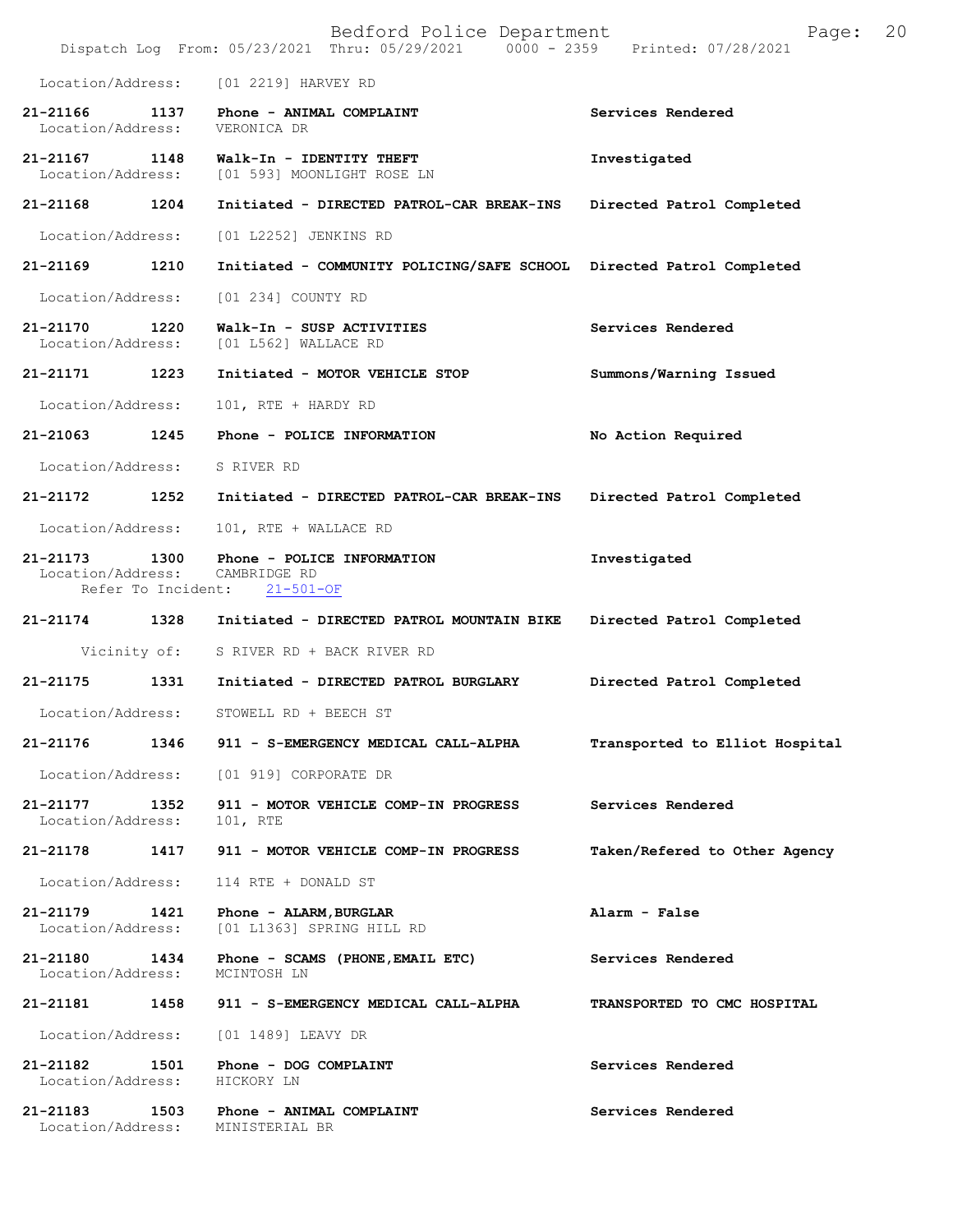Dispatch Log From: 05/23/2021 Thru: 05/29/2021 0000 - 2359 Printed: 07/28/2021

| 21-21184<br>Location/Address:<br>Refer To Incident: | 1507 | Initiated - CHECK THE WELFARE<br>CAMBRIDGE RD<br>$21 - 501 - OF$ | Could Not Locate            |
|-----------------------------------------------------|------|------------------------------------------------------------------|-----------------------------|
| 21-21185                                            | 1512 | Initiated - DIRECTED PATROL TRAFFIC ENF                          | Directed Patrol Completed   |
| Location/Address:                                   |      | S RIVER RD + MEETINGHOUSE RD                                     |                             |
| 21-21186                                            | 1515 | Initiated - DIRECTED PATROL TRAFFIC ENF                          | Directed Patrol Completed   |
| Location/Address:                                   |      | 101, RTE + NASHUA RD                                             |                             |
| 21-21187                                            | 1518 | Initiated - DIRECTED PATROL TRAFFIC ENF                          | Directed Patrol Completed   |
| Location/Address:                                   |      | S RIVER RD + COLBY CT                                            |                             |
| 21-21188                                            | 1524 | Initiated - MOTOR VEHICLE STOP                                   | Summons/Warning Issued      |
| Location/Address:                                   |      | WALLACE RD + WIGGIN RD                                           |                             |
| 21-21189<br>Location/Address:                       | 1524 | Phone - DISORDERLY CONDUCT-IN PROGRESS<br>COLBY CT               | Services Rendered           |
| 21-21190                                            | 1538 | Initiated - DIRECTED PATROL TRAFFIC ENF                          | Directed Patrol Completed   |
| Location/Address:                                   |      | WALLACE RD + NASHUA RD                                           |                             |
| 21-21191                                            | 1542 | Initiated - MOTOR VEHICLE STOP                                   | Summons/Warning Issued      |
| Location/Address:                                   |      | BEALS RD + SETON DR                                              |                             |
| 21-21192                                            | 1604 | Initiated - DIRECTED PATROL TRAFFIC ENF                          | Directed Patrol Completed   |
| Location/Address:                                   |      | COUNTY RD + NASHUA RD                                            |                             |
| 21-21193                                            | 1605 | Initiated - DIRECTED PATROL TRAFFIC ENF                          | Directed Patrol Completed   |
| Location/Address:                                   |      | S RIVER RD + TECHNOLOGY DR                                       |                             |
| 21-21195                                            | 1608 | Initiated - DIRECTED PATROL TRAFFIC ENF                          | Directed Patrol Completed   |
| Location/Address:                                   |      | NEW BOSTON RD                                                    |                             |
| 21-21194                                            | 1609 | Initiated - DIRECTED PATROL TRAFFIC ENF                          | Directed Patrol Completed   |
| Location/Address:                                   |      | S RIVER RD + PALOMINO LN                                         |                             |
| 21-21196                                            | 1619 | Initiated - DIRECTED PATROL TRAFFIC ENF                          | Directed Patrol Completed   |
| Location/Address:                                   |      | JENKINS RD + QUINCY DR                                           |                             |
| 21-21197                                            | 1632 | Initiated - MOTOR VEHICLE STOP                                   | Summons/Warning Issued      |
| Location/Address:                                   |      | 101, RTE                                                         |                             |
| 21-21198                                            | 1633 | 911 - S-EMERGENCY MEDICAL CALL-ALPHA                             | TRANSPORTED TO CMC HOSPITAL |
| Location/Address:                                   |      | [01 L2400] RIDGEWOOD RD                                          |                             |
| 21-21199                                            | 1636 | Initiated - MOTOR VEHICLE STOP                                   | Summons/Warning Issued      |
| Location/Address:                                   |      | WALLACE RD + MAGAZINE ST                                         |                             |
| 21-21200                                            | 1655 | Initiated - DIRECTED PATROL TRAFFIC ENF                          | Directed Patrol Completed   |
| Location/Address:                                   |      | NEW BOSTON RD + WALLACE RD                                       |                             |
| 21-21201                                            | 1713 | Initiated - DIRECTED PATROL-CAR BREAK-INS                        | Directed Patrol Completed   |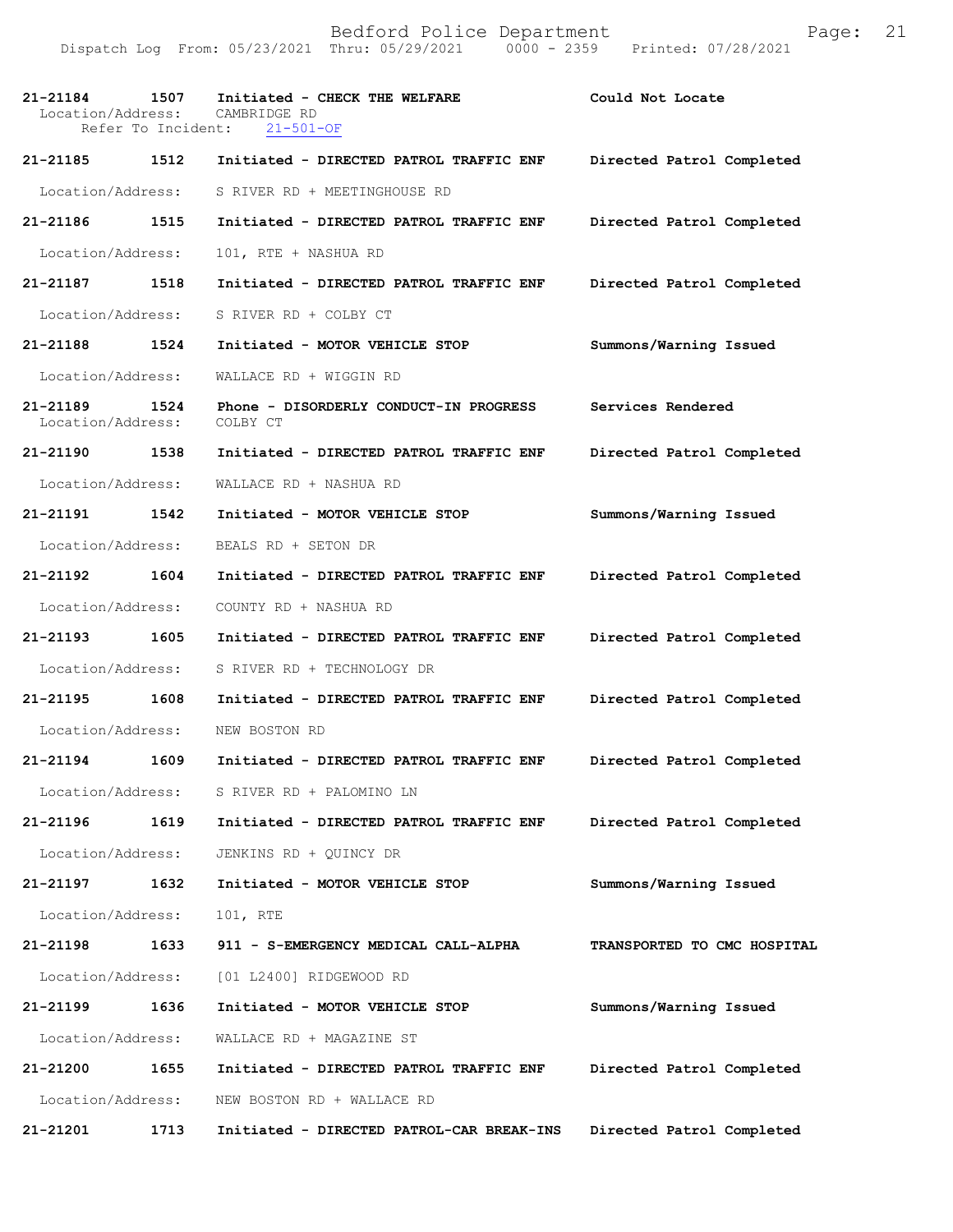Bedford Police Department Page: 22 Dispatch Log From: 05/23/2021 Thru: 05/29/2021 Location/Address: [01 1312] S RIVER RD **21-21202 1716 Initiated - MOTOR VEHICLE STOP NO PAPERWORK**  S RIVER RD + MEETINGHOUSE RD **21-21203 1727 Initiated - DIRECTED PATROL ACCIDENTS Directed Patrol Completed**  Location/Address: 101, RTE + NASHUA RD **21-21204 1732 Initiated - DIRECTED PATROL TRAFFIC ENF Directed Patrol Completed**  Location/Address: 114 RTE **21-21205 1738 Initiated - DIRECTED PATROL-CAR BREAK-INS Directed Patrol Completed**  Location/Address: [01 308] COLBY CT **21-21206 1748 Initiated - DIRECTED PATROL TRAFFIC ENF Directed Patrol Completed**  Location/Address: S RIVER RD + BACK RIVER RD **21-21207 1754 Initiated - DIRECTED PATROL ACCIDENTS Directed Patrol Completed**  Location/Address: COVENANT WAY + 101, RTE **21-21208 1807 911 - MOTOR VEHICLE COMP-IN PROGRESS Arrest(s) Made**  Location/Address: 101, RTE + JOPPA HILL RD<br>Refer To Arrest: 21-294-AR Refer To Arrest: **Services Rendered 21-21210 1848 Phone - ASSIST CITIZEN Services Rendered**  Location/Address: Refer To Incident: 21-481-OF **21-21211 1856 Phone - S- ALARM,CARBON MONOXIDE Services Rendered**  Location/Address: **21-21212 1906 Initiated - MOTOR VEHICLE STOP Summons/Warning Issued**  Location/Address: 101, RTE + F.E. EVERETT SOUTH TPKE **21-21213 1915 Initiated - MOTOR VEHICLE STOP Summons/Warning Issued**  Location/Address: [01 L1428] UPJOHN ST **21-21214 1928 Initiated - MOTOR VEHICLE STOP Summons/Warning Issued**  Location/Address: S RIVER RD + TECHNOLOGY DR **21-21215 1941 Initiated - CHECK THE WELFARE Summons/Warning Issued**  Location/Address: CAMBRIDGE RD<br>Refer To Incident: 21-501-OF Refer To Incident: **21-21216 2004 911 - JUVENILE OFFENSES Investigated**  Location/Address: Refer To Incident: 21-502-OF **21-21217 2035 Initiated - DIRECTED PATROL DWI Directed Patrol Completed**  Location/Address: S RIVER RD + BACK RIVER RD Arrest: DALTON, JACQUELINE MARIE Address: MANCHESTER, NH Age: 55 Charges: DUI - impairment Open Container, 2nd or subsq't offense **21-21209 1838 Initiated - HIGHWAY CONDITIONS** Location/Address: [01 1312] S RIVER RD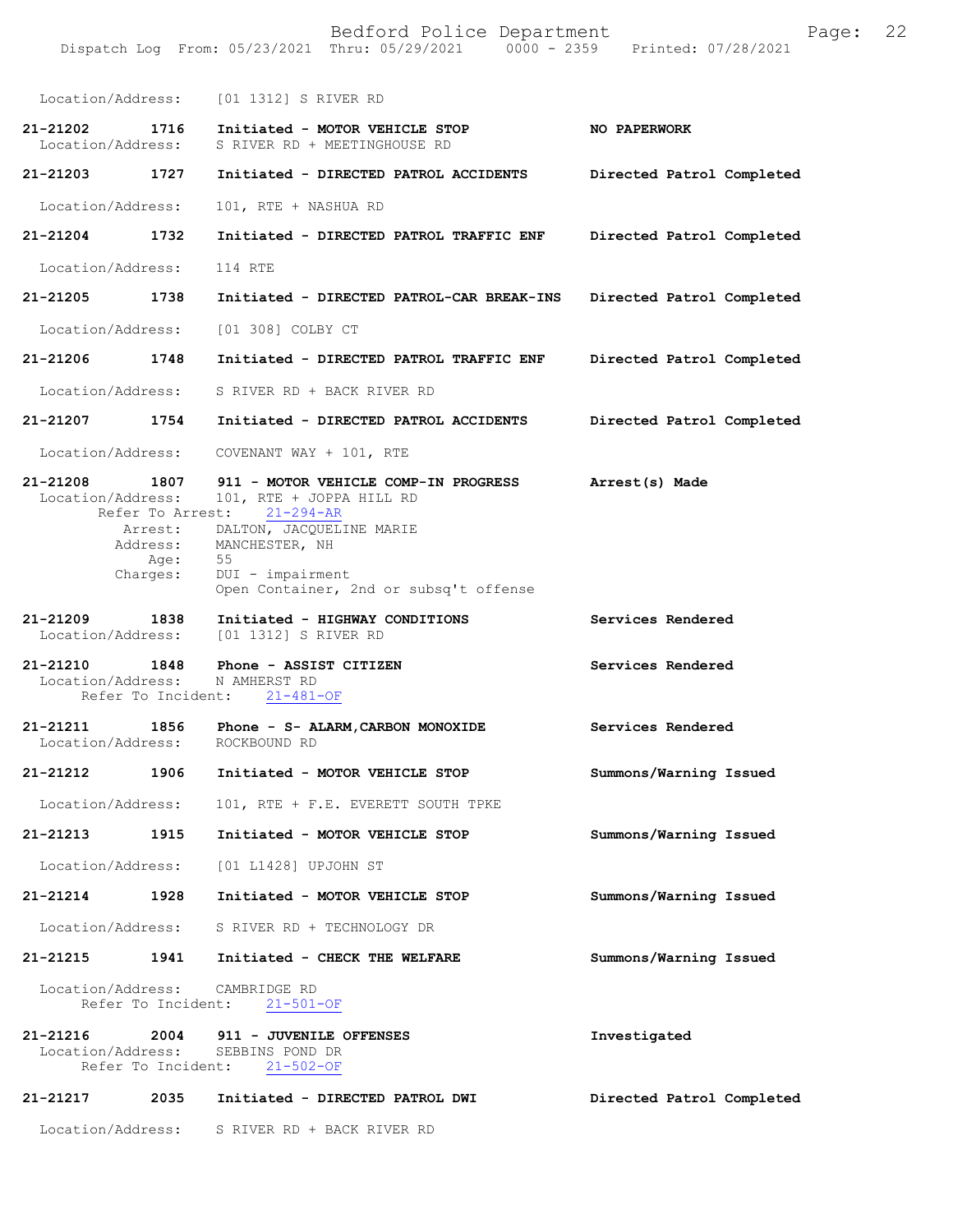| 21-21218                                                                                                                                                                                                                                                                                                                                                                                                                                                                                   | 2042         | Initiated - MOTOR VEHICLE STOP                | Summons/Warning Issued        |
|--------------------------------------------------------------------------------------------------------------------------------------------------------------------------------------------------------------------------------------------------------------------------------------------------------------------------------------------------------------------------------------------------------------------------------------------------------------------------------------------|--------------|-----------------------------------------------|-------------------------------|
| Location/Address:                                                                                                                                                                                                                                                                                                                                                                                                                                                                          |              | S RIVER RD + TECHNOLOGY DR                    |                               |
| 21-21219                                                                                                                                                                                                                                                                                                                                                                                                                                                                                   | 2114         | Initiated - BUILDING CHECK                    | Directed Patrol Completed     |
| Location/Address:                                                                                                                                                                                                                                                                                                                                                                                                                                                                          |              | [01 L2271] S RIVER RD                         |                               |
| 21-21220                                                                                                                                                                                                                                                                                                                                                                                                                                                                                   | 2150         | Initiated - MOTOR VEHICLE STOP                | Summons/Warning Issued        |
| Location/Address:                                                                                                                                                                                                                                                                                                                                                                                                                                                                          |              | S RIVER RD + EAST POINT DR                    |                               |
| 21-21221<br>Location/Address:                                                                                                                                                                                                                                                                                                                                                                                                                                                              | 2203         | Phone - ALARM, BURGLAR<br>[01 2071] KILTON RD | Alarm - False                 |
| 21-21222                                                                                                                                                                                                                                                                                                                                                                                                                                                                                   | 2206         | Initiated - DIRECTED PATROL DWI               | Directed Patrol Completed     |
| Location/Address:                                                                                                                                                                                                                                                                                                                                                                                                                                                                          |              | 101, RTE + KILTON ROAD RAMP                   |                               |
| 21-21223                                                                                                                                                                                                                                                                                                                                                                                                                                                                                   | 2213         | Initiated - MOTOR VEHICLE STOP                | Summons/Warning Issued        |
| Location/Address:                                                                                                                                                                                                                                                                                                                                                                                                                                                                          |              | 101, RTE + PLUMMER ROAD OVERPASS              |                               |
| 21-21224                                                                                                                                                                                                                                                                                                                                                                                                                                                                                   | 2217         | Phone - MOTOR VEHICLE COMP-IN PROGRESS        | Taken/Refered to Other Agency |
| Location/Address:                                                                                                                                                                                                                                                                                                                                                                                                                                                                          |              | [01 L357] WHITE AVE                           |                               |
| 21-21225                                                                                                                                                                                                                                                                                                                                                                                                                                                                                   | 2347         | Initiated - DIRECTED PATROL DWI               | Directed Patrol Completed     |
| Location/Address:                                                                                                                                                                                                                                                                                                                                                                                                                                                                          |              | 101, RTE + CONSTITUTION DR                    |                               |
| 21-21226                                                                                                                                                                                                                                                                                                                                                                                                                                                                                   | 2348         | Initiated - DIRECTED PATROL DWI               | Directed Patrol Completed     |
|                                                                                                                                                                                                                                                                                                                                                                                                                                                                                            | Vicinity of: | S RIVER RD + MEETINGHOUSE RD                  |                               |
| 21-21227                                                                                                                                                                                                                                                                                                                                                                                                                                                                                   | 2349         | Initiated - DIRECTED PATROL DWI               | Directed Patrol Completed     |
| Location/Address:                                                                                                                                                                                                                                                                                                                                                                                                                                                                          |              | 101, RTE + MEETINGHOUSE RD                    |                               |
| $\blacksquare$ $\blacksquare$ $\blacksquare$ $\blacksquare$ $\blacksquare$ $\blacksquare$ $\blacksquare$ $\blacksquare$ $\blacksquare$ $\blacksquare$ $\blacksquare$ $\blacksquare$ $\blacksquare$ $\blacksquare$ $\blacksquare$ $\blacksquare$ $\blacksquare$ $\blacksquare$ $\blacksquare$ $\blacksquare$ $\blacksquare$ $\blacksquare$ $\blacksquare$ $\blacksquare$ $\blacksquare$ $\blacksquare$ $\blacksquare$ $\blacksquare$ $\blacksquare$ $\blacksquare$ $\blacksquare$ $\blacks$ |              |                                               |                               |

## **For Date: 05/26/2021 - Wednesday**

| 21-21228                          | 0001 | Initiated - DIRECTED PATROL DWI                     | Directed Patrol Completed |
|-----------------------------------|------|-----------------------------------------------------|---------------------------|
| Location/Address:                 |      | S RIVER RD                                          |                           |
| $21 - 21229$<br>Location/Address: | 0004 | Initiated - SUSP ACTIVITIES<br>$[01 174] 101$ , RTE | Services Rendered         |
| 21-21230                          | 0013 | Initiated - MOTOR VEHICLE STOP                      | Summons/Warning Issued    |
| Location/Address:                 |      | BACK RIVER RD + COUNTY RD                           |                           |
| 21-21231                          | 0016 | Initiated - DIRECTED PATROL DWI                     | Directed Patrol Completed |
| Location/Address:                 |      | 101, RTE + WALLACE RD                               |                           |
| 21-21232                          | 0018 | Initiated - MOTOR VEHICLE STOP                      | Summons/Warning Issued    |
| Location/Address:                 |      | [01 L241] 101, RTE                                  |                           |
| $21 - 21233$                      | 0021 | Initiated - MOTOR VEHICLE STOP                      | Summons/Warning Issued    |
| Location/Address:                 |      | LIBERTY HILL RD + COUNTY RD                         |                           |
| $21 - 21234$                      | 0026 | Initiated - DIRECTED PATROL DWI                     | Directed Patrol Completed |
| Location/Address:                 |      | 101, RTE + 114 RTE                                  |                           |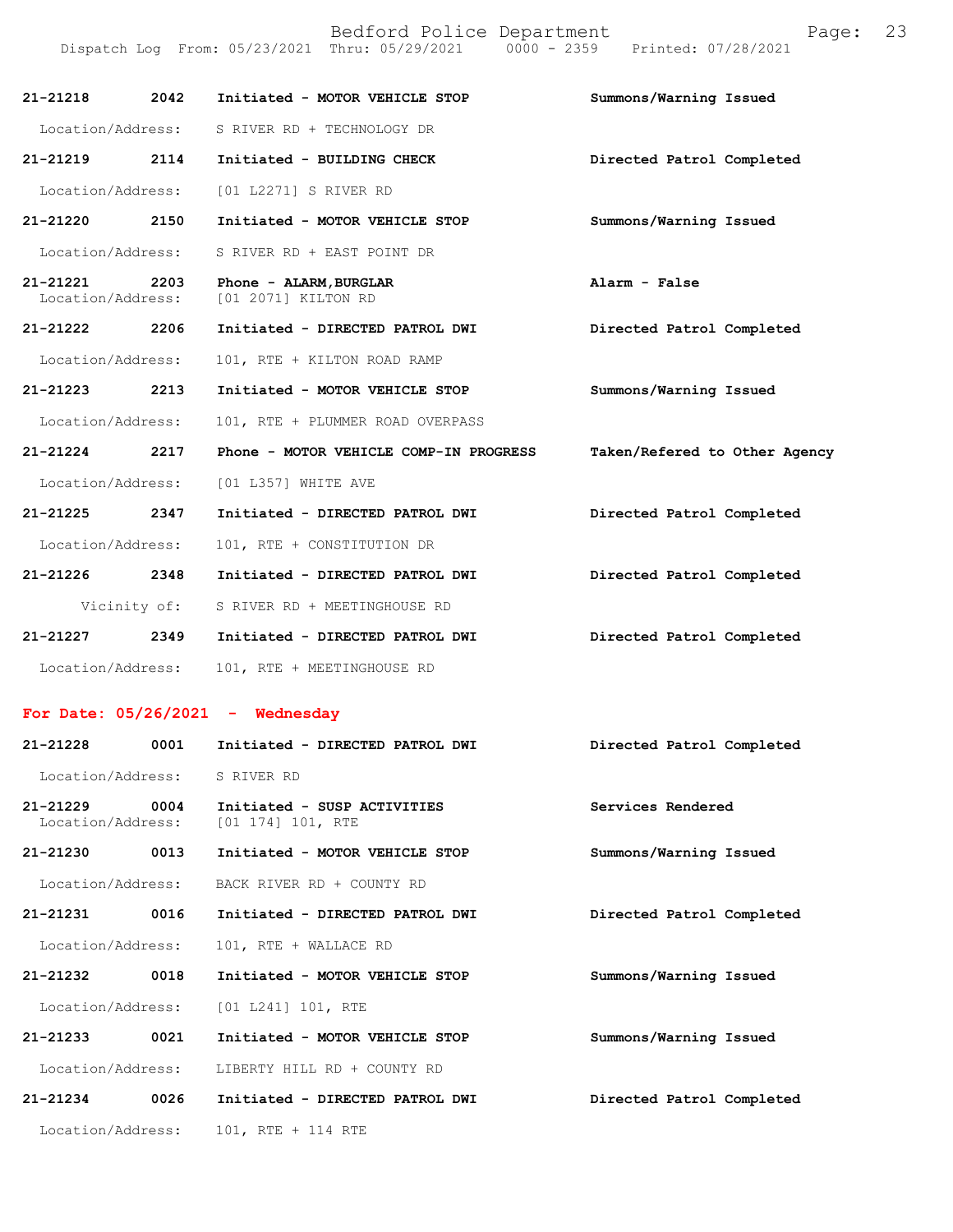Dispatch Log From: 05/23/2021 Thru: 05/29/2021 0000 - 2359 Printed: 07/28/2021

| 21-21235                      | 0038                                | Initiated - DIRECTED PATROL DWI                                                                                                | Directed Patrol Completed |
|-------------------------------|-------------------------------------|--------------------------------------------------------------------------------------------------------------------------------|---------------------------|
|                               | Vicinity of:                        | S RIVER RD + BACK RIVER RD                                                                                                     |                           |
| 21-21236 0043                 |                                     | Initiated - DIRECTED PATROL DWI                                                                                                | Directed Patrol Completed |
| Location/Address:             |                                     | 101, RTE + JENKINS RD                                                                                                          |                           |
| 21-21237<br>Location/Address: | 0046<br>Arrest:<br>Address:<br>Age: | Initiated - MOTOR VEHICLE STOP<br>BOYNTON ST + WAYSIDE DR<br>Refer To Arrest: 21-295-AR<br>FINCH, TROY<br>MANCHESTER, NH<br>31 | Arrest(s) Made            |
|                               | Charges:                            | DUI - impairment<br>DUI; Adult>.08; Minor>.02                                                                                  |                           |
| 21-21238 0106                 |                                     | Initiated - MOTOR VEHICLE STOP                                                                                                 | Summons/Warning Issued    |
| Location/Address:             |                                     | 101, RTE + JENKINS RD                                                                                                          |                           |
| 21-21239 0111                 |                                     | Initiated - DIRECTED PATROL DWI                                                                                                | Directed Patrol Completed |
| Location/Address:             |                                     | 101, RTE + ELK DR                                                                                                              |                           |
| 21-21240 0112                 |                                     | Initiated - DIRECTED PATROL DWI                                                                                                | Directed Patrol Completed |
|                               | Vicinity of:                        | S RIVER RD + HARVEY RD                                                                                                         |                           |
| 21-21241                      | 0137                                | Initiated - DIRECTED PATROL DWI                                                                                                | Directed Patrol Completed |
| Location/Address:             |                                     | 101, RTE + 114 RTE                                                                                                             |                           |
| 21-21242 0147                 |                                     | Initiated - DIRECTED PATROL DWI                                                                                                | Directed Patrol Completed |
| Location/Address:             |                                     | 101, RTE + TWIN BROOK LN                                                                                                       |                           |
| 21-21243 0147                 |                                     | Initiated - DIRECTED PATROL DWI                                                                                                | Directed Patrol Completed |
|                               | Vicinity of:                        | S RIVER RD + KILTON RD                                                                                                         |                           |
| 21-21244                      | 0156                                | Initiated - MOTOR VEHICLE STOP                                                                                                 | Summons/Warning Issued    |
| Location/Address:             |                                     | 101, RTE + PLUMMER ROAD OVERPASS                                                                                               |                           |
| 21-21245                      | 0212                                | Initiated - DIRECTED PATROL DWI                                                                                                | Directed Patrol Completed |
| Location/Address:             |                                     | 101, RTE + SHAW DR                                                                                                             |                           |
| 21-21246                      | 0213                                | Initiated - DIRECTED PATROL DWI                                                                                                | Directed Patrol Completed |
|                               | Vicinity of:                        | 101, RTE + KILTON ROAD RAMP                                                                                                    |                           |
| 21-21247                      | 0214                                | Initiated - DIRECTED PATROL DWI                                                                                                | Directed Patrol Completed |
| Location/Address:             |                                     | WALLACE RD + NASHUA RD                                                                                                         |                           |
| 21-21248<br>Location/Address: | 0223                                | Initiated - MOTOR VEHICLE STOP<br>BOYNTON ST + 101, RTE                                                                        | NO PAPERWORK              |
| 21-21249                      | 0240                                | Initiated - BUILDING CHECK                                                                                                     | Building Checked/Secured  |
| Location/Address:             |                                     | [01 L1823] BOYNTON ST                                                                                                          |                           |
| 21-21250                      | 0247                                | Initiated - DIRECTED PATROL BURGLARY                                                                                           | Directed Patrol Completed |
| Location/Address:             |                                     | WALLACE RD + NEW BOSTON RD                                                                                                     |                           |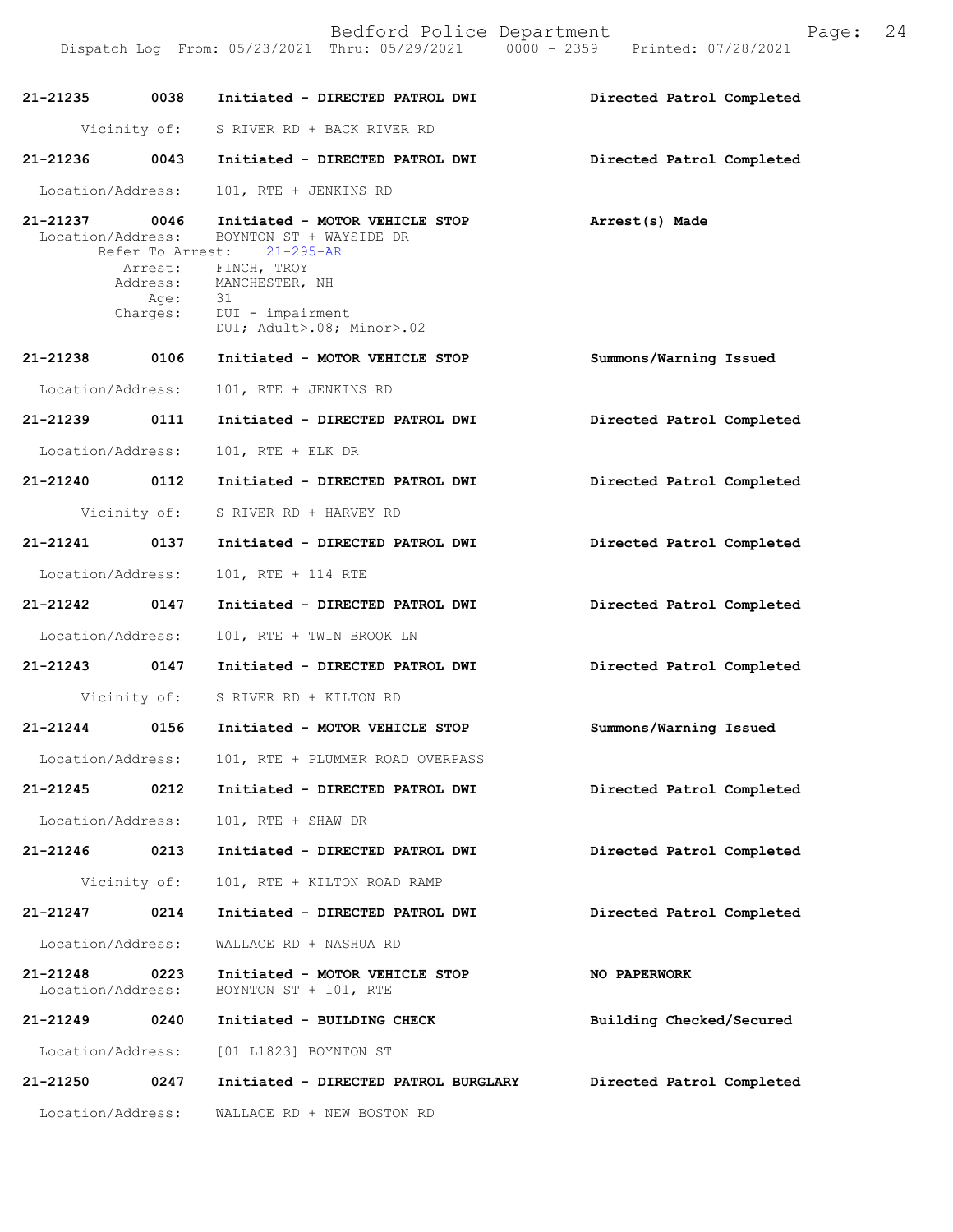Bedford Police Department Page: 25 Dispatch Log From: 05/23/2021 Thru: 05/29/2021 0000 - 2359 Printed: 07/28/2021 **21-21251 0303 Initiated - DIRECTED PATROL BURGLARY Directed Patrol Completed**  Location/Address: S RIVER RD + BACK RIVER RD **21-21252 0325 Initiated - DIRECTED PATROL-CAR BREAK-INS Directed Patrol Completed**  Location/Address: WALLACE RD + CHURCH RD **21-21253 0331 Initiated - BUILDING CHECK Directed Patrol Completed**  Location/Address: [01 L0000553] 101, RTE **21-21254 0334 Initiated - DIRECTED PATROL-CAR BREAK-INS Directed Patrol Completed**  Location/Address: COUNTY RD + PATTEN RD **21-21255 0406 Initiated - BUILDING CHECK Building Checked/Secured**  Location/Address: [01 L2442] S RIVER RD **21-21256 0428 Initiated - DIRECTED PATROL BURGLARY Directed Patrol Completed**  Location/Address: BRICK MILL RD **21-21257 0434 Initiated - DIRECTED PATROL BURGLARY Directed Patrol Completed**  Vicinity of: HAWTHORNE DR + STATION RD **21-21258 0435 Initiated - BUILDING CHECK Building Checked/Secured**  Location/Address: [01 192] NEW BOSTON RD **21-21259 0500 Initiated - DIRECTED PATROL TRAFFIC ENF Directed Patrol Completed**  Location/Address: 101, RTE + WALLACE RD **21-21260 0501 Initiated - DIRECTED PATROL TRAFFIC ENF Directed Patrol Completed**  Location/Address: NEW BOSTON RD + WALLACE RD **21-21261 0504 Initiated - DIRECTED PATROL TRAFFIC ENF Directed Patrol Completed**  Vicinity of: S RIVER RD + EXECUTIVE PARK DR **21-21262 0513 Initiated - MOTOR VEHICLE STOP Summons/Warning Issued**  Location/Address: 101, RTE + JENKINS RD **21-21263 0524 Initiated - MOTOR VEHICLE STOP Summons/Warning Issued**  Location/Address: 101, RTE + ELK DR **21-21264 0526 Initiated - DIRECTED PATROL TRAFFIC ENF Directed Patrol Completed**  Vicinity of: S RIVER RD + MOORES CROSSING RD **21-21265 0541 Initiated - DIRECTED PATROL TRAFFIC ENF Directed Patrol Completed**  Location/Address: 114 RTE + DONALD ST **21-21266 0551 Initiated - DIRECTED PATROL TRAFFIC ENF Directed Patrol Completed**  Location/Address: 101, RTE + JENKINS RD **21-21267 0557 Initiated - MOTOR VEHICLE STOP Summons/Warning Issued**  Location/Address: 101, RTE + ELK DR **21-21268 0616 Initiated - MOTOR VEHICLE STOP Summons/Warning Issued**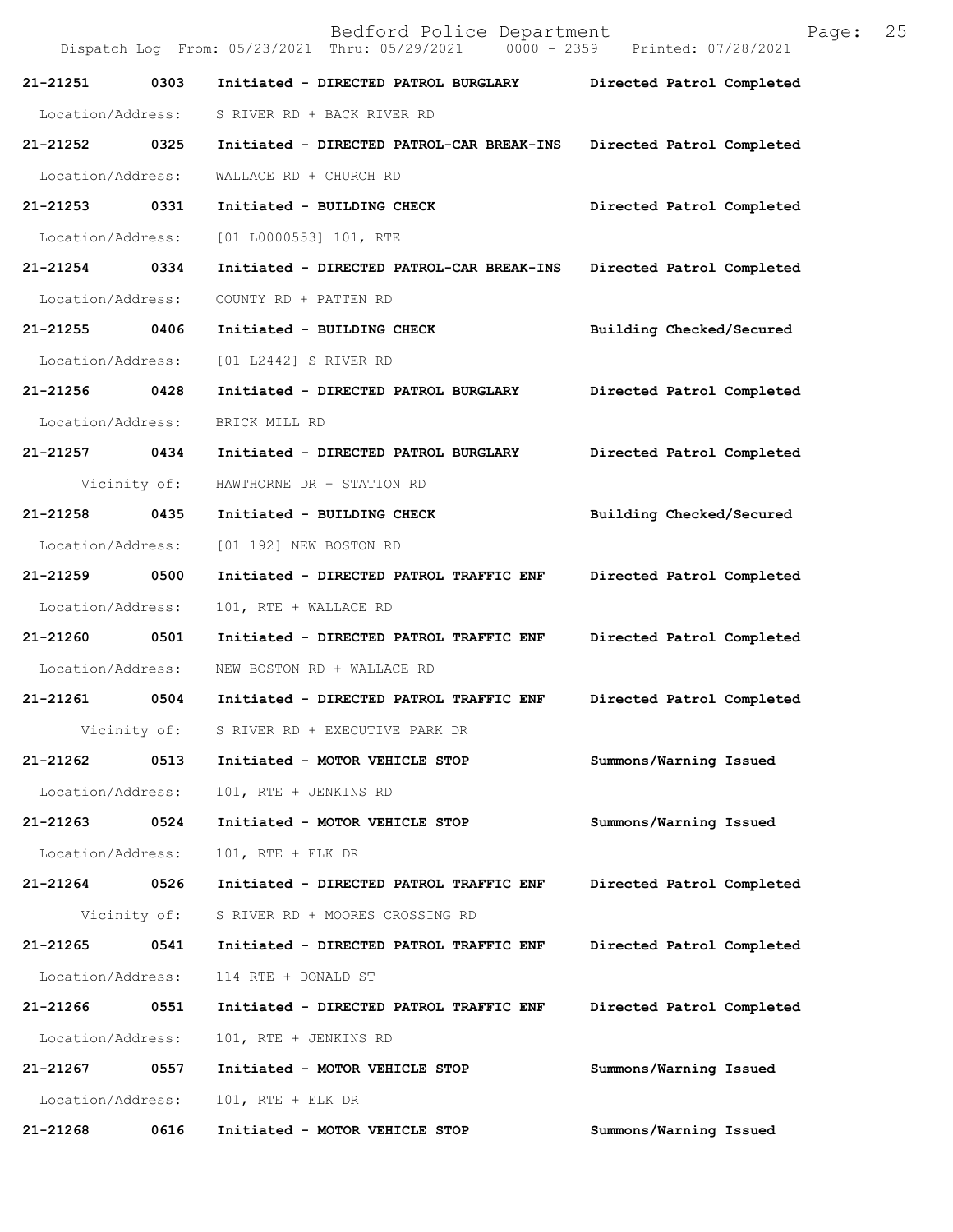| Location/Address:                                           | 101, RTE + COVENANT WAY                                    |                           |
|-------------------------------------------------------------|------------------------------------------------------------|---------------------------|
| 0623<br>21-21269<br>Location/Address:                       | Phone - DISABLED MOTOR VEHICLE<br>114 RTE + WHITE AVE      | Could Not Locate          |
| 21-21270 0730                                               | Initiated - DIRECTED PATROL TRAFFIC ENF                    | Directed Patrol Completed |
| Location/Address:                                           | BACK RIVER RD + COUNTY RD                                  |                           |
| 21-21271 0736                                               | Initiated - DIRECTED PATROL TRAFFIC ENF                    | Directed Patrol Completed |
| Location/Address:                                           | S RIVER RD + KILTON RD                                     |                           |
| 21-21272 0737                                               | Initiated - DIRECTED PATROL TRAFFIC ENF                    | Directed Patrol Completed |
| Location/Address:                                           | COUNTY RD + NASHUA RD                                      |                           |
| 21-21273 0757                                               | Initiated - DIRECTED PATROL TRAFFIC ENF                    | Directed Patrol Completed |
| Location/Address:                                           | 114 RTE + NEW BOSTON RD                                    |                           |
| 21-21274 0809<br>Location/Address:                          | Phone - S-ALARM-MEDICAL AID/LIFT ASST<br>PRIVET HEDGE LN   | <b>NO TRANSPORT</b>       |
| 21-21275 0809                                               | Initiated - DIRECTED PATROL TRAFFIC ENF                    | Directed Patrol Completed |
| Location/Address:                                           | S RIVER RD + EXECUTIVE PARK DR                             |                           |
| 21-21277 0809<br>Location/Address:                          | Phone - Parking Complaint<br>[01 1446] COUNTY RD           | Investigated              |
| 21-21276 0811                                               | Initiated - DIRECTED PATROL TRAFFIC ENF                    | Directed Patrol Completed |
| Location/Address:                                           | S RIVER RD + HULL RD                                       |                           |
| 21-21278 0820                                               | Initiated - MOTOR VEHICLE STOP                             | Summons/Warning Issued    |
| Location/Address:                                           | S RIVER RD + MEETINGHOUSE RD                               |                           |
| 21-21279 0830                                               | Initiated - DIRECTED PATROL TRAFFIC ENF                    | Directed Patrol Completed |
| Location/Address:                                           | S RIVER RD + EXECUTIVE PARK DR                             |                           |
| 21-21280<br>0831                                            | Initiated - DIRECTED PATROL TRAFFIC ENF                    | Directed Patrol Completed |
|                                                             | Location/Address: BEDFORD CENTER RD + 101, RTE             |                           |
| 21-21281                                                    | 0831<br>Initiated - DIRECTED PATROL TRAFFIC ENF            | Directed Patrol Completed |
|                                                             | Location/Address: S RIVER RD + EXECUTIVE PARK DR           |                           |
| 21-21282<br>0837<br>Location/Address:<br>Refer To Incident: | 911 - VIOL. REST. ORDER<br>N AMHERST RD<br>$21 - 481 - OF$ | Services Rendered         |
| 21-21283<br>0837                                            | Initiated - DIRECTED PATROL TRAFFIC ENF                    | Directed Patrol Completed |
| Location/Address:                                           | 101, RTE + WALLACE RD                                      |                           |
| 21-21284<br>0846                                            | Initiated - DIRECTED PATROL TRAFFIC ENF                    | Directed Patrol Completed |
| Location/Address:                                           | RIDGEWOOD RD + S RIVER RD                                  |                           |
| 21-21285<br>0854                                            | Initiated - MOTOR VEHICLE STOP                             | Summons/Warning Issued    |
| Location/Address:                                           | HARDY RD + REGENCY DR                                      |                           |
| 0902<br>21-21286                                            | Initiated - ANIMAL COMPLAINT                               | Services Rendered         |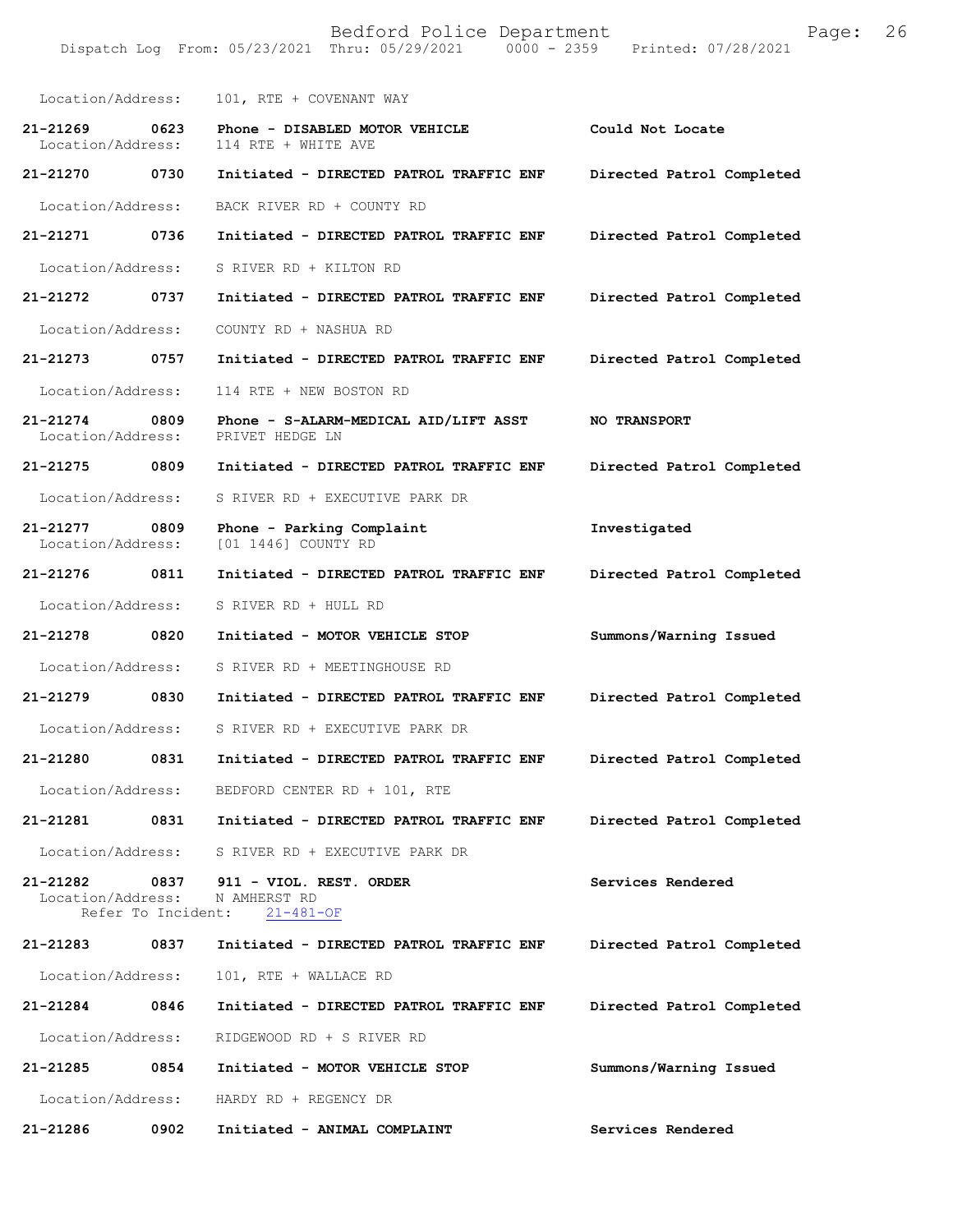|                                    |                            | Bedford Police Department<br>Dispatch Log From: 05/23/2021 Thru: 05/29/2021 0000 - 2359 Printed: 07/28/2021 | Page:                     | 27 |
|------------------------------------|----------------------------|-------------------------------------------------------------------------------------------------------------|---------------------------|----|
| Location/Address:                  |                            | HARDY RD                                                                                                    |                           |    |
| 21-21287                           | 0917                       | Initiated - DIRECTED PATROL-CAR BREAK-INS                                                                   | Directed Patrol Completed |    |
| Location/Address:                  |                            | $[01 L562]$ WALLACE RD                                                                                      |                           |    |
| 21-21288<br>Location/Address:      | 0929                       | Phone - S-FIRE ALARM<br>[01 1250] 101, RTE                                                                  | Services Rendered         |    |
| 21-21289 0940                      |                            | Initiated - DIRECTED PATROL-CAR BREAK-INS                                                                   | Directed Patrol Completed |    |
| Location/Address:                  |                            | S RIVER RD                                                                                                  |                           |    |
| 21-21290                           | 0940                       | Initiated - DIRECTED PATROL TRAFFIC ENF                                                                     | Directed Patrol Completed |    |
| Location/Address:                  |                            | 101, RTE + KILTON ROAD RAMP                                                                                 |                           |    |
| 21-21291                           | 0957                       | Initiated - MOTOR VEHICLE STOP                                                                              | Summons/Warning Issued    |    |
| Location/Address:                  |                            | 101, RTE + 114 RTE                                                                                          |                           |    |
| 21-21292                           | 0957                       | Initiated - DIRECTED PATROL-CAR BREAK-INS                                                                   | Directed Patrol Completed |    |
| Location/Address:                  |                            | [01 L1179] COLBY CT                                                                                         |                           |    |
| 21-21293<br>Location/Address:      | 1004                       | Phone - ASSIST CITIZEN<br>[01 L1466] RIDGEWOOD RD                                                           | Services Rendered         |    |
| 21-21294 1011<br>Location/Address: | Refer To Incident:         | Phone - MOTOR VEHICLE COMPLAINT<br>101, RTE + JENKINS RD<br>$21 - 505 - OF$                                 | Investigated              |    |
| 21-21295                           | 1018                       | Phone - G-MUTUAL AID - FIRE DEPT                                                                            | No Action Required        |    |
| Location/Address:                  |                            | [02] PARKER FARM LN                                                                                         |                           |    |
| 21-21296<br>Location/Address:      | 1020                       | Initiated - MOTOR VEHICLE STOP<br>101, RTE                                                                  | NO PAPERWORK              |    |
| 21-21298 1026                      |                            | Phone - ANIMAL COMPLAINT                                                                                    | Directed Patrol Completed |    |
| Location/Address:                  |                            | [01 L0000769] ST. ANDREWS DR                                                                                |                           |    |
| 21-21299                           | 1032                       | Initiated - MOTOR VEHICLE STOP                                                                              | Summons/Warning Issued    |    |
| Location/Address:                  |                            | 101, RTE                                                                                                    |                           |    |
| 21-21300 1042<br>Location/Address: | Refer To Incident:         | Phone - HIGHWAY CONDITIONS<br>HOLBROOK RD + NEW BOSTON RD<br>$21 - 503 - OF$                                | Investigated              |    |
| 21-21301<br>Location/Address:      | 1047                       | Phone - S- ALARM, CARBON MONOXIDE<br>[01 2198] OLD BEDFORD RD                                               | Services Rendered         |    |
| 21-21302                           | 1059                       | Initiated - COMMUNITY POLICING/SAFE SCHOOL Directed Patrol Completed                                        |                           |    |
| Location/Address:                  |                            | [01 463] NASHUA RD                                                                                          |                           |    |
| 21-21303                           | 1104                       | Initiated - DIRECTED PATROL TRAFFIC ENF                                                                     | Directed Patrol Completed |    |
| Location/Address:                  |                            | S RIVER RD + HAWTHORNE DR                                                                                   |                           |    |
| 21-21304<br>Location/Address:      | 1115<br>Refer To Incident: | Other - SCAMS (PHONE, EMAIL ETC)<br>N AMHERST RD<br>$21 - 504 - OF$                                         | Investigated              |    |
| 21-21306                           | 1122                       | Phone - MOTOR VEHICLE COMPLAINT                                                                             | No Action Required        |    |
| Location/Address:                  |                            | 114 RTE + DONALD ST                                                                                         |                           |    |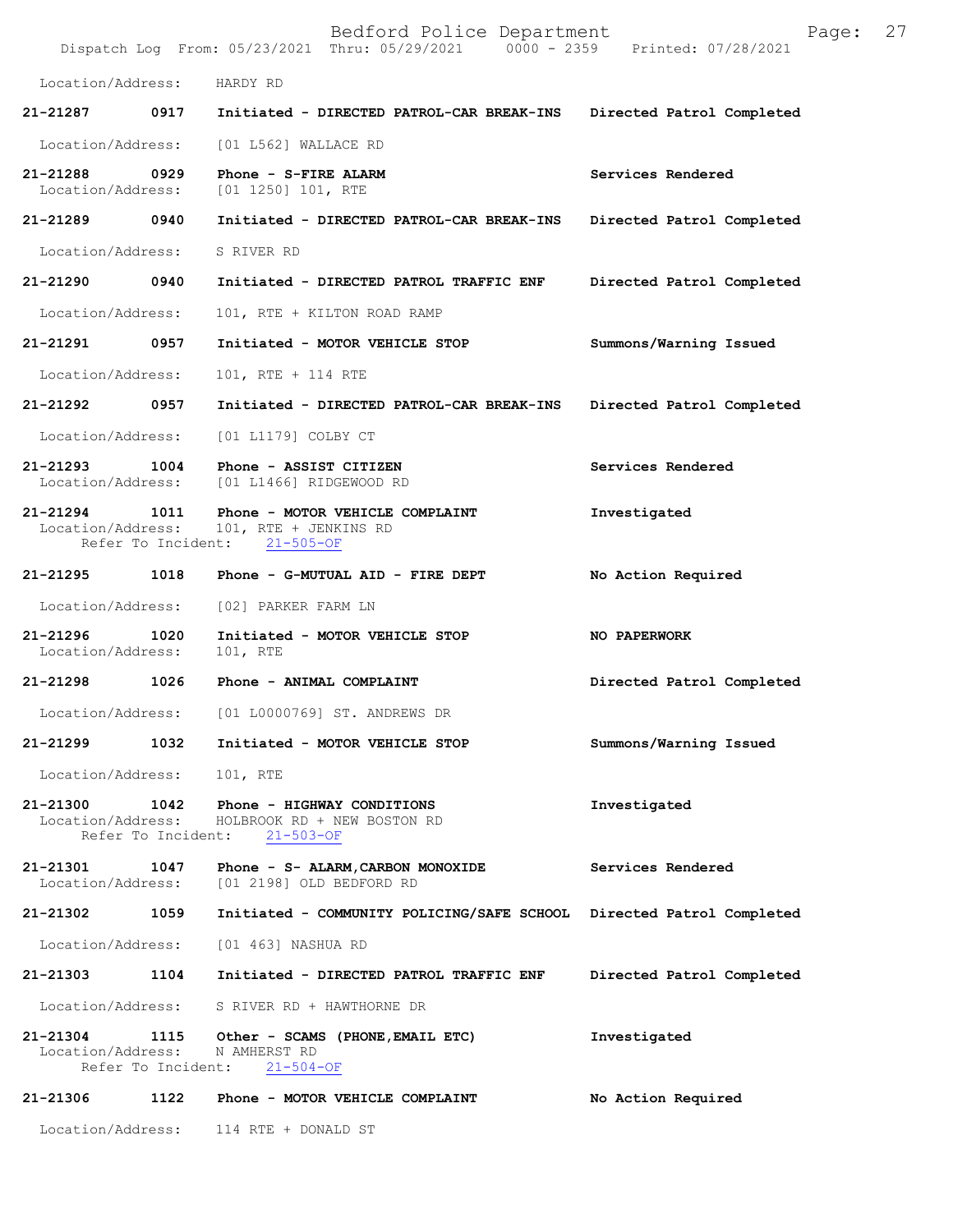| 21-21305                      | 1124 | Initiated - DIRECTED PATROL-CAR BREAK-INS            | Directed Patrol Completed   |
|-------------------------------|------|------------------------------------------------------|-----------------------------|
| Location/Address:             |      | [01 1235] S RIVER RD                                 |                             |
| 21-21307 1128                 |      | 911 - S-EMERGENCY MEDICAL CALL-ALPHA                 | TRANSPORTED TO CMC HOSPITAL |
| Location/Address:             |      | [01 335] COLBY CT                                    |                             |
| 21-21308<br>Location/Address: | 1136 | Phone - ANIMAL COMPLAINT<br>114 RTE + DONALD ST      | Could Not Locate            |
| 21-21309                      | 1156 | Initiated - DIRECTED PATROL-CAR BREAK-INS            | Directed Patrol Completed   |
| Location/Address:             |      | [01 L2271] S RIVER RD                                |                             |
| 21-21310                      | 1200 | Initiated - DIRECTED PATROL-CAR BREAK-INS            | Directed Patrol Completed   |
| Location/Address:             |      | [01 324] HAWTHORNE DR                                |                             |
| 21-21311                      | 1219 | Phone - POLICE INFORMATION                           | No Action Required          |
| Location/Address:             |      | CATESBY LN                                           |                             |
| 21-21312                      | 1247 | Initiated - DIRECTED PATROL-CAR BREAK-INS            | Directed Patrol Completed   |
| Location/Address:             |      | [01 308] COLBY CT                                    |                             |
| 21-21313 1322                 |      | Initiated - DIRECTED PATROL-CAR BREAK-INS            | Directed Patrol Completed   |
| Location/Address:             |      | [01 L1804] S RIVER RD                                |                             |
| 21-21314                      | 1338 | Initiated - DIRECTED PATROL TRAFFIC ENF              | Directed Patrol Completed   |
| Location/Address:             |      | S RIVER RD + BACK RIVER RD                           |                             |
| 21-21315 1338                 |      | Initiated - DIRECTED PATROL TRAFFIC ENF              | Directed Patrol Completed   |
| Location/Address:             |      | NEW BOSTON RD + WALLACE RD                           |                             |
| 21-21316                      | 1341 | Initiated - MOTOR VEHICLE STOP                       | Summons/Warning Issued      |
| Location/Address:             |      | S RIVER RD + BACK RIVER RD                           |                             |
| 21-21317                      | 1347 | Initiated - MOTOR VEHICLE STOP                       | Summons/Warning Issued      |
| Location/Address:             |      | NEW BOSTON RD + PULPIT RD                            |                             |
| 21-21318<br>Location/Address: | 1358 | Phone - S-MUTUAL AID-MEDICAL<br>[07] AGNES ST        | <b>NO TRANSPORT</b>         |
| 21-21319                      | 1359 | Initiated - MOTOR VEHICLE STOP                       | Summons/Warning Issued      |
| Location/Address:             |      | [01 L1864] S RIVER RD                                |                             |
| 21-21320<br>Location/Address: | 1416 | Initiated - SERVE PAPERWORK<br>[01 L485] CORTLAND DR | Could Not Locate            |
| 21-21321 1446                 |      | Radio - ANIMAL COMPLAINT                             | No Action Required          |
| Location/Address:             |      | PILGRIM DR                                           |                             |
| 21-21322<br>Location/Address: | 1516 | Phone - SOLICITING<br>[01 1473] COLBY CT             | Services Rendered           |
| 21-21323                      | 1521 | Initiated - DIRECTED PATROL TRAFFIC ENF              | Directed Patrol Completed   |
| Location/Address:             |      | 101, RTE + WALLACE RD                                |                             |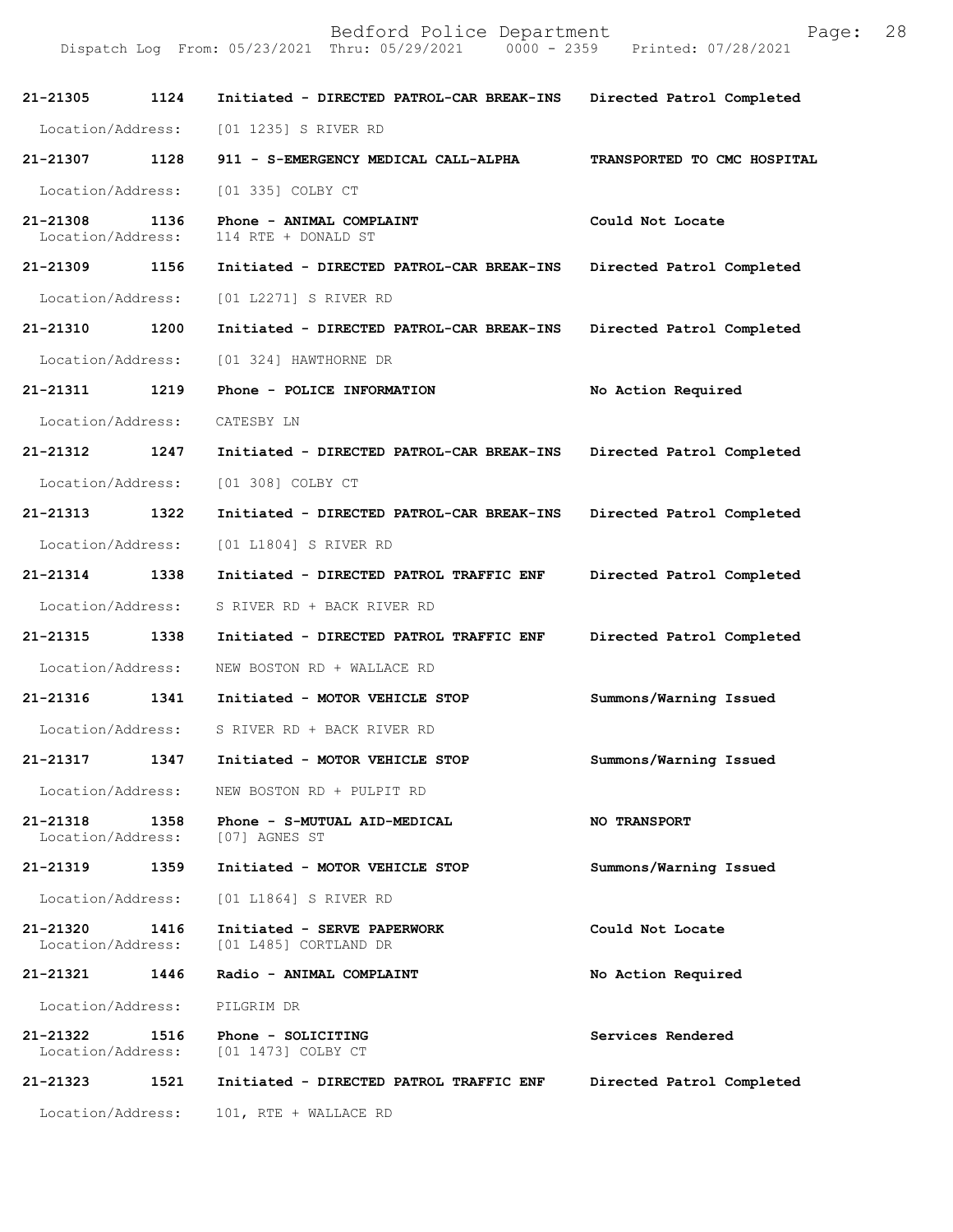|                                           | Dispatch Log From: 05/23/2021 Thru: 05/29/2021 0000 - 2359 Printed: 07/28/2021 |                                |
|-------------------------------------------|--------------------------------------------------------------------------------|--------------------------------|
| 21-21324<br>1522                          | 911 - MOTOR VEHICLE ACCIDENT<br>Location/Address: [01 L1054] TECHNOLOGY DR     | Services Rendered              |
| 21-21325 1524                             | Initiated - DIRECTED PATROL TRAFFIC ENF                                        | Directed Patrol Completed      |
| Location/Address:                         | 101, RTE + MEETINGHOUSE RD                                                     |                                |
| 21-21326 1525<br>Location/Address:        | 911 - S- FIRE-BRUSH<br>COLBY CT                                                | Extinquished                   |
| 21-21327 1533                             | Phone - ASSIST CITIZEN<br>Location/Address: [01 474] CONSTITUTION DR           | Services Rendered              |
| 21-21330 1547<br>Location/Address:        | Phone - ASSIST CITIZEN<br>STATION RD                                           | Investigated                   |
| 21-21328 1549                             | Initiated - DISORDERLY CONDUCT<br>Location/Address: [07] SECOND ST             | Services Rendered              |
| 21-21329 1553<br>Location/Address:        | 911 - S- FIRE-BRUSH<br>101, RTE + CONSTITUTION DR                              | Extinquished                   |
| 21-21331<br>1613                          | Phone - S-MUTUAL AID-MEDICAL                                                   | Transported to Elliot Hospital |
| Location/Address: [07] S PORTER           |                                                                                |                                |
| 21-21332 1624<br>Location/Address:        | Phone - S-FIRE ALARM<br>BARRINGTON DR                                          | Alarm - False                  |
|                                           | 21-21333 1638 911 - S-EMERGENCY MEDICAL CALL-CHARL                             | TRANSPORTED TO CMC HOSPITAL    |
|                                           | Location/Address: [01 1202] NASHUA RD                                          |                                |
| 21-21334 1639                             | Initiated - DIRECTED PATROL TRAFFIC ENF                                        | Directed Patrol Completed      |
| Location/Address:                         | 101, RTE + 114 RTE                                                             |                                |
| 21-21335 1652                             | Initiated - DIRECTED PATROL TRAFFIC ENF                                        | Directed Patrol Completed      |
| Location/Address:                         | WALLACE RD + NASHUA RD                                                         |                                |
| 21-21336<br>1656                          | Initiated - MOTOR VEHICLE STOP                                                 | Summons/Warning Issued         |
| Location/Address: WALLACE RD              |                                                                                |                                |
| 21-21337<br>1658                          | Initiated - DIRECTED PATROL TRAFFIC ENF                                        | Directed Patrol Completed      |
| Location/Address:                         | MEETINGHOUSE RD + S RIVER RD                                                   |                                |
| 21-21338<br>1711                          | Initiated - DIRECTED PATROL-CAR BREAK-INS                                      | Directed Patrol Completed      |
| Location/Address:                         | [01 L2271] S RIVER RD                                                          |                                |
| $21 - 21339$<br>1711<br>Location/Address: | Phone - HIGHWAY CONDITIONS<br>NASHUA RD + WALLACE RD                           | Removed Hazard                 |
| 21-21340<br>1718<br>Location/Address:     | Initiated - SERVE PAPERWORK<br>HOLBROOK RD                                     | Services Rendered              |
| 21-21341<br>1728                          | Initiated - DIRECTED PATROL ACCIDENTS                                          | Directed Patrol Completed      |
| Location/Address:                         | KILTON RD + S RIVER RD                                                         |                                |
| 21-21342<br>1740                          | Initiated - DIRECTED PATROL MOUNTAIN BIKE                                      | Directed Patrol Completed      |
| Location/Address:                         | [01 1235] S RIVER RD                                                           |                                |
| 21-21343<br>1745                          | Initiated - DIRECTED PATROL-CAR BREAK-INS                                      | Directed Patrol Completed      |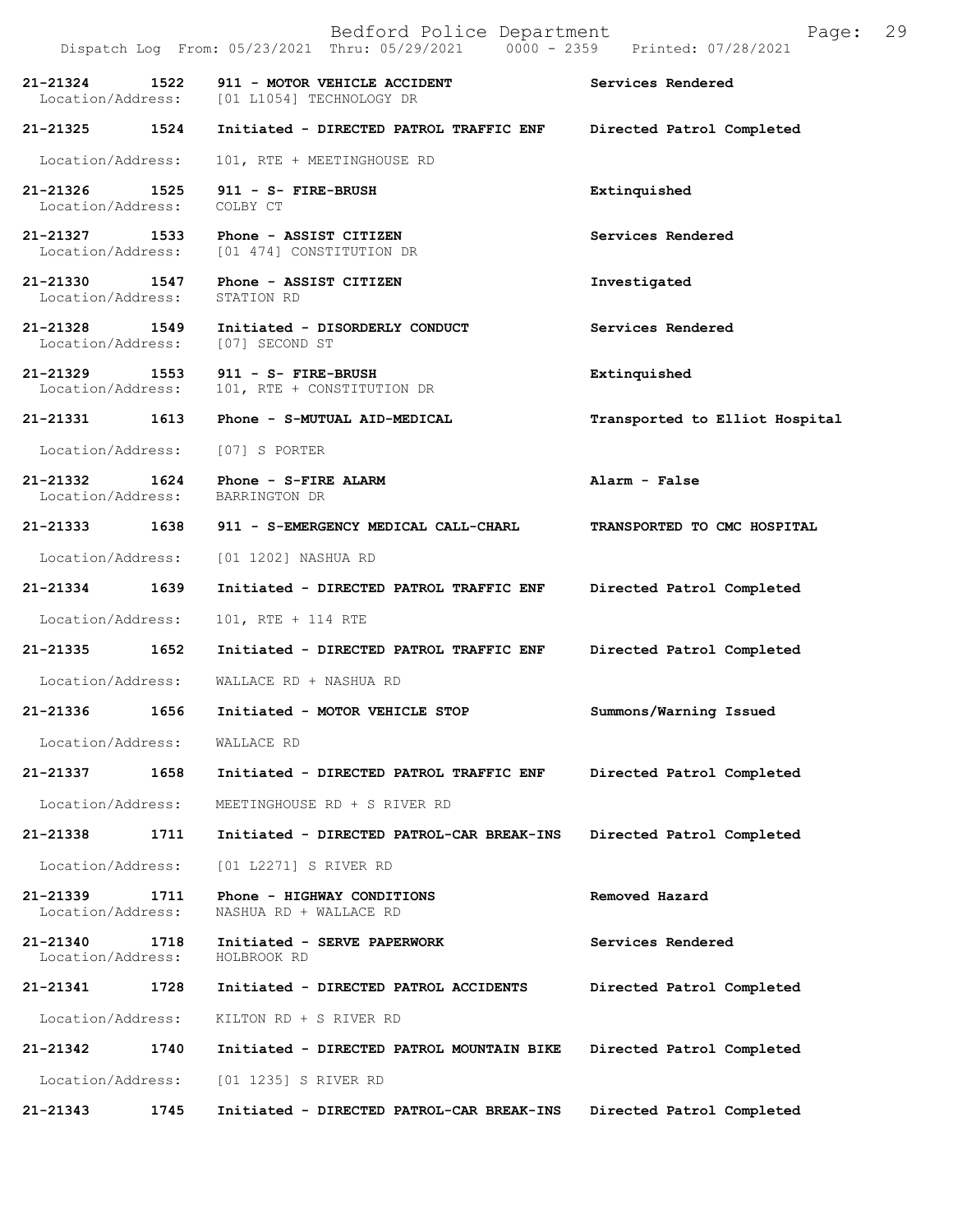|                                                                          |                                                           | Bedford Police Department                                                                                                                                                                                 | Page:<br>Dispatch Log From: 05/23/2021 Thru: 05/29/2021 0000 - 2359 Printed: 07/28/2021 | 30 |
|--------------------------------------------------------------------------|-----------------------------------------------------------|-----------------------------------------------------------------------------------------------------------------------------------------------------------------------------------------------------------|-----------------------------------------------------------------------------------------|----|
| Location/Address:                                                        |                                                           | [01 L1804] S RIVER RD                                                                                                                                                                                     |                                                                                         |    |
| 21-21344                                                                 | 1754                                                      | Phone - MOTOR VEHICLE COMPLAINT                                                                                                                                                                           | No Action Required                                                                      |    |
| Location/Address:                                                        | S RIVER RD                                                |                                                                                                                                                                                                           |                                                                                         |    |
| 21-21345                                                                 | 1800                                                      | Initiated - DIRECTED PATROL TRAFFIC ENF                                                                                                                                                                   | Directed Patrol Completed                                                               |    |
| Location/Address:                                                        |                                                           | 101, RTE + JENKINS RD                                                                                                                                                                                     |                                                                                         |    |
| 21-21346                                                                 | 1806                                                      | Initiated - SUSP ACTIVITIES                                                                                                                                                                               | Building Checked/Secured                                                                |    |
| Location/Address:                                                        |                                                           | [01 1128] S RIVER RD                                                                                                                                                                                      |                                                                                         |    |
| 21-21347                                                                 | 1819                                                      | Initiated - DIRECTED PATROL TRAFFIC ENF                                                                                                                                                                   | Directed Patrol Completed                                                               |    |
| Location/Address:                                                        |                                                           | DONALD ST + RUNDLETT HILL RD                                                                                                                                                                              |                                                                                         |    |
| 21-21348<br>Location/Address:                                            | 1826                                                      | Initiated - CHECK THE WELFARE<br>[01 694] S RIVER RD                                                                                                                                                      | Services Rendered                                                                       |    |
| 21-21349 1826<br>Location/Address:                                       |                                                           | Phone - ASSIST UTILITY<br>SANDSTONE DR + DONALD ST                                                                                                                                                        | Services Rendered                                                                       |    |
| 21-21350<br>1828<br>Location/Address:<br>Arrest:<br>Address:<br>Charges: | Refer To Arrest: 21-296-AR<br>GOFFSTOWN, NH<br>42<br>Age: | Initiated - SUSP ACTIVITIES<br>[01 1128] S RIVER RD<br>MARLETT, MATTHEW LEE<br>Cntrl Drug: Sched 1 - 4; Possession<br>Cntrl Drug: Sched 1 - 4; Possession                                                 | Arrest(s) Made                                                                          |    |
| 21-21351                                                                 | 1842                                                      | Cntrl Drug: Sched 1 - 4; Possession<br>Recv Stolen Prop; 2 Prior Convictions<br>Theft Lost/Mislaid 2 Prior Thefts<br>Theft Lost/Mislaid 2 Prior Thefts<br>Loitering or Prowling<br>Phone - ALARM, BURGLAR | Alarm - False                                                                           |    |
| Location/Address:                                                        |                                                           | [01 L1145] CIDERMILL RD                                                                                                                                                                                   |                                                                                         |    |
| 21-21352<br>Location/Address:                                            | 1843                                                      | 911 - ASSIST UTILITY<br>WALLACE RD + NEW BOSTON RD                                                                                                                                                        | Services Rendered                                                                       |    |
| 21-21353 1844<br>Location/Address: 101, RTE + 114 RTE                    |                                                           | 911 - S-MOTOR VEHICLE ACCIDENT INJ                                                                                                                                                                        | Investigated                                                                            |    |
| 21-21354 1845<br>Location/Address:                                       | HAMILTON WAY                                              | 911 - ASSIST UTILITY                                                                                                                                                                                      | Services Rendered                                                                       |    |
| 21-21355 1849<br>Location/Address:                                       |                                                           | Phone - HIGHWAY CONDITIONS<br>[01 L420] CATESBY LN                                                                                                                                                        | Services Rendered                                                                       |    |
| Location/Address:                                                        | TIMBERLANE DR                                             | 21-21356 1903 911 - G-SMOKE IN THE BUILDING                                                                                                                                                               | Services Rendered                                                                       |    |
| 21-21357 1912<br>Location/Address:                                       | CAMPBELL RD                                               | 911 - G-FIRE, STRUCTURE                                                                                                                                                                                   | Services Rendered                                                                       |    |
| 21-21358                                                                 | 1949                                                      | Phone - DOG COMPLAINT                                                                                                                                                                                     | No Action Required                                                                      |    |
| Location/Address:                                                        | SOUTH HILLS DR                                            |                                                                                                                                                                                                           |                                                                                         |    |
| 21-21359                                                                 | 2010                                                      | Initiated - DIRECTED PATROL TRAFFIC ENF                                                                                                                                                                   | Directed Patrol Completed                                                               |    |
| Location/Address:                                                        |                                                           | S RIVER RD + MEETINGHOUSE RD                                                                                                                                                                              |                                                                                         |    |
| 21-21360<br>Location/Address:                                            | 2044                                                      | 911 - MOTOR VEHICLE COMPLAINT<br>CAMPBELL RD + ATHERSTONE LN                                                                                                                                              | Could Not Locate                                                                        |    |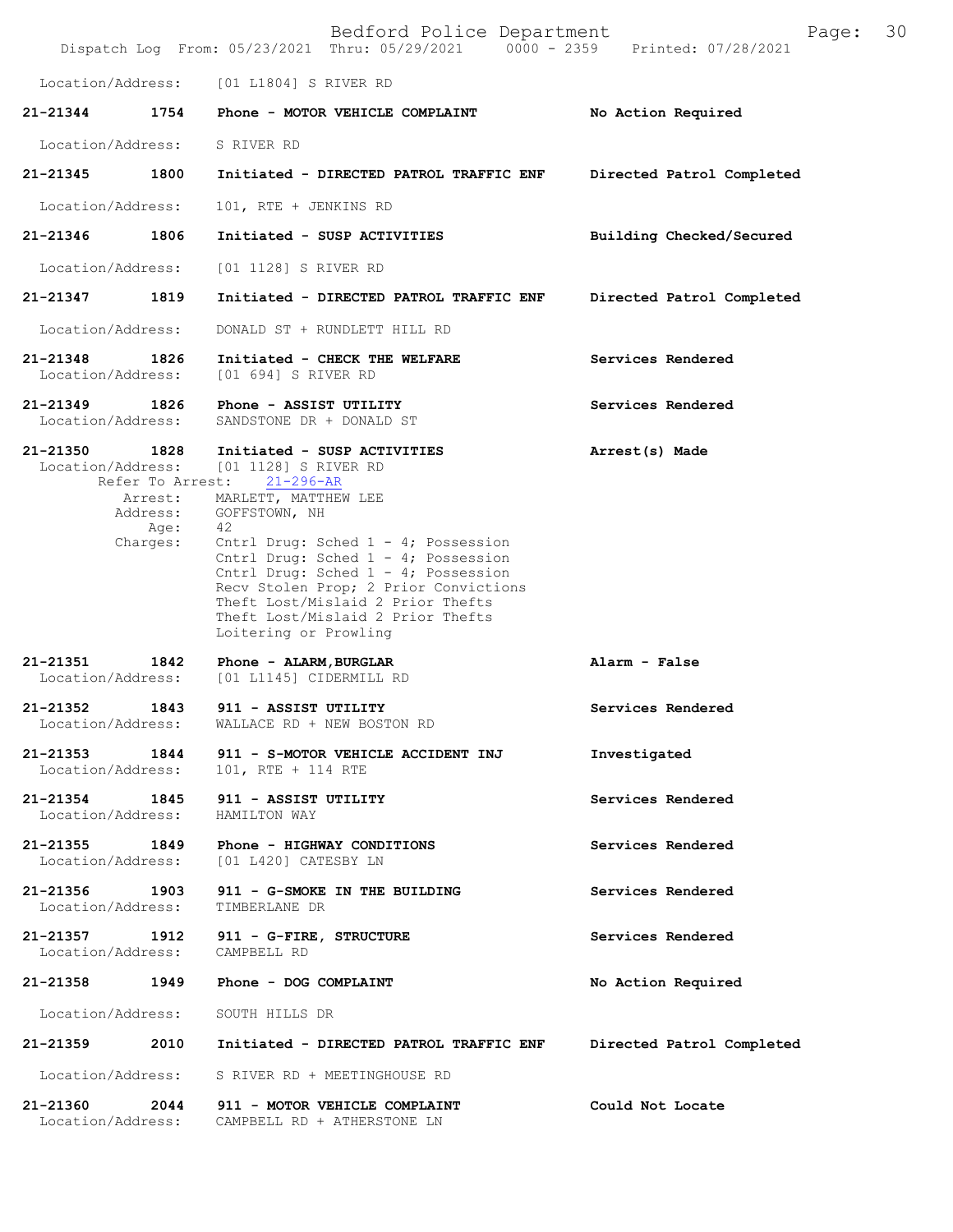Bedford Police Department Page: 31 Dispatch Log From: 05/23/2021 Thru: 05/29/2021 **21-21361 2058 Initiated - DIRECTED PATROL DWI Directed Patrol Completed**  Location/Address: S RIVER RD + BACK RIVER RD **21-21362 2101 Initiated - DIRECTED PATROL DWI Directed Patrol Completed**  Location/Address: S RIVER RD + UPJOHN ST **21-21363 2134 Initiated - MOTOR VEHICLE STOP Summons/Warning Issued**  Location/Address: S RIVER RD + MEETINGHOUSE RD **21-21364 2136 Initiated - DIRECTED PATROL DWI Directed Patrol Completed**  Location/Address: S RIVER RD + SOMERVILLE DR **21-21365 2142 Initiated - MOTOR VEHICLE STOP Summons/Warning Issued**  Location: [04] 7/11 IN MERRIMACK **21-21366 2213 Initiated - MOTOR VEHICLE STOP Arrest(s) Made**  S RIVER RD + IRON HORSE DR<br>
ons: 21-297-AR Refer To Summons: Summons: SPOONER, DYLAN ADAM<br>Address: MANCHESTER, NH MANCHESTER, NH Age: 18 Charges: License Reqd; Op w/o Valid License **21-21367 2322 Initiated - MOTOR VEHICLE STOP Summons/Warning Issued** Location/Address: S RIVER RD + BACK RIVER RD **21-21368 2326 Initiated - DIRECTED PATROL DWI Directed Patrol Completed** Location/Address: 101, RTE + 114 RTE **21-21369 2326 Initiated - DIRECTED PATROL DWI Directed Patrol Completed** Location/Address: S RIVER RD + UPJOHN ST **21-21370 2332 Initiated - MOTOR VEHICLE STOP Summons/Warning Issued** Location/Address: NEW BOSTON RD + HOLBROOK RD **21-21371 2332 Initiated - DIRECTED PATROL DWI Directed Patrol Completed** Location/Address: S RIVER RD + AUTUMN LN **21-21372 2341 Initiated - MOTOR VEHICLE STOP Summons/Warning Issued** Location/Address: S RIVER RD + RAY WIEZOREK WEST DR **21-21373 2348 Initiated - MOTOR VEHICLE STOP Summons/Warning Issued** Location/Address: S RIVER RD + KILTON RD **21-21374 2352 Initiated - DIRECTED PATROL DWI Directed Patrol Completed** Location/Address: 114 RTE + NEW BOSTON RD **21-21375 2356 Initiated - DIRECTED PATROL DWI Directed Patrol Completed** Location/Address: 101, RTE + NASHUA RD

## **For Date: 05/27/2021 - Thursday**

| 21-21376 | 0001 | Initiated - MOTOR VEHICLE STOP | Summons/Warning Issued |
|----------|------|--------------------------------|------------------------|
|----------|------|--------------------------------|------------------------|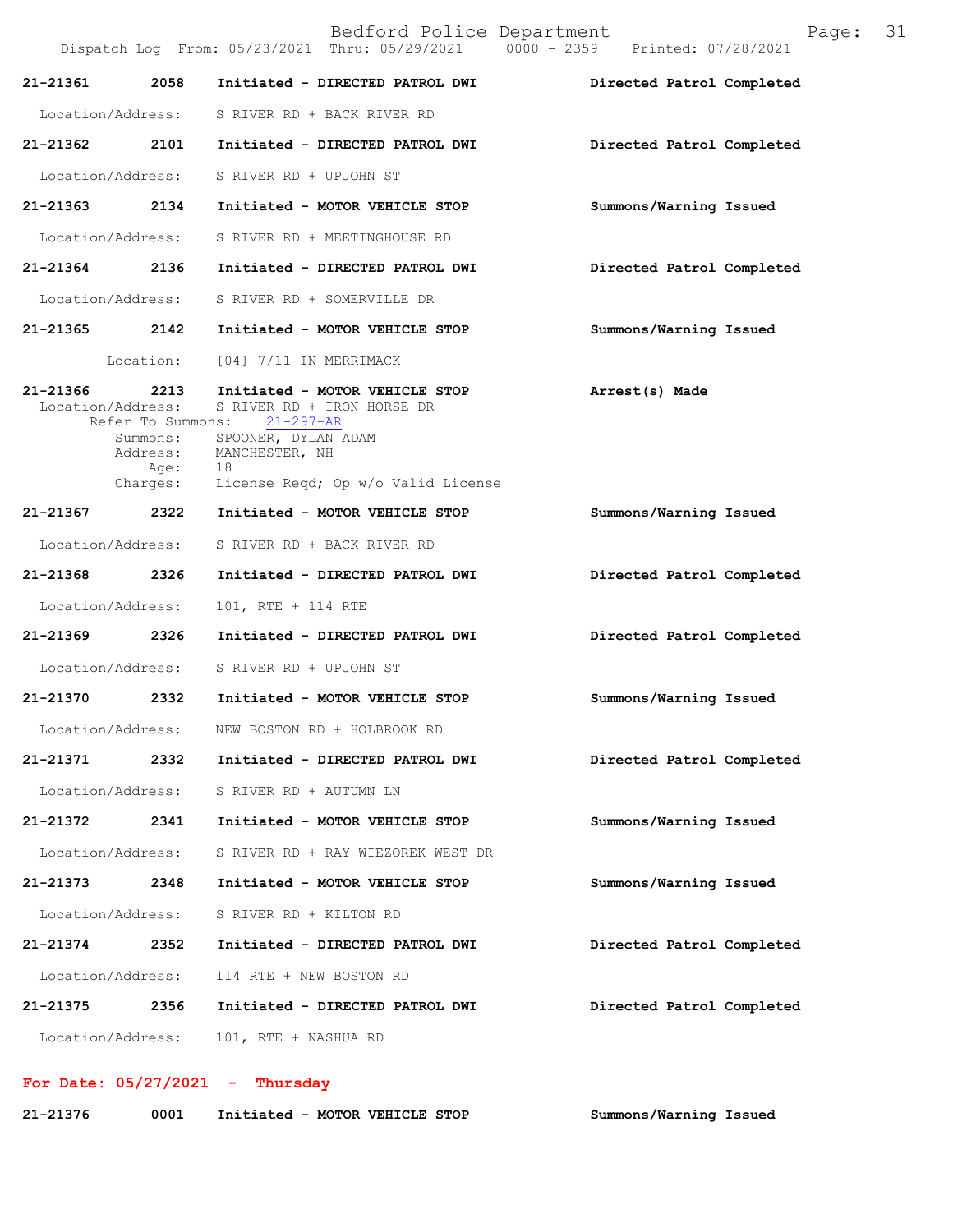|                   |      | Bedford Police Department<br>Dispatch Log From: 05/23/2021 Thru: 05/29/2021 0000 - 2359 Printed: 07/28/2021 | 32<br>Page:               |
|-------------------|------|-------------------------------------------------------------------------------------------------------------|---------------------------|
| Location/Address: |      | 114 RTE + DONALD ST                                                                                         |                           |
| 21-21377          | 0009 | Initiated - DIRECTED PATROL DWI                                                                             | Directed Patrol Completed |
| Location/Address: |      | S RIVER RD + KILTON RD                                                                                      |                           |
| 21-21378          | 0009 | Initiated - DIRECTED PATROL DWI                                                                             | Directed Patrol Completed |
| Location/Address: |      | 101, RTE + SHAW DR                                                                                          |                           |
| 21-21379 0013     |      | Initiated - DIRECTED PATROL DWI                                                                             | Directed Patrol Completed |
| Location/Address: |      | 101, RTE + WALLACE RD                                                                                       |                           |
| 21-21380 0016     |      | Initiated - DIRECTED PATROL DWI                                                                             | Directed Patrol Completed |
| Location/Address: |      | S RIVER RD + SOMERVILLE DR                                                                                  |                           |
| 21-21381          | 0029 | Initiated - MOTOR VEHICLE STOP                                                                              | Summons/Warning Issued    |
| Location/Address: |      | 101, RTE + NASHUA RD                                                                                        |                           |
| 21-21382 0031     |      | Initiated - MOTOR VEHICLE STOP                                                                              | Summons/Warning Issued    |
| Location/Address: |      | 101, RTE + MEETINGHOUSE RD                                                                                  |                           |
| 21-21383 0048     |      | Initiated - DIRECTED PATROL DWI                                                                             | Directed Patrol Completed |
| Location/Address: |      | 101, RTE + KILTON ROAD RAMP                                                                                 |                           |
| 21-21384          | 0050 | Initiated - MOTOR VEHICLE STOP                                                                              | Summons/Warning Issued    |
| Location/Address: |      | 101, RTE + F.E. EVERETT SOUTH TPKE                                                                          |                           |
| 21-21385 0055     |      | Initiated - DIRECTED PATROL DWI                                                                             | Directed Patrol Completed |
| Location/Address: |      | 101, RTE + PINECREST DR                                                                                     |                           |
| 21-21386 0055     |      | Initiated - DIRECTED PATROL DWI                                                                             | Directed Patrol Completed |
| Location/Address: |      | 101, RTE + CONSTITUTION DR                                                                                  |                           |
| 21-21387          | 0056 | Initiated - MOTOR VEHICLE STOP                                                                              | Summons/Warning Issued    |
| Location/Address: |      | 101, RTE + KILTON ROAD RAMP                                                                                 |                           |
| 21-21388          | 0117 | Initiated - DIRECTED PATROL DWI                                                                             | Directed Patrol Completed |
| Location/Address: |      | NEW BOSTON RD + WALLACE RD                                                                                  |                           |
| 21-21389          | 0121 | Initiated - DIRECTED PATROL DWI                                                                             | Directed Patrol Completed |
| Location/Address: |      | BACK RIVER RD                                                                                               |                           |
| 21-21390          | 0125 | Initiated - DIRECTED PATROL DWI                                                                             | Directed Patrol Completed |
| Location/Address: |      | BACK RIVER RD + COUNTY RD                                                                                   |                           |
| 21-21391          | 0137 | Initiated - DIRECTED PATROL DWI                                                                             | Directed Patrol Completed |
| Location/Address: |      | 101, RTE + KAHLIKO LN                                                                                       |                           |
| 21-21392          | 0205 | Initiated - BUILDING CHECK                                                                                  | Directed Patrol Completed |
| Location/Address: |      | [01 1235] S RIVER RD                                                                                        |                           |
| 21-21393          | 0222 | Initiated - DIRECTED PATROL BURGLARY                                                                        | Directed Patrol Completed |
| Location/Address: |      | RIDGEWOOD RD                                                                                                |                           |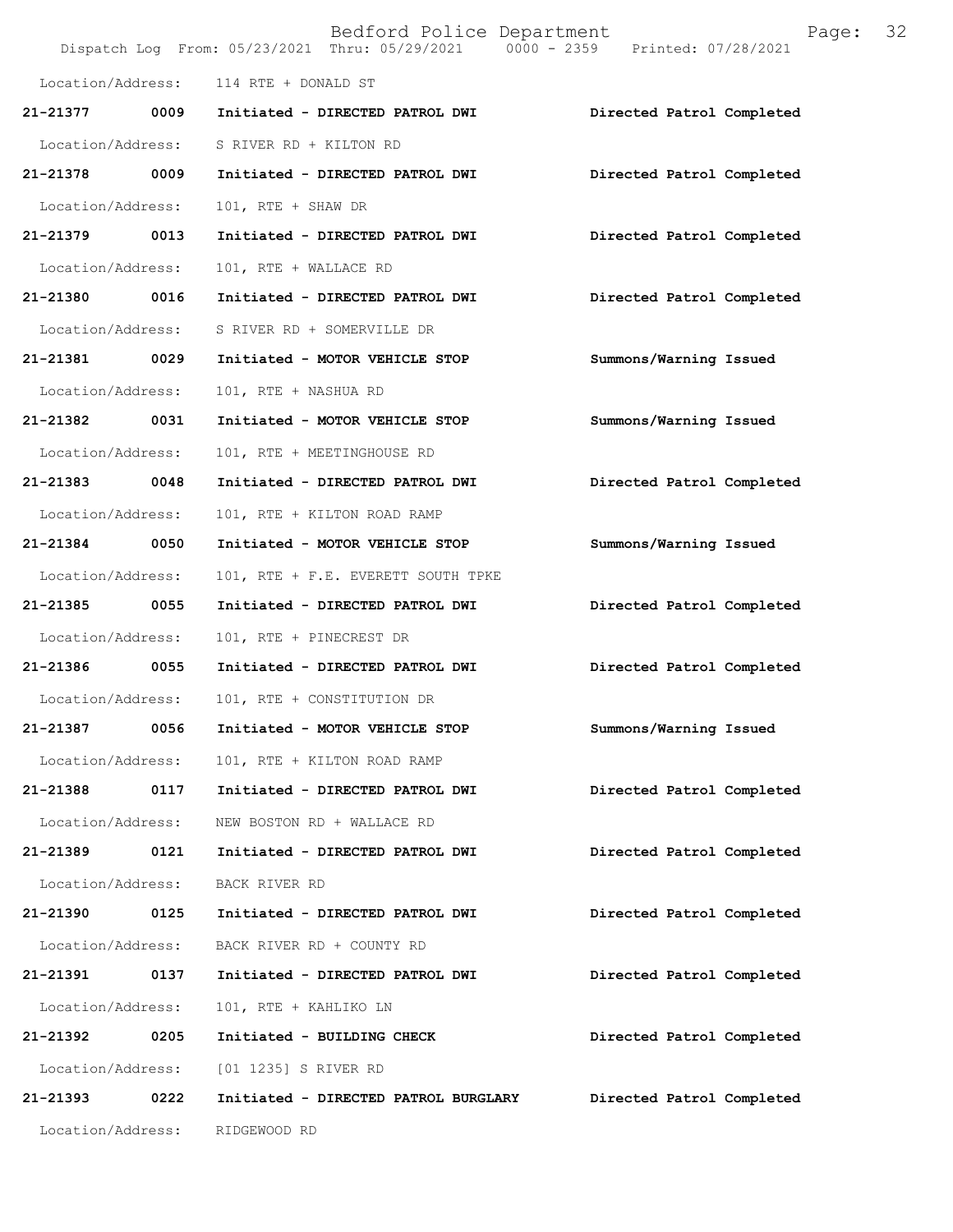| 'aqe: |  | 33 |
|-------|--|----|
|       |  |    |

| 21-21394 0222                 |      | Initiated - DIRECTED PATROL BURGLARY               | Directed Patrol Completed      |
|-------------------------------|------|----------------------------------------------------|--------------------------------|
| Location/Address:             |      | 101, RTE + WALLACE RD                              |                                |
| 21-21395                      | 0222 | Initiated - DIRECTED PATROL-CAR BREAK-INS          | Directed Patrol Completed      |
| Location/Address:             |      | WALLACE RD + N AMHERST RD                          |                                |
| 21-21396 0304                 |      | Other - BOLO                                       | No Action Required             |
|                               |      | Location/Address: [07 M13] VALLEY ST               |                                |
| 21-21397 0310                 |      | Initiated - BUILDING CHECK                         | Building Checked/Secured       |
| Location/Address:             |      | [01 376] KILTON RD                                 |                                |
| 21-21398 0343                 |      | Initiated - BUILDING CHECK                         | Building Checked/Secured       |
| Location/Address:             |      | [01 231] OLD BEDFORD RD                            |                                |
| 21-21399                      | 0350 | Initiated - BUILDING CHECK                         | Building Checked/Secured       |
|                               |      | Location/Address: [01 1050] DONALD ST              |                                |
| 21-21400 0354                 |      | Initiated - BUILDING CHECK                         | Building Checked/Secured       |
| Location/Address:             |      | [01 L357] WHITE AVE                                |                                |
| 21-21401<br>Location/Address: | 0355 | Initiated - SUSP ACTIVITIES<br>[01 L357] WHITE AVE | Services Rendered              |
| 21-21402                      | 0407 | Initiated - BUILDING CHECK                         | Building Checked/Secured       |
|                               |      | Location/Address: [01 192] NEW BOSTON RD           |                                |
| 21-21403 0411                 |      | Initiated - DIRECTED PATROL-CAR BREAK-INS          | Directed Patrol Completed      |
| Location/Address:             |      | HAWK DR + EAGLE DR                                 |                                |
| 21-21404 0427                 |      | Initiated - DIRECTED PATROL-CAR BREAK-INS          | Directed Patrol Completed      |
| Location/Address:             |      | NASHUA RD + COUNTY RD                              |                                |
| 21-21405                      | 0515 | Initiated - DIRECTED PATROL TRAFFIC ENF            | Directed Patrol Completed      |
|                               |      | Location/Address: 101, RTE + HITCHING POST LN      |                                |
| 21-21406                      | 0515 | Initiated - DIRECTED PATROL TRAFFIC ENF            | Directed Patrol Completed      |
| Location/Address:             |      | 101, RTE + MEETINGHOUSE RD                         |                                |
| 21-21407                      | 0521 | Initiated - DIRECTED PATROL TRAFFIC ENF            | Directed Patrol Completed      |
|                               |      | Location/Address: S RIVER RD + COLBY CT            |                                |
| 21-21408                      | 0527 | 911 - S-EMERGENCY MEDICAL CALL-DELTA               | TRANSPORTED TO CMC HOSPITAL    |
|                               |      | Location/Address: [01 1387] TECHNOLOGY DR          |                                |
| 21-21409                      | 0529 | 911 - S-EMERGENCY MEDICAL CALL-ALPHA               | Transported to Elliot Hospital |
|                               |      | Location/Address: [01 919] CORPORATE DR            |                                |
| 21-21410                      | 0600 | 911 - S-EMERGENCY MEDICAL CALL-ALPHA               | Taken/Refered to Other Agency  |
|                               |      | Location/Address: [01 919] CORPORATE DR            |                                |
| 21-21411                      | 0607 | Initiated - DIRECTED PATROL TRAFFIC ENF            | Directed Patrol Completed      |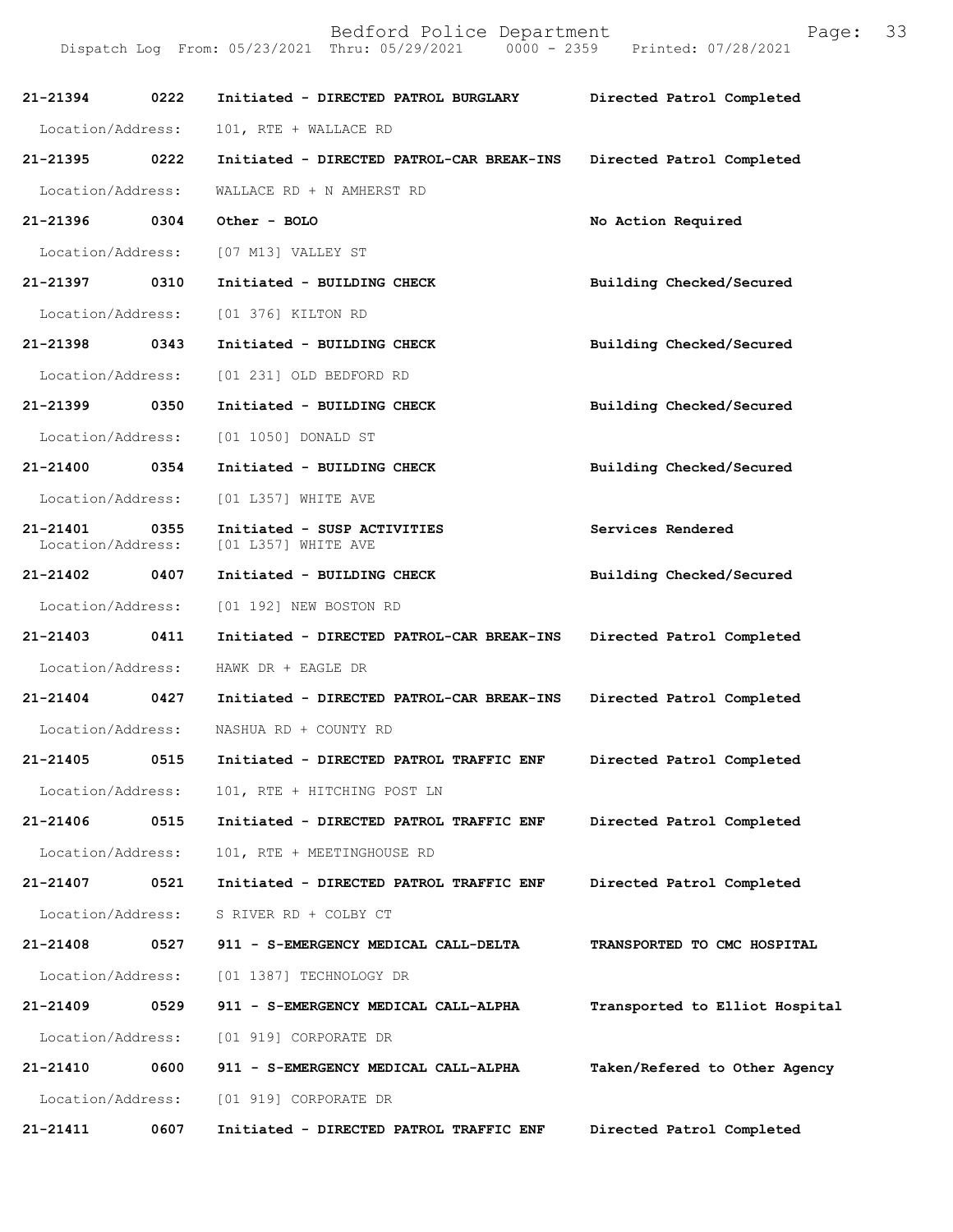| Location/Address:                     | S RIVER RD + KILTON RD                                     |                           |
|---------------------------------------|------------------------------------------------------------|---------------------------|
| 21-21412<br>0653<br>Location/Address: | Phone - ASSIST CITIZEN<br>BACK RIVER RD                    | Services Rendered         |
| 21-21413<br>0725                      | Initiated - DIRECTED PATROL TRAFFIC ENF                    | Directed Patrol Completed |
| Location/Address:                     | NEW BOSTON RD + WALLACE RD                                 |                           |
| 21-21414 0733                         | Initiated - DIRECTED PATROL TRAFFIC ENF                    | Directed Patrol Completed |
| Location/Address:                     | S RIVER RD + BACK RIVER RD                                 |                           |
| 21-21415 0742                         | Initiated - DIRECTED PATROL TRAFFIC ENF                    | Directed Patrol Completed |
| Location/Address:                     | 101, RTE + WALLACE RD                                      |                           |
| 21-21416<br>0746                      | Initiated - DIRECTED PATROL TRAFFIC ENF                    | Directed Patrol Completed |
| Location/Address:                     | S RIVER RD + MEETINGHOUSE RD                               |                           |
| 21-21417<br>0802                      | Initiated - DIRECTED PATROL TRAFFIC ENF                    | Directed Patrol Completed |
| Location/Address:                     | DONALD ST + COTE LN                                        |                           |
| 21-21418<br>0803                      | Initiated - DIRECTED PATROL TRAFFIC ENF                    | Directed Patrol Completed |
| Location/Address:                     | S RIVER RD + CLUB ACRE LN                                  |                           |
| 21-21419 0804                         | Initiated - DIRECTED PATROL TRAFFIC ENF                    | Directed Patrol Completed |
| Location/Address:                     | 101, RTE + JENKINS RD                                      |                           |
| 21-21420 0809                         | Initiated - MOTOR VEHICLE STOP                             | Summons/Warning Issued    |
| Location/Address:                     | KILTON RD + BEDFORD FARMS DR                               |                           |
| 21-21421<br>0814<br>Location/Address: | Initiated - MOTOR VEHICLE STOP<br>101, RTE + COVENANT WAY  | Services Rendered         |
| 21-21422 0836                         | Initiated - DIRECTED PATROL TRAFFIC ENF                    | Directed Patrol Completed |
| Location/Address:                     | HAZEN RD + OLD BEDFORD RD                                  |                           |
| 21-21423<br>0838                      | Initiated - MOTOR VEHICLE STOP                             | Summons/Warning Issued    |
| Location/Address:                     | 101, RTE + JENKINS RD                                      |                           |
| 21-21424<br>0849                      | Initiated - DIRECTED PATROL TRAFFIC ENF                    | Directed Patrol Completed |
| Location/Address:                     | S RIVER RD + KILTON RD                                     |                           |
| 21-21425<br>0907<br>Location/Address: | Initiated - COMMUNITY POLICING<br>[01 232] LIBERTY HILL RD | Services Rendered         |
| 21-21426<br>0910                      | Initiated - COMMUNITY POLICING                             | Directed Patrol Completed |
| Location/Address:                     | [01 234] COUNTY RD                                         |                           |
| 21-21427<br>0911                      | Initiated - DIRECTED PATROL-CAR BREAK-INS                  | Directed Patrol Completed |
| Location/Address:                     | [01 L2252] JENKINS RD                                      |                           |
| 0914<br>21-21428<br>Location/Address: | Phone - LITTERING<br>[01 324] HAWTHORNE DR                 | Services Rendered         |
| 21-21429<br>0915                      | Initiated - COMMUNITY POLICING                             | Directed Patrol Completed |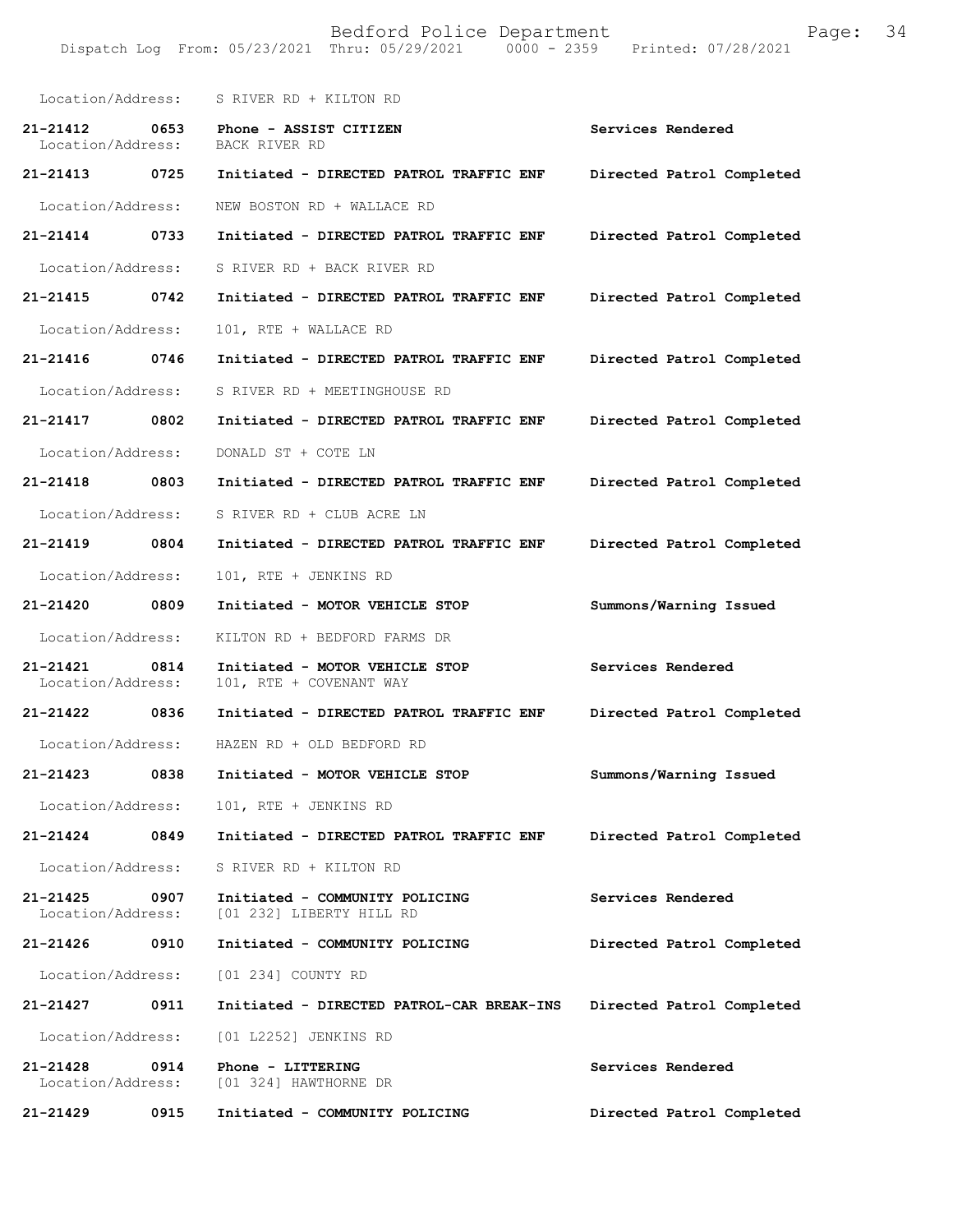|                               |                            | Bedford Police Department<br>Dispatch Log From: 05/23/2021 Thru: 05/29/2021 0000 - 2359 Printed: 07/28/2021 | 35<br>Page:               |
|-------------------------------|----------------------------|-------------------------------------------------------------------------------------------------------------|---------------------------|
| Location/Address:             |                            | [01 231] OLD BEDFORD RD                                                                                     |                           |
| 21-21430<br>Location/Address: | 0925                       | Initiated - COMMUNITY POLICING/SAFE SCHOOL Services Rendered<br>[01 192] NEW BOSTON RD                      |                           |
| 21-21431 0935                 |                            | Initiated - MOTOR VEHICLE STOP                                                                              | Summons/Warning Issued    |
| Location/Address:             |                            | 101, RTE + JENKINS RD                                                                                       |                           |
| $21 - 21432$                  | 0959                       | Initiated - ASSIST CITIZEN                                                                                  | Merge: 21-21297 By: 00953 |
| Location/Address:             |                            | [01 29] MEETINGHOUSE RD                                                                                     |                           |
| 21-21297<br>Location/Address: | 1000                       | Other - COMMUNITY POLICING<br>[07] ELM ST                                                                   | Services Rendered         |
| 21-21433 1002                 |                            | Initiated - MOTOR VEHICLE STOP                                                                              | Summons/Warning Issued    |
| Location/Address:             |                            | 101, RTE + PLUMMER ROAD OVERPASS                                                                            |                           |
| 21-21434                      | 1007                       | Initiated - DIRECTED PATROL TRAFFIC ENF                                                                     | Directed Patrol Completed |
| Location/Address:             |                            | S RIVER RD + MEETINGHOUSE RD                                                                                |                           |
| 21-21435                      | 1009                       | Initiated - MOTOR VEHICLE STOP                                                                              | Summons/Warning Issued    |
| Location/Address:             |                            | OLD BEDFORD RD + LEAVY DR                                                                                   |                           |
| 21-21436<br>Location/Address: | 1021<br>Refer To Incident: | Initiated - INVESTIGATION-FOLLOW UP<br>[01 L453] WHITE AVE<br>$21 - 505 - OF$                               | Investigated              |
| 21-21437<br>Location/Address: | 1028                       | Initiated - MOTOR VEHICLE STOP<br>114 RTE + OLD BEDFORD ROAD OVERPASS                                       | NO PAPERWORK              |
| 21-21438<br>Location/Address: | 1038                       | Initiated - SERVE PAPERWORK<br>[01 L760] SOUTH HILLS DR                                                     | Services Rendered         |
| 21-21439                      | 1103                       | Initiated - DIRECTED PATROL TRAFFIC ENF                                                                     | Directed Patrol Completed |
| Location/Address:             |                            | 101, RTE + KILTON ROAD RAMP                                                                                 |                           |
| 21-21440                      | 1103                       | Initiated - VACANT PROPERTY CHECK                                                                           | Building Checked/Secured  |
| Location/Address:             |                            | PULPIT RD                                                                                                   |                           |
| 21-21441<br>Location/Address: | 1103                       | Initiated - ASSIST CITIZEN<br>[01 231] OLD BEDFORD RD                                                       | Services Rendered         |
| 21-21442                      | 1107                       | Initiated - DIRECTED PATROL-CAR BREAK-INS                                                                   | Directed Patrol Completed |
| Location/Address:             |                            | [01 1033] COUNTY RD                                                                                         |                           |
| 21-21443                      | 1114                       | Initiated - MOTOR VEHICLE STOP                                                                              | Summons/Warning Issued    |
| Location/Address:             |                            | 101, RTE + PLUMMER ROAD OVERPASS                                                                            |                           |
| 21-21444<br>Location/Address: | 1123                       | Phone - ANIMAL COMPLAINT<br>[01 1451] KENSINGTON LN                                                         | Services Rendered         |
| 21-21445                      | 1128                       | Initiated - DIRECTED PATROL TRAFFIC ENF                                                                     | Directed Patrol Completed |
| Location/Address:             |                            | JENKINS RD + BEALS RD                                                                                       |                           |
| 21-21446                      | 1136                       | Initiated - MOTOR VEHICLE STOP                                                                              | Summons/Warning Issued    |
| Location/Address:             |                            | NEW BOSTON RD + BARR FARM RD                                                                                |                           |
| 21-21447                      | 1149                       | Initiated - MOTOR VEHICLE STOP                                                                              | NO PAPERWORK              |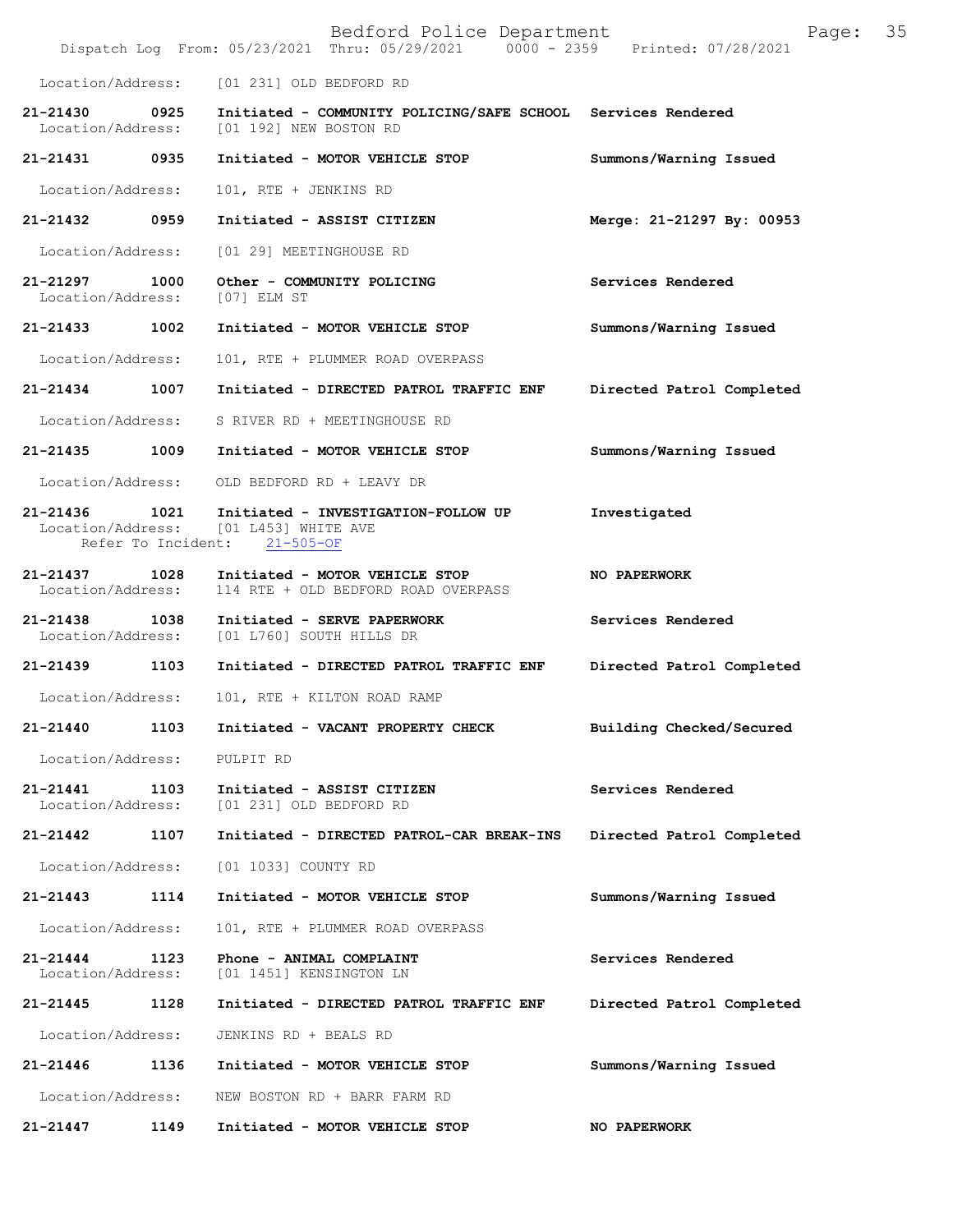Bedford Police Department Page: 36 Dispatch Log From: 05/23/2021 Thru: 05/29/2021 Location/Address: S RIVER RD + RIDGEWOOD RD **21-21448 1150 Phone - ASSIST CITIZEN Services Rendered**  Location/Address: **21-21449 1153 Initiated - DIRECTED PATROL-CAR BREAK-INS Directed Patrol Completed**  Location/Address: [01 308] COLBY CT **21-21450 1207 Initiated - DIRECTED PATROL-CAR BREAK-INS Directed Patrol Completed**  Location/Address: [01 1050] DONALD ST **21-21452 1243 Other - POLICE INFORMATION Investigated**  Location/Address: [01 474] CONSTITUTION DR Refer To Incident:  $\frac{21-506-OF}{21-507-OF}$ Refer To Incident: **21-21453 1300 Initiated - DIRECTED PATROL-CAR BREAK-INS Directed Patrol Completed**  Location/Address: [01 L1706] NEW BOSTON RD **21-21454 1305 911 - DOG COMPLAINT Services Rendered**  Location/Address: NATHAN CUTLER DR + HARVARD LN **21-21456 1314 Phone - ASSIST CITIZEN Services Rendered**  Location/Address: [01 930] CHESTNUT DR **21-21455 1317 Initiated - DIRECTED PATROL TRAFFIC ENF Directed Patrol Completed**  Location/Address: S RIVER RD + MEETINGHOUSE RD **21-21457 1400 911 - CURFEW/LOITERING Services Rendered**  Location/Address: [01 L265] S RIVER RD **21-21458 1440 Phone - S-FIRE ALARM Services Rendered**  Location/Address: [01 L2066] 101, RTE **21-21459 1447 Phone - ASSIST CITIZEN Services Rendered**  Location/Address: [01 2192] N AMHERST RD **21-21460 1517 Initiated - MOTOR VEHICLE STOP Arrest(s) Made**  Location/Address: 101, RTE + MEETINGHOUSE RD OFF RAMP<br>Refer To Summons: 21-298-AR Refer To Summons: Summons: LOCKE, BRIAN M<br>Address: MERRIMACK, NH MERRIMACK, NH<br>35 Age: Charges: Suspension of Vehicle Registration Driving Without Giving Proof Drive after Rev/Suspension **21-21461 1523 Initiated - DIRECTED PATROL TRAFFIC ENF Directed Patrol Completed** Location/Address: 101, RTE + STOWELL RD **21-21462 1531 Initiated - DIRECTED PATROL TRAFFIC ENF Directed Patrol Completed** Location/Address: MEETINGHOUSE RD + 101, RTE **21-21463 1549 Initiated - DIRECTED PATROL TRAFFIC ENF Directed Patrol Completed** Location/Address: WALLACE RD + 101, RTE **21-21464 1555 Initiated - MOTOR VEHICLE STOP Summons/Warning Issued** Location/Address: [01 L2252] JENKINS RD **21-21465 1602 Initiated - DIRECTED PATROL TRAFFIC ENF Directed Patrol Completed**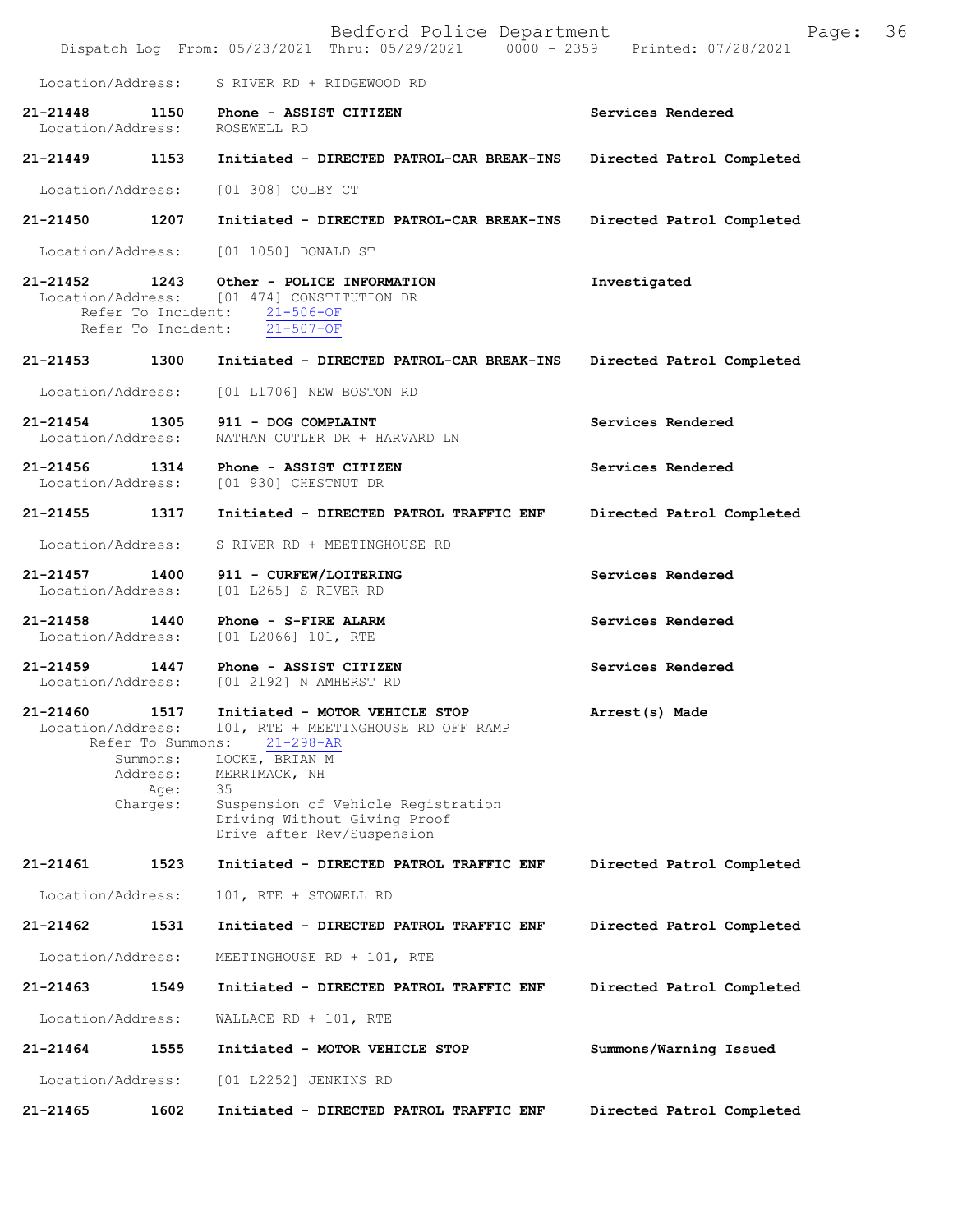|               |                                                 | Bedford Police Department<br>Dispatch Log From: 05/23/2021 Thru: 05/29/2021 0000 - 2359 Printed: 07/28/2021 | 37<br>Page:               |
|---------------|-------------------------------------------------|-------------------------------------------------------------------------------------------------------------|---------------------------|
|               | Location/Address:                               | 101, RTE + 114 RTE                                                                                          |                           |
| 21-21466      | 1628                                            | Initiated - DIRECTED PATROL TRAFFIC ENF                                                                     | Directed Patrol Completed |
|               | Location/Address:                               | S RIVER RD + BACK RIVER RD                                                                                  |                           |
| 21-21467      | 1641                                            | Initiated - DIRECTED PATROL TRAFFIC ENF                                                                     | Directed Patrol Completed |
|               | Location/Address:                               | JENKINS RD + 101, RTE                                                                                       |                           |
| 21-21468      | 1711                                            | Initiated - DIRECTED PATROL TRAFFIC ENF                                                                     | Directed Patrol Completed |
|               | Location/Address:                               | S RIVER RD + MOORES CROSSING RD                                                                             |                           |
| 21-21470      | 1726<br>Location/Address:<br>Refer To Incident: | Phone - DOG COMPLAINT<br>JOHN GOFFE DR<br>$21 - 508 - OF$                                                   | Investigated              |
| 21-21469 1728 |                                                 | Initiated - MOTOR VEHICLE STOP                                                                              | Summons/Warning Issued    |
|               | Location/Address:                               | S RIVER RD + AUTUMN LN                                                                                      |                           |
| 21-21471      | 1734                                            | Initiated - DIRECTED PATROL TRAFFIC ENF                                                                     | Directed Patrol Completed |
|               | Location/Address:                               | NASHUA RD + $101$ , RTE                                                                                     |                           |
| 21-21472      | 1742                                            | Initiated - DIRECTED PATROL TRAFFIC ENF                                                                     | Directed Patrol Completed |
|               | Location/Address:                               | WHITE AVE + 114 RTE                                                                                         |                           |
| 21-21473      | 1750<br>Location/Address:                       | Phone - CHECK THE WELFARE<br>NEW BOSTON RD                                                                  | Could Not Locate          |
| $21 - 21474$  | 1750<br>Location/Address:<br>Refer To Summons:  | Initiated - MOTOR VEHICLE STOP<br>101, RTE + KAHLIKO LN<br>$21 - 299 - AR$                                  | Arrest(s) Made            |
|               | Summons:<br>Address:<br>Age:                    | LAROSE, KRISTY L<br>MANCHESTER, NH<br>30                                                                    |                           |
|               | Charges:                                        | Suspension of Vehicle Registration<br>Drive after Rev/Suspension                                            |                           |
| $21 - 21475$  | 1817<br>Location/Address:                       | 911 - 911 Abandoned<br>TIRRELL RD                                                                           | Services Rendered         |
| 21-21476      | 1822                                            | Initiated - DIRECTED PATROL TRAFFIC ENF                                                                     | Directed Patrol Completed |
|               | Location/Address:                               | BEALS RD + WALLACE RD                                                                                       |                           |
| 21-21477      | 1831                                            | Initiated - DIRECTED PATROL-CAR BREAK-INS                                                                   | Directed Patrol Completed |
|               | Location/Address:                               | [01 L1804] S RIVER RD                                                                                       |                           |
| 21-21478      | 1844<br>Location/Address:                       | Phone - MOTOR VEHICLE ACCIDENT<br>NASHUA RD                                                                 | Services Rendered         |
| 21-21479      | 1920                                            | Initiated - MOTOR VEHICLE STOP                                                                              | Summons/Warning Issued    |
|               | Location/Address:                               | 101, RTE + WALLACE RD                                                                                       |                           |
| 21-21480      | 1932                                            | Initiated - DIRECTED PATROL TRAFFIC ENF                                                                     | Directed Patrol Completed |
|               | Location/Address:                               | S RIVER RD + CLUB ACRE LN                                                                                   |                           |
| 21-21481      | 1932<br>Location/Address:                       | Phone - ASSIST CITIZEN<br>[01 L2287] BACK RIVER RD                                                          | Services Rendered         |
| 21-21482      | 1951                                            | Initiated - MOTOR VEHICLE STOP                                                                              | Summons/Warning Issued    |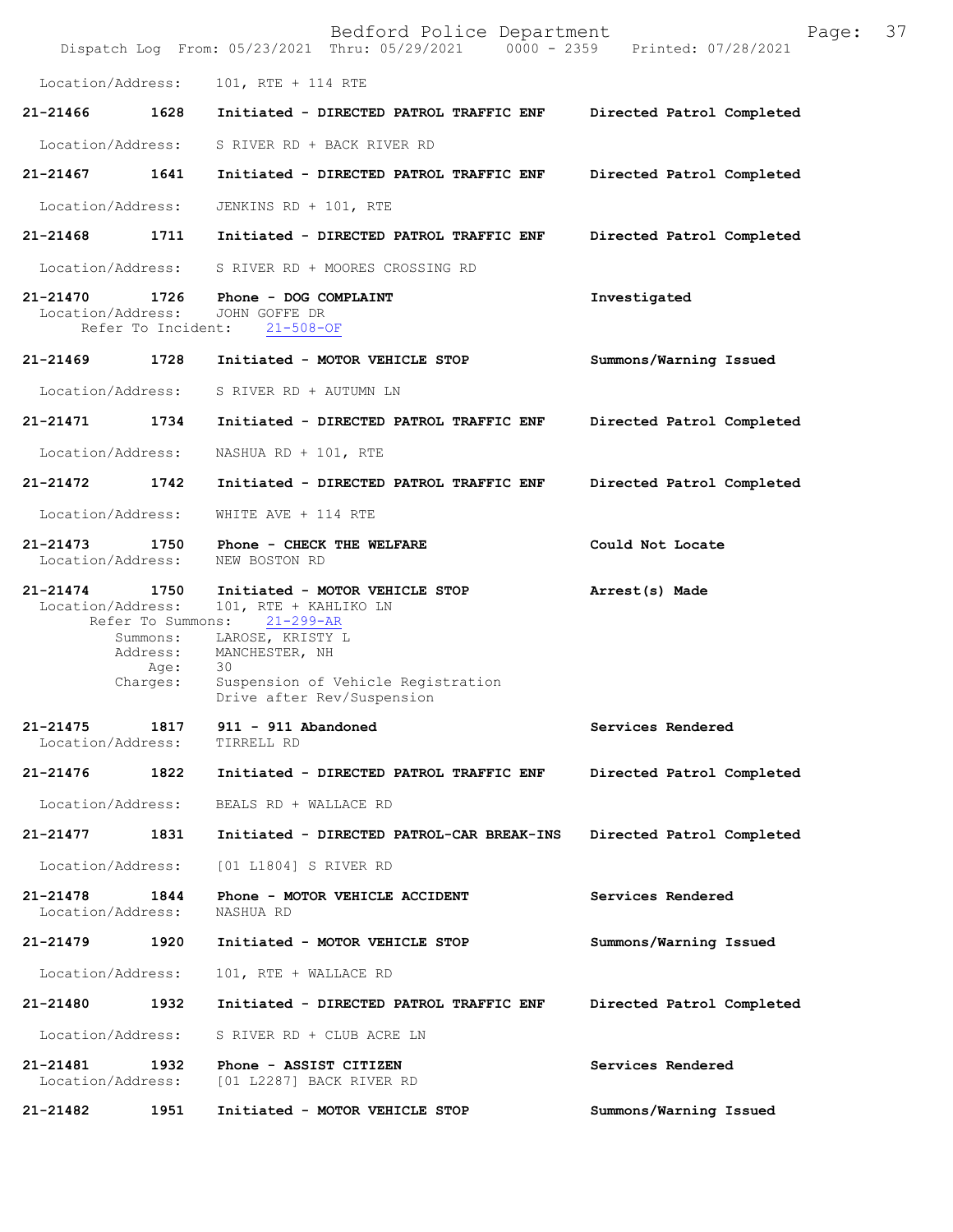|                                   |      | Bedford Police Department<br>Dispatch Log From: 05/23/2021 Thru: 05/29/2021 0000 - 2359 Printed: 07/28/2021 | Page:                     | 38 |
|-----------------------------------|------|-------------------------------------------------------------------------------------------------------------|---------------------------|----|
| Location/Address:                 |      | 101, RTE + NASHUA RD                                                                                        |                           |    |
| 21-21483                          | 2005 | Initiated - MOTOR VEHICLE STOP                                                                              | Summons/Warning Issued    |    |
| Location/Address:                 |      | 101, RTE + CONSTITUTION DR                                                                                  |                           |    |
| 21-21484                          | 2022 | Initiated - DIRECTED PATROL DWI                                                                             | Directed Patrol Completed |    |
| Location/Address:                 |      | S RIVER RD + EXECUTIVE PARK DR                                                                              |                           |    |
| 21-21485                          | 2036 | Initiated - MOTOR VEHICLE STOP                                                                              | Summons/Warning Issued    |    |
| Location/Address:                 |      | 101, RTE + TWIN BROOK LN                                                                                    |                           |    |
| 21-21486                          | 2055 | Initiated - MOTOR VEHICLE STOP                                                                              | Summons/Warning Issued    |    |
| Location/Address:                 |      | LIBERTY HILL RD                                                                                             |                           |    |
| 21-21487<br>Location/Address:     | 2153 | Phone - G-MUTUAL AID - FIRE DEPT<br>[07] SECOND ST                                                          | Services Rendered         |    |
| $21 - 21488$<br>Location/Address: | 2211 | 911 - MOTOR VEHICLE ACC-SPECIAL CIR.<br>101, RTE                                                            | Services Rendered         |    |
| 21-21489<br>Location/Address:     | 2225 | Phone - ALARM, BURGLAR<br>[01 L848] TECHNOLOGY DR                                                           | Alarm - False             |    |
| 21-21490 2328                     |      | Initiated - DIRECTED PATROL DWI                                                                             | Directed Patrol Completed |    |
| Location/Address:                 |      | 101, RTE + 114 RTE                                                                                          |                           |    |
| 21-21491                          | 2332 | Initiated - DIRECTED PATROL DWI                                                                             | Directed Patrol Completed |    |
| Location/Address:                 |      | 101, RTE + COVENANT WAY                                                                                     |                           |    |
| 21-21492                          | 2336 | Initiated - MOTOR VEHICLE STOP                                                                              | Summons/Warning Issued    |    |
| Location/Address:                 |      | 101, RTE + COVENANT WAY                                                                                     |                           |    |
| 21-21493                          | 2337 | Initiated - DIRECTED PATROL DWI                                                                             | Directed Patrol Completed |    |
| Location/Address:                 |      | S RIVER RD + RIDGEWOOD RD                                                                                   |                           |    |
| 21-21494                          | 2339 | Initiated - MOTOR VEHICLE STOP                                                                              | Summons/Warning Issued    |    |
| Location/Address:                 |      | 101, RTE + F.E. EVERETT SOUTH TPKE                                                                          |                           |    |
| 21-21495                          | 2353 | Initiated - DIRECTED PATROL DWI                                                                             | Directed Patrol Completed |    |
| Location/Address:                 |      | 101, RTE + WALLACE RD                                                                                       |                           |    |
| 21-21496                          | 2356 | Initiated - MOTOR VEHICLE STOP                                                                              | Summons/Warning Issued    |    |
| Location/Address:                 |      | 101, RTE + WALLACE RD                                                                                       |                           |    |
|                                   |      | For Date: $05/28/2021$ - Friday                                                                             |                           |    |

**21-21497 0006 Initiated - DIRECTED PATROL DWI Directed Patrol Completed** 

**21-21499 0016 Initiated - DIRECTED PATROL DWI Directed Patrol Completed** 

**21-21498 0007 911 - S-EMERGENCY MEDICAL CALL-CHARL NO TRANSPORT** 

Location/Address: 101, RTE + MEETINGHOUSE RD OFF RAMP

Location/Address: [01 919] CORPORATE DR

Location/Address: S RIVER RD + MEETINGHOUSE RD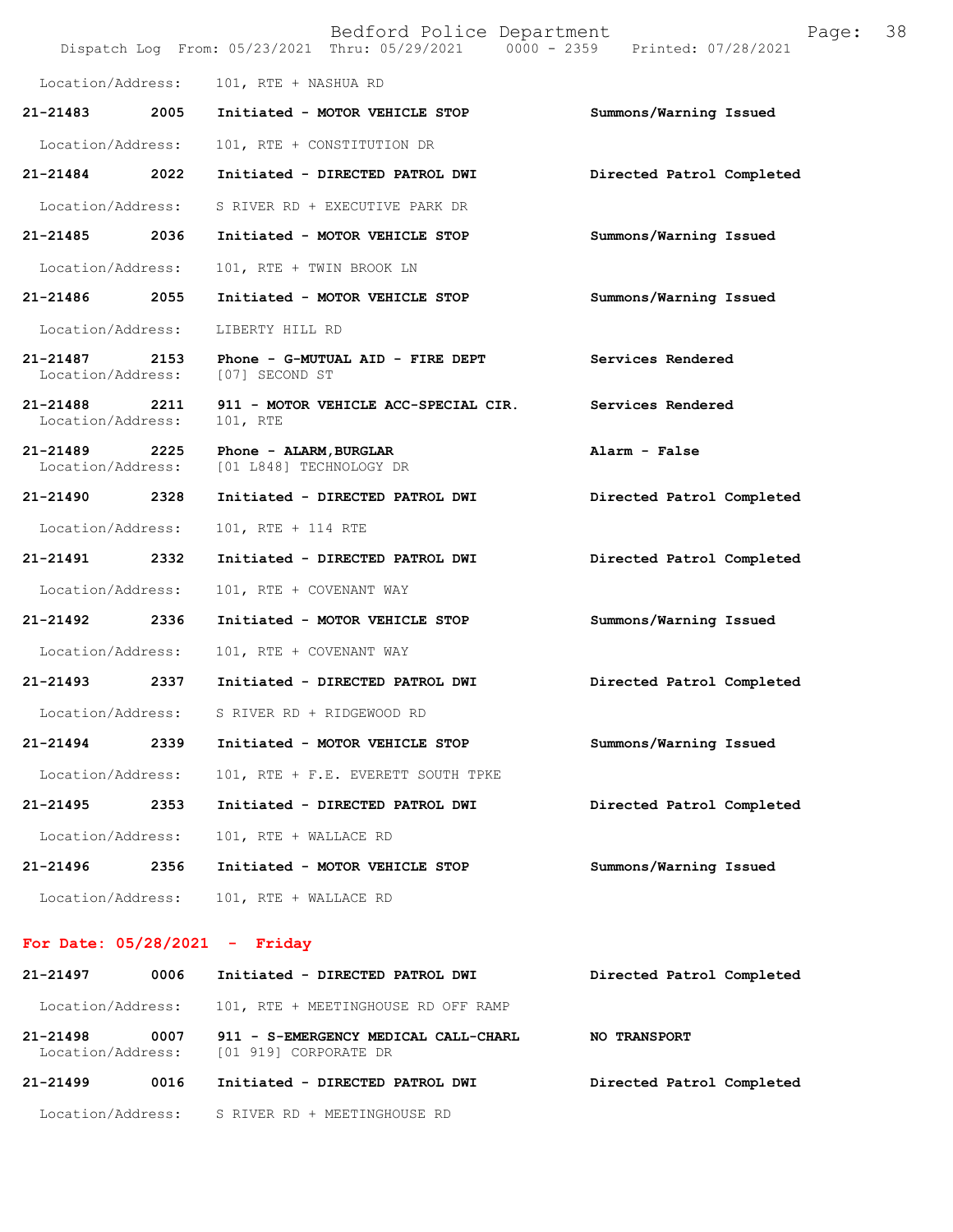Bedford Police Department Page: 39 Dispatch Log From: 05/23/2021 Thru: 05/29/2021 **21-21500 0023 Initiated - MOTOR VEHICLE STOP Summons/Warning Issued**  Location/Address: 101, RTE + JENKINS RD **21-21501 0030 Initiated - DIRECTED PATROL DWI Directed Patrol Completed**  Location/Address: 101, RTE + MEETINGHOUSE RD **21-21502** 0036 Phone - S-FIRE ALARM **Alarm - False Alarm - False Alarm - False** Location/Address: **21-21503 0040 Initiated - MOTOR VEHICLE STOP Summons/Warning Issued**  Location/Address: 101, RTE **21-21504 0050 Initiated - DIRECTED PATROL DWI Directed Patrol Completed**  Location/Address: 114 RTE + PLUMMER HILL RD **21-21505 0054 Initiated - BUILDING CHECK Building Checked/Secured**  Location/Address: [01 L0000587] 101, RTE **21-21506 0056 Initiated - MOTOR VEHICLE STOP Arrest(s) Made**  Location/Address: 101, RTE + 114 RTE Refer To Arrest: 21-300-AR **21-21508 0059 911 - DOMESTIC DISTURB.-IN PROGRESS Investigated**  Location/Address: CONSTANCE ST Refer To Incident: 21-509-OF **21-21509 0225 Initiated - DIRECTED PATROL-CAR BREAK-INS Directed Patrol Completed**  Location/Address: N AMHERST RD + WALLACE RD **21-21510 0351 Initiated - DIRECTED PATROL BURGLARY Directed Patrol Completed**  Location/Address: S RIVER RD + MEETINGHOUSE RD **21-21511 0355 911 - S-EMERGENCY MEDICAL CALL-CHARL TRANSPORTED TO CMC HOSPITAL**  Location/Address: [01 248] RIDGEWOOD RD **21-21512 0406 Initiated - DIRECTED PATROL BURGLARY Directed Patrol Completed**  Location/Address: N AMHERST RD **21-21513 0413 Initiated - BUILDING CHECK Building Checked/Secured**  Location/Address: [01 L2252] JENKINS RD **21-21514 0418 Initiated - DIRECTED PATROL BURGLARY Directed Patrol Completed**  Location/Address: CHESTNUT DR **21-21515 0428 Initiated - BUILDING CHECK Building Checked/Secured**  Location/Address: [01 284] N AMHERST RD Arrest: MARZOLINI, JENNIFER L Address: HUDSON, NH<br>Age: 49 Age: Charges: DUI 2nd Adult>.08; Minor>.02 **21-21507 0058 Initiated - DIRECTED PATROL DWI Directed Patrol Completed** Location/Address: 101, RTE + KAHLIKO LN

**21-21516 0447 Initiated - BUILDING CHECK Directed Patrol Completed**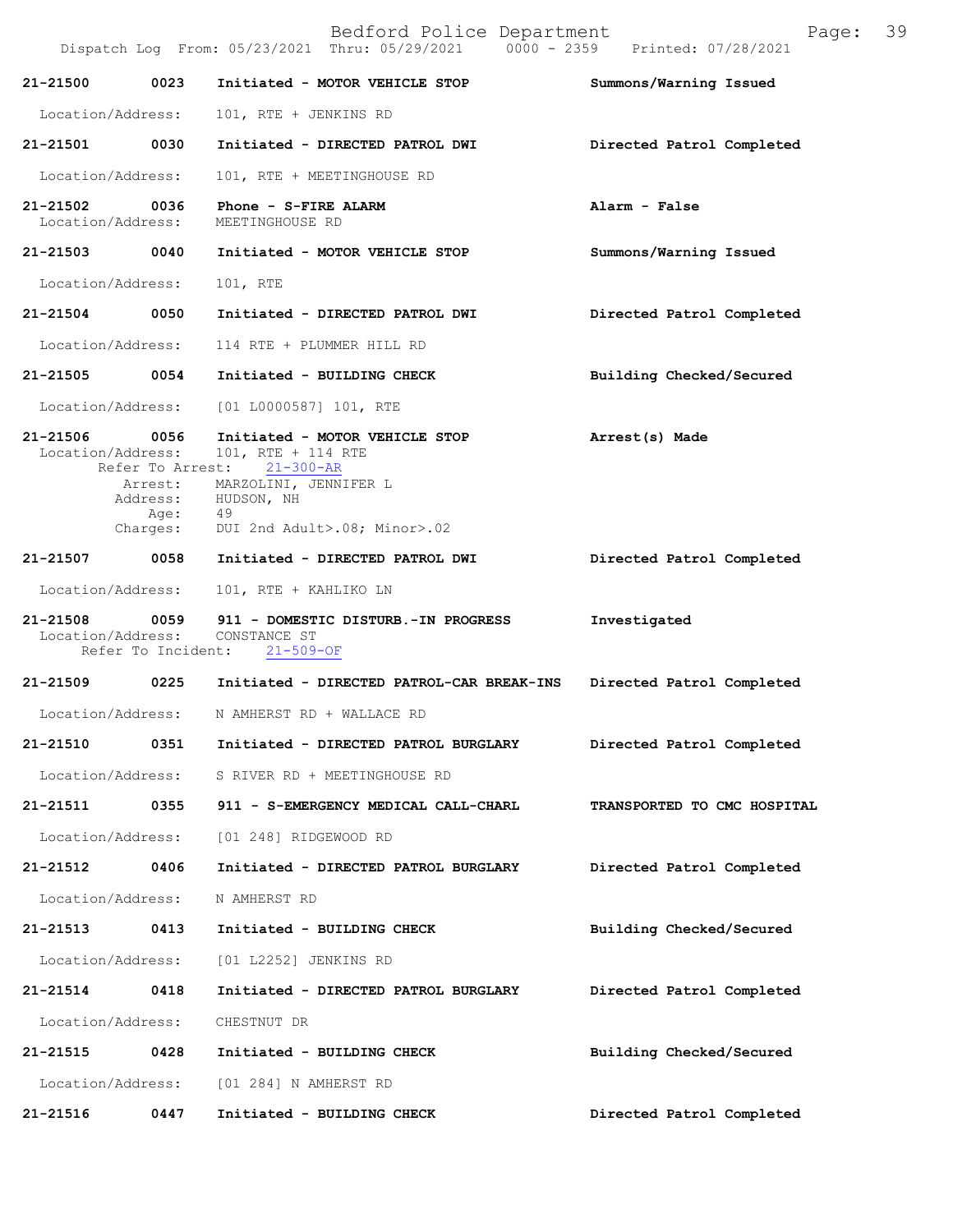|                                   |              | Bedford Police Department<br>Dispatch Log From: 05/23/2021 Thru: 05/29/2021 0000 - 2359 | 40<br>Page:<br>Printed: 07/28/2021 |
|-----------------------------------|--------------|-----------------------------------------------------------------------------------------|------------------------------------|
| Location/Address:                 |              | [01 463] NASHUA RD                                                                      |                                    |
| 21-21517                          | 0449         | Initiated - DIRECTED PATROL-CAR BREAK-INS                                               | Directed Patrol Completed          |
| Location/Address:                 |              | COOPER LN                                                                               |                                    |
| 21-21518                          | 0456         | Initiated - DIRECTED PATROL-CAR BREAK-INS                                               | Directed Patrol Completed          |
| Location/Address:                 |              | BRICK MILL RD + ARBOR LN                                                                |                                    |
| 21-21519                          | 0519         | Initiated - DIRECTED PATROL TRAFFIC ENF                                                 | Directed Patrol Completed          |
| Location/Address:                 |              | S RIVER RD + CLUB ACRE LN                                                               |                                    |
| 21-21520                          | 0520         | Initiated - DIRECTED PATROL TRAFFIC ENF                                                 | Directed Patrol Completed          |
| Location/Address:                 |              | 101, RTE + MEETINGHOUSE RD                                                              |                                    |
| 21-21521                          | 0520         | Initiated - DIRECTED PATROL TRAFFIC ENF                                                 | Directed Patrol Completed          |
| Location/Address:                 |              | 101, RTE + JENKINS RD                                                                   |                                    |
| 21-21522                          | 0542         | Phone - S-MUTUAL AID-MEDICAL                                                            | Transported to Elliot Hospital     |
| Location/Address:                 |              | [05] INDIAN FALLS RD                                                                    |                                    |
| 21-21523                          | 0543         | Initiated - MOTOR VEHICLE STOP                                                          | Summons/Warning Issued             |
| Location/Address:                 |              | [01 400] N AMHERST RD                                                                   |                                    |
| 21-21524                          | 0547         | Initiated - DIRECTED PATROL TRAFFIC ENF                                                 | Directed Patrol Completed          |
| Location/Address:                 |              | 114 RTE + WHITE AVE                                                                     |                                    |
| 21-21525                          | 0604         | Initiated - MOTOR VEHICLE STOP                                                          | Summons/Warning Issued             |
| Location/Address:                 |              | 114 RTE + WHITE AVE                                                                     |                                    |
| 21-21526                          | 0733         | Initiated - DIRECTED PATROL TRAFFIC ENF                                                 | Directed Patrol Completed          |
| Location/Address:                 |              | [01 231] OLD BEDFORD RD                                                                 |                                    |
| $21 - 21527$<br>Location/Address: | 0734         | Phone - ANIMAL COMPLAINT<br>POLLY PEABODY RD + NEW BOSTON RD                            | Services Rendered                  |
| 21-21528                          | 0736         | 911 - S-EMERGENCY MEDICAL CALL-CHARL                                                    | Transported to Elliot Hospital     |
| Location/Address:                 |              | [01 17] DONALD ST                                                                       |                                    |
| 21-21529                          | 0741         | Initiated - DIRECTED PATROL TRAFFIC ENF                                                 | Directed Patrol Completed          |
|                                   | Vicinity of: | NASHUA RD + COUNTY RD                                                                   |                                    |
| 21-21530                          | 0747         | Initiated - MOTOR VEHICLE STOP                                                          | Summons/Warning Issued             |
| Location/Address:                 |              | 101, RTE + NASHUA RD                                                                    |                                    |
| 21-21531                          | 0810         | Initiated - DIRECTED PATROL TRAFFIC ENF                                                 | Directed Patrol Completed          |
|                                   | Vicinity of: | 101, RTE + WALLACE RD                                                                   |                                    |
| 21-21532                          | 0817         | Initiated - DIRECTED PATROL TRAFFIC ENF                                                 | Directed Patrol Completed          |
| Location/Address:                 |              | MEETINGHOUSE RD + S RIVER RD                                                            |                                    |
| 21-21533                          | 0835         | Initiated - DIRECTED PATROL TRAFFIC ENF                                                 | Directed Patrol Completed          |
| Location/Address:                 |              | WALLACE RD + MAGAZINE ST                                                                |                                    |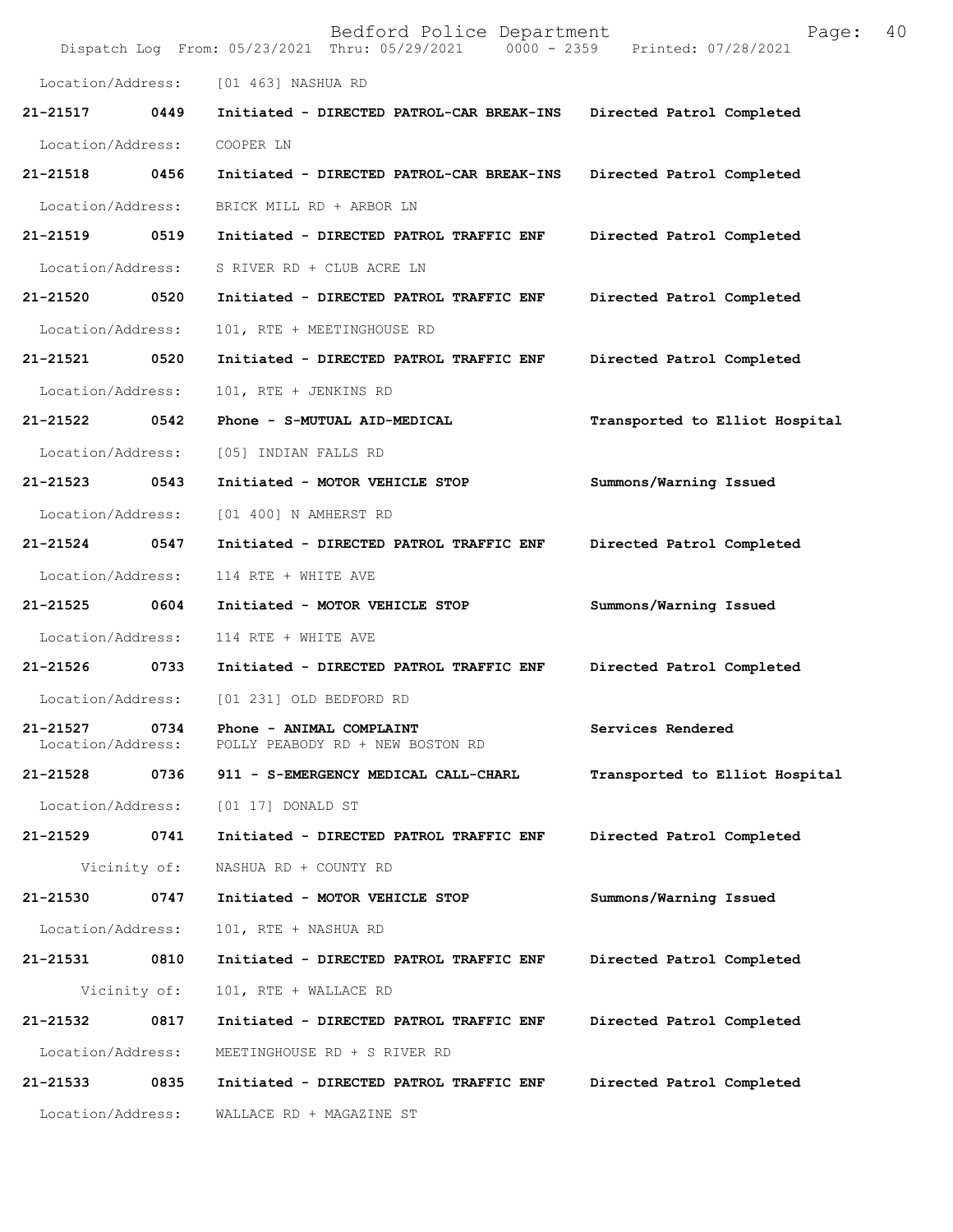|                                    |                              | Bedford Police Department<br>Dispatch Log From: 05/23/2021 Thru: 05/29/2021 0000 - 2359 Printed: 07/28/2021      | Page:                          | 41 |
|------------------------------------|------------------------------|------------------------------------------------------------------------------------------------------------------|--------------------------------|----|
| 21-21534<br>Location/Address:      | 0836                         | 911 - MOTOR VEHICLE ACC-SPECIAL CIR.<br>NEW BOSTON RD + JOPPA HILL RD                                            | Investigated                   |    |
| 21-21535<br>Location/Address:      | 0847                         | Phone - ALARM, BURGLAR<br>[01 2023] VERONICA DR                                                                  | Alarm - False                  |    |
| 21-21536                           | 0850                         | 911 - S-EMERGENCY MEDICAL CALL-DELTA                                                                             | TRANSPORTED TO CMC HOSPITAL    |    |
| Location/Address:                  |                              | [01 1007] HAWTHORNE DR                                                                                           |                                |    |
| 21-21537 0856<br>Location/Address: |                              | Phone - S-ALARM-MEDICAL AID/LIFT ASST<br>[01 1387] TECHNOLOGY DR                                                 | <b>NO TRANSPORT</b>            |    |
| 21-21538<br>Location/Address:      | 0924<br>Refer To Summons:    | Radio - SERVE WARRANT<br>[07 1] WILLOW ST<br>$21 - 301 - AR$                                                     | Arrest(s) Made                 |    |
|                                    | Summons:<br>Address:<br>Age: | BELLO, WAYNE T<br>MANCHESTER, NH<br>45                                                                           |                                |    |
|                                    | Charges:                     | Recv Stolen Prop; \$0-\$1000<br>Recv Stolen Prop; \$0-\$1000<br>Resist Arrest/Detention<br>Loitering or Prowling |                                |    |
| 21-21539                           | 0932                         | Initiated - DIRECTED PATROL TRAFFIC ENF                                                                          | Directed Patrol Completed      |    |
| Vicinity of:                       |                              | 101, RTE + HARDY RD                                                                                              |                                |    |
| 21-21540                           | 0942                         | 911 - S-EMERGENCY MEDICAL CALL-ALPHA                                                                             | TRANSPORTED TO CMC HOSPITAL    |    |
| Location/Address:                  |                              | $[01 17]$ DONALD ST                                                                                              |                                |    |
| $21 - 21542$<br>Location/Address:  | 0942                         | Phone - MOTOR VEHICLE COMP-IN PROGRESS<br>$[01 L241] 101$ , RTE                                                  | Could Not Locate               |    |
| 21-21541                           | 0943                         | Initiated - MOTOR VEHICLE STOP                                                                                   | Summons/Warning Issued         |    |
| Location/Address:                  |                              | 101, RTE                                                                                                         |                                |    |
| $21 - 21543$                       | 0949                         | 911 - S-EMERGENCY MEDICAL CALL-DELTA                                                                             | Transported to Elliot Hospital |    |
| Location/Address:                  |                              | [01 L2368] FOREST DR                                                                                             |                                |    |
| 21-21544<br>Location/Address:      | 0949                         | Phone - ASSIST OTHER AGENCY<br>[07 M13] SECOND ST                                                                | Could Not Locate               |    |
| 21-21545<br>Location/Address:      | 0952                         | Phone - CHECK THE WELFARE<br>[01 2114] COOPER LN                                                                 | Investigated                   |    |
| 21-21546                           | 0957                         | Radio - S-EMERGENCY MEDICAL CALL                                                                                 | Transported to Elliot Hospital |    |
| Location/Address:                  |                              | [01 1255] COOPER LN                                                                                              |                                |    |
| 21-21547                           | 1010                         | Initiated - DIRECTED PATROL-CAR BREAK-INS                                                                        | Directed Patrol Completed      |    |
| Location/Address:                  |                              | [01 1235] S RIVER RD                                                                                             |                                |    |
| 21-21548                           | 1029                         | Initiated - DIRECTED PATROL-CAR BREAK-INS                                                                        | Directed Patrol Completed      |    |
| Location/Address:                  |                              | $[01 709] 101$ , RTE                                                                                             |                                |    |
| 21-21549                           | 1122                         | Initiated - DIRECTED PATROL TRAFFIC ENF                                                                          | Directed Patrol Completed      |    |
| Location/Address:                  |                              | BACK RIVER RD + MEADOWCREST DR                                                                                   |                                |    |
| 21-21550                           | 1126                         | Initiated - DIRECTED PATROL-CAR BREAK-INS                                                                        | Directed Patrol Completed      |    |
| Location/Address:                  |                              | [01 L562] WALLACE RD                                                                                             |                                |    |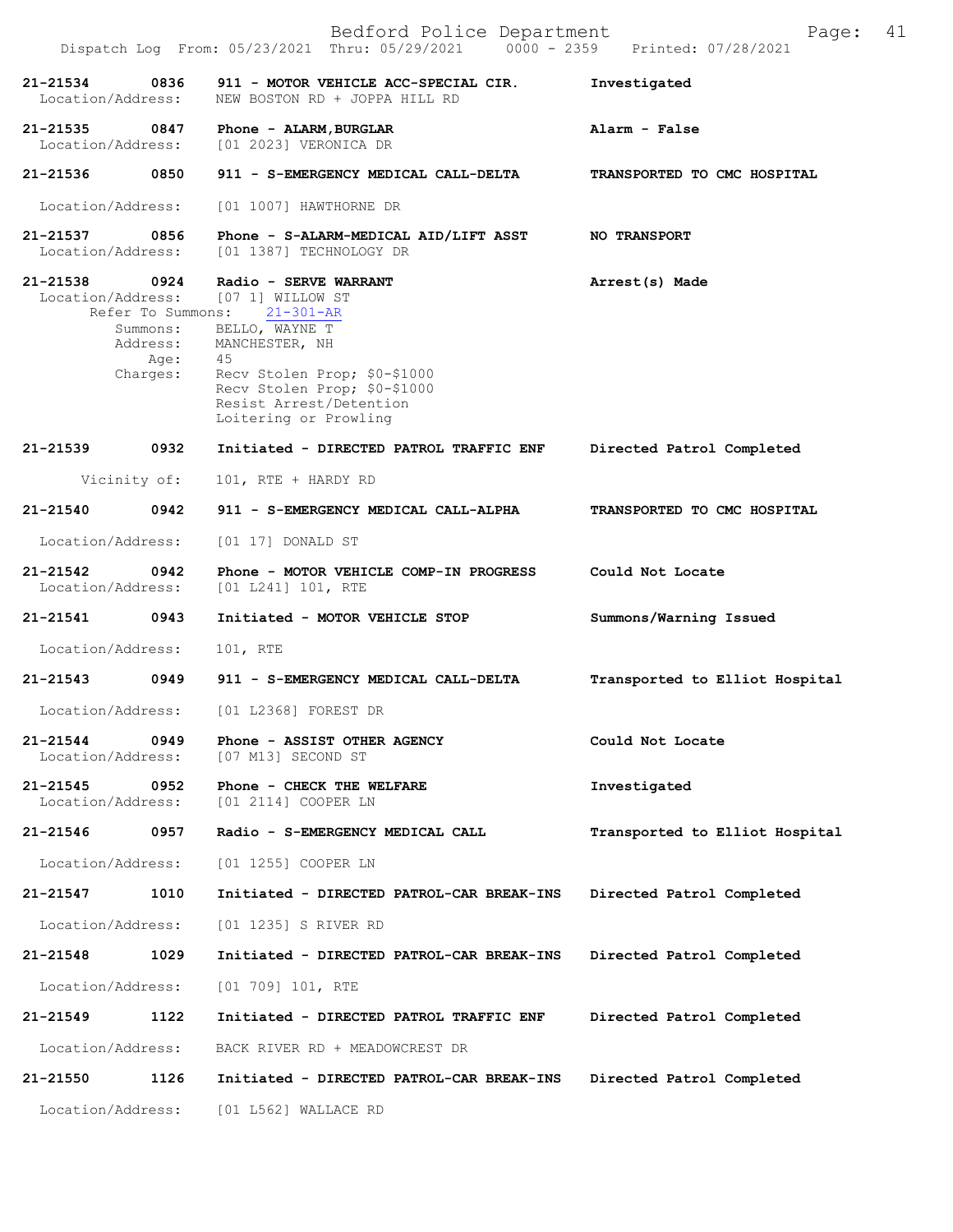Bedford Police Department Page: 42 Dispatch Log From: 05/23/2021 Thru: 05/29/2021 **21-21551 1127 Initiated - MOTOR VEHICLE STOP Summons/Warning Issued**  Location/Address: BACK RIVER RD + SOUTHGATE DR **21-21552 1130 Phone - RUNAWAY Investigated**  Location/Address: [01 L2079] NASHUA RD **21-21553 1130 Initiated - DIRECTED PATROL MOUNTAIN BIKE Directed Patrol Completed**  Vicinity of: NASHUA RD + 101, RTE **21-21554 1141 Phone - S-FIRE ALARM Alarm - False**  Location/Address: [01 334] 101, RTE **21-21555 1158 Phone - SUSP ACTIVITIES-IN PROGRESS Services Rendered**  [01 696] WALLACE RD **21-21556 1203 911 - S-EMERGENCY MEDICAL CALL-CHARL TRANSPORTED TO CMC HOSPITAL**  Location/Address: [01 1387] TECHNOLOGY DR **21-21557 1226 Initiated - DIRECTED PATROL-CAR BREAK-INS Directed Patrol Completed**  Location/Address: [01 1050] DONALD ST **21-21558 1301 Initiated - DIRECTED PATROL-CAR BREAK-INS Directed Patrol Completed**  Location/Address: [01 1108] LEAVY DR **21-21559 1316 Initiated - DIRECTED PATROL-CAR BREAK-INS Directed Patrol Completed**  Location/Address: [01 L2252] JENKINS RD **21-21560 1319 Phone - ASSIST CITIZEN Services Rendered**  Location/Address: [01 L889] HERSEY ST **21-21561 1345 Initiated - DIRECTED PATROL-CAR BREAK-INS Directed Patrol Completed**  Location/Address: [01 629] NEW BOSTON RD **21-21562 1349 911 - S-EMERGENCY MEDICAL CALL-DELTA NO TRANSPORT**  Location/Address: [01 L2098] HAWTHORNE DR **21-21564 1356 Walk-In - VANDALISM Services Rendered**  Location/Address: [01 L2325] S RIVER RD **21-21563 1358 Initiated - DIRECTED PATROL-CAR BREAK-INS Directed Patrol Completed**  Location/Address: [01 1033] COUNTY RD **21-21565 1411 911 - S-FIRE ALARM Services Rendered**  Location/Address: [01 335] COLBY CT **21-21566 1449 Phone - S-FIRE ALARM Services Rendered**  Location/Address: [01 L2098] HAWTHORNE DR **21-21567 1454 Phone - ANIMAL COMPLAINT No Action Required**  Location/Address: S RIVER RD **21-21568 1459 911 - DISABLED MOTOR VEHICLE Could Not Locate**  Location/Address: 101, RTE + WALLACE RD **21-21569 1503 Phone - NUISANCE/NOISE COMPLIANT Services Rendered**  Location/Address: [01 L0000696] BACK RIVER RD **21-21570 1519 Initiated - DIRECTED PATROL TRAFFIC ENF Directed Patrol Completed**  Location/Address: PALOMINO LN + S RIVER RD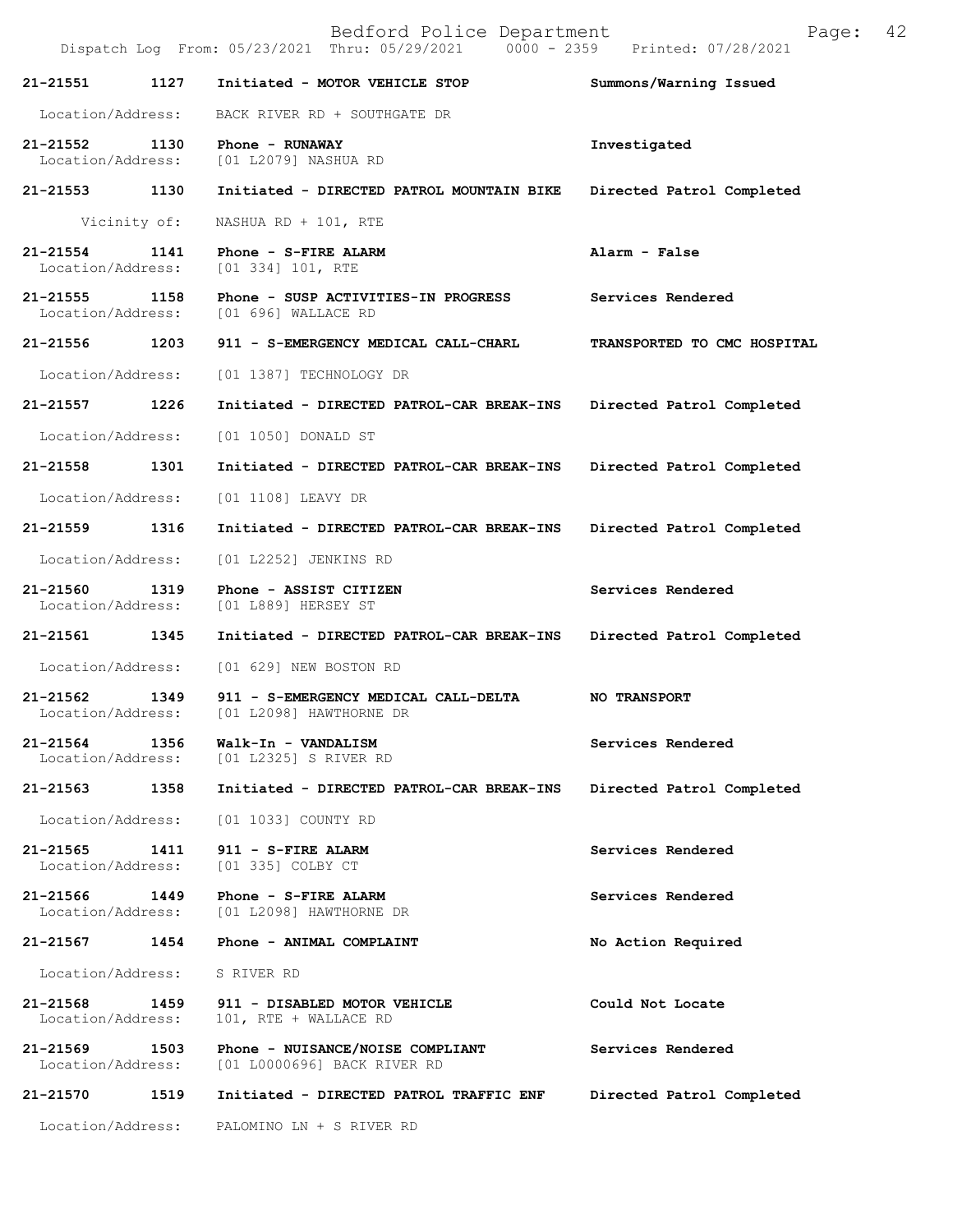Dispatch Log From: 05/23/2021 Thru: 05/29/2021

**21-21571 1527 Initiated - DIRECTED PATROL TRAFFIC ENF Directed Patrol Completed**  Location/Address: JOPPA HILL RD + NEW BOSTON RD **21-21572 1537 Initiated - DIRECTED PATROL TRAFFIC ENF Directed Patrol Completed**  Location/Address: S RIVER RD + COLBY CT **21-21573 1538 911 - MOTOR VEHICLE COMPLAINT Could Not Locate**  Location/Address: BACK RIVER RD **21-21574 1540 Phone - SUSP ACTIVITIES-IN PROGRESS Services Rendered**  Location/Address: [01 1128] S RIVER RD **21-21575 1601 Initiated - DIRECTED PATROL TRAFFIC ENF Directed Patrol Completed**  Vicinity of: S RIVER RD + BACK RIVER RD **21-21576 1606 Initiated - DIRECTED PATROL TRAFFIC ENF Directed Patrol Completed**  Location/Address: KAHLIKO LN + 101, RTE **21-21577 1606 Initiated - DIRECTED PATROL TRAFFIC ENF Directed Patrol Completed**  Vicinity of: N AMHERST RD **21-21578 1609 Phone - CURFEW/LOITERING Investigated**  Location/Address: [01 634] MOORES CROSSING RD **21-21579 1700 Initiated - BUILDING CHECK Building Checked/Secured**  Location/Address: S RIVER RD **21-21580 1701 Initiated - DIRECTED PATROL TRAFFIC ENF Directed Patrol Completed**  Vicinity of: MINISTERIAL RD **21-21581 1701 Initiated - DIRECTED PATROL TRAFFIC ENF Directed Patrol Completed**  Location/Address: WALLACE RD + NASHUA RD **21-21582 1704 Initiated - MOTOR VEHICLE STOP Summons/Warning Issued**  Location/Address: S RIVER RD + COLBY CT **21-21583 1706 Initiated - DIRECTED PATROL TRAFFIC ENF Directed Patrol Completed**  Location/Address: AUTUMN LN + S RIVER RD **21-21584 1709 Initiated - MOTOR VEHICLE STOP Summons/Warning Issued**  Location/Address: S RIVER RD + HARVEY RD **21-21585 1719 Initiated - DIRECTED PATROL TRAFFIC ENF Directed Patrol Completed**  Location/Address: BOYNTON ST + PLUMMER RD **21-21586 1728 Initiated - DIRECTED PATROL TRAFFIC ENF Directed Patrol Completed**  Location/Address: MEETINGHOUSE RD + S RIVER RD **21-21587 1732 Initiated - DIRECTED PATROL-CAR BREAK-INS Directed Patrol Completed**  Location/Address: [01 1050] DONALD ST **21-21588 1732 Initiated - MOTOR VEHICLE STOP Summons/Warning Issued**  Location/Address: BOYNTON ST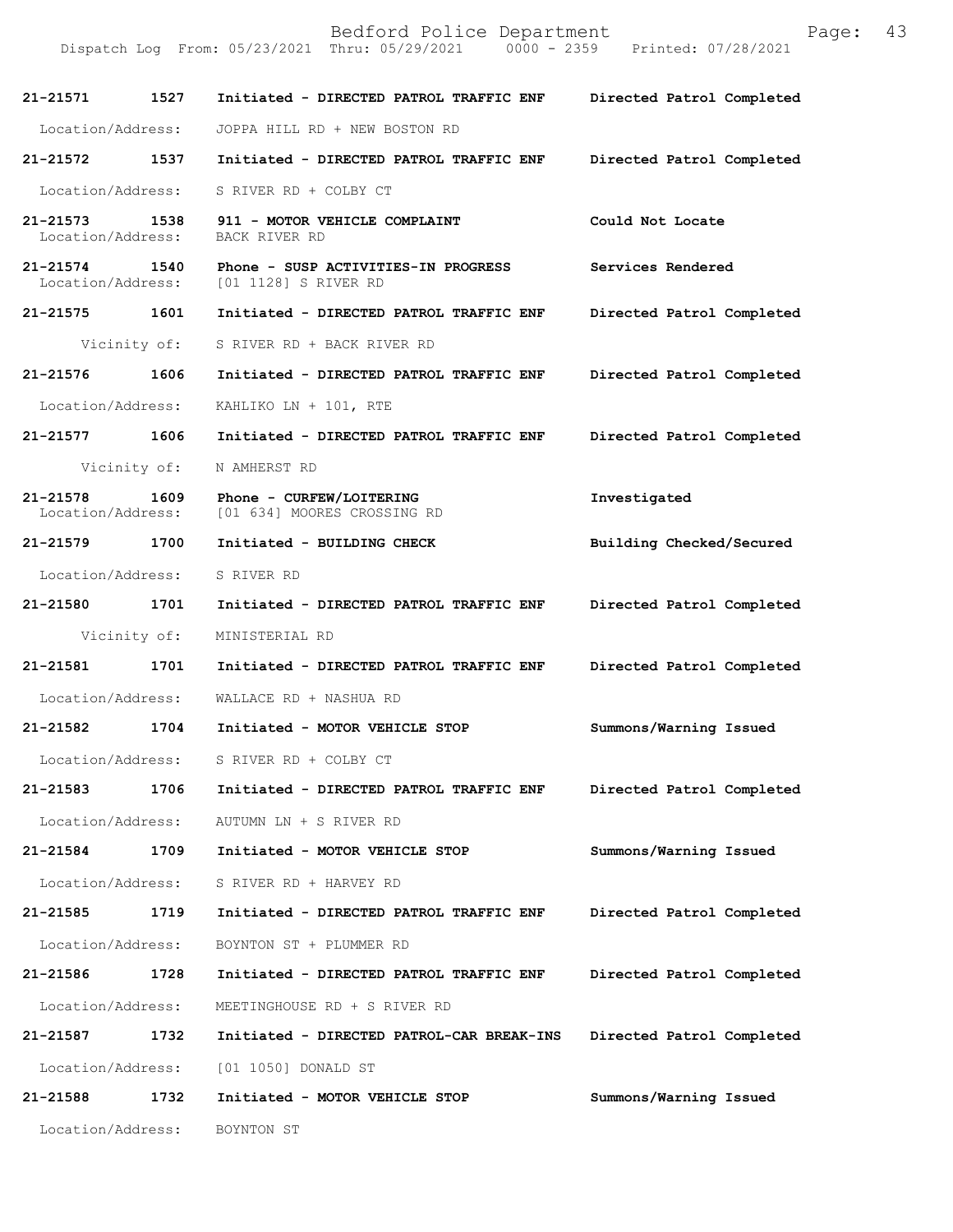Bedford Police Department Page: 44 Dispatch Log From: 05/23/2021 Thru: 05/29/2021 **21-21589 1742 Initiated - MOTOR VEHICLE STOP Services Rendered**  Location/Address: PATTEN RD + MEETINGHOUSE RD **21-21591 1747 Phone - ASSIST CITIZEN Services Rendered Services Rendered** Location/Address: **21-21590 1750 Initiated - DIRECTED PATROL TRAFFIC ENF Directed Patrol Completed**  Vicinity of: TIRRELL RD + STEPHANIE DR **21-21592 1758 Initiated - BUILDING CHECK Directed Patrol Completed**  Location/Address: S RIVER RD **21-21593 1801 Initiated - MOTOR VEHICLE STOP Summons/Warning Issued**  Location/Address: BACK RIVER RD **21-21594 1811 Initiated - DIRECTED PATROL BURGLARY Directed Patrol Completed**  Location/Address: WORTHLEY RD **21-21595 1815 Initiated - MOTOR VEHICLE STOP Summons/Warning Issued**  Location/Address: S RIVER RD + SUNSET LN **21-21596 1829 Initiated - MOTOR VEHICLE STOP Summons/Warning Issued**  Location/Address: S RIVER RD + MOORES CROSSING RD **21-21597 1910 Phone - THEFT 1910 Services Rendered Services Rendered I**ocation/Address: [01 248] RIDGEWOOD RD [01 248] RIDGEWOOD RD **21-21598 1912 Initiated - DIRECTED PATROL-CAR BREAK-INS Directed Patrol Completed**  Location/Address: [01 629] NEW BOSTON RD **21-21599 1918 Initiated - DIRECTED PATROL-CAR BREAK-INS Directed Patrol Completed**  Location/Address: [01 L1804] S RIVER RD **21-21601 1943 Phone - DRUG VIOLATIONS Services Rendered**  Location/Address: CHURCHILL CT **21-21600 1944 Initiated - DIRECTED PATROL-CAR BREAK-INS Directed Patrol Completed**  Location/Address: LIBERTY HILL RD + COUNTY RD **21-21602 1954 Initiated - BUILDING CHECK Building Checked/Secured**  Location/Address: [01 231] OLD BEDFORD RD **21-21603 2006 911 - S-EMERGENCY MEDICAL CALL-BRAVO Transported to Elliot Hospital** Location/Address: [01 400] MEETINGHOUSE RD **21-21604 2015 Initiated - DIRECTED PATROL-CAR BREAK-INS Directed Patrol Completed**  Location/Address: HARDY RD + N AMHERST RD **21-21605 2017 911 - S-EMERGENCY MEDICAL CALL-ALPHA TRANSPORTED TO CMC HOSPITAL**  Location/Address: MINISTERIAL BR **21-21606 2021 Initiated - BUILDING CHECK Directed Patrol Completed**  Location/Address: [01 308] COLBY CT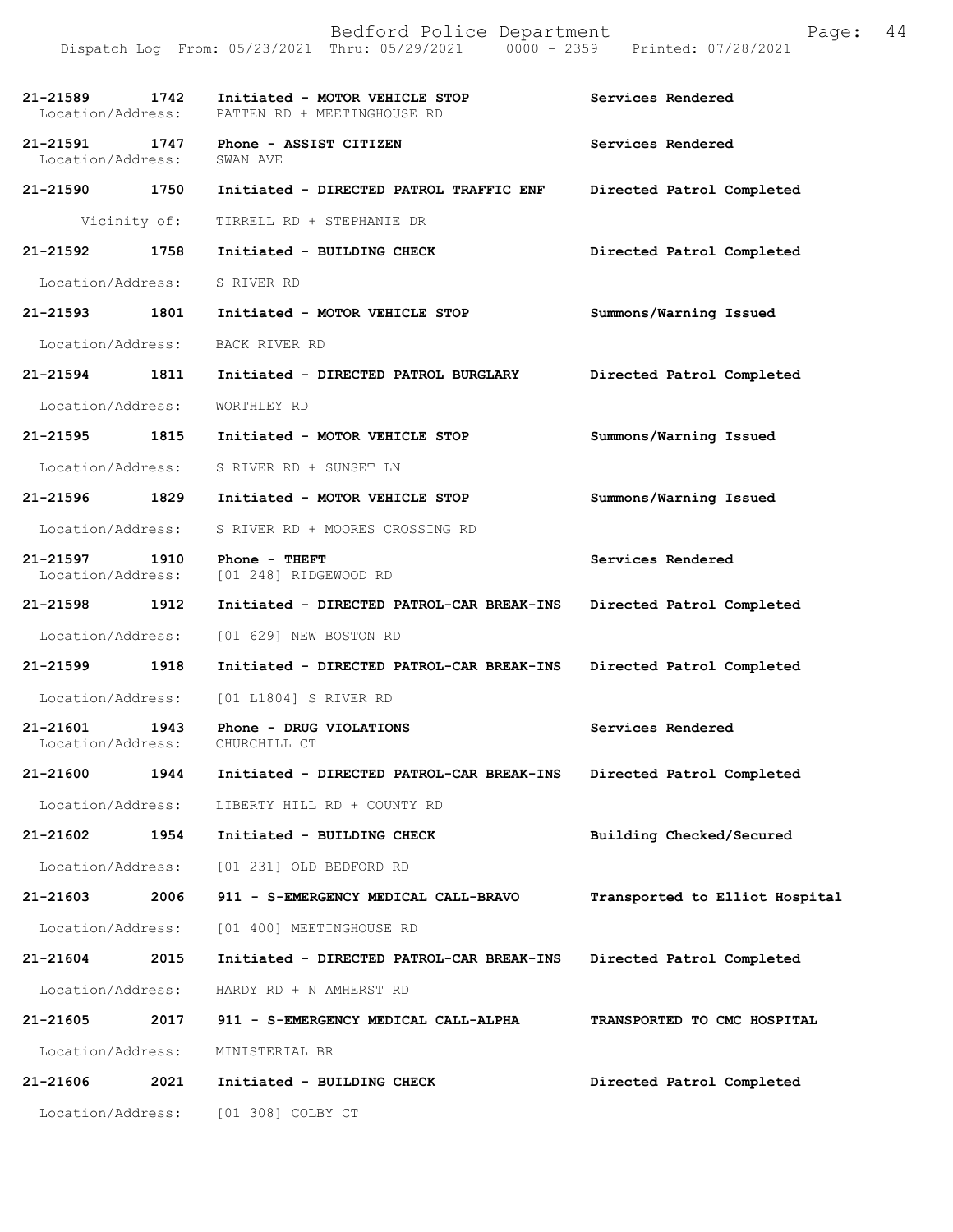| 21-21607          | 2026 | 911 - CHECK THE WELFARE                   | No Action Required          |
|-------------------|------|-------------------------------------------|-----------------------------|
| Location/Address: |      | [01 335] COLBY CT                         |                             |
| 21-21608 2035     |      | Initiated - DIRECTED PATROL-CAR BREAK-INS | Directed Patrol Completed   |
| Location/Address: |      | MIDDLETON DR + JOPPA HILL RD              |                             |
| 21-21609 2044     |      | Initiated - MOTOR VEHICLE STOP            | Summons/Warning Issued      |
| Location/Address: |      | ATWOOD LN + RIDGEWOOD RD                  |                             |
| 21-21610          | 2053 | Initiated - BUILDING CHECK                | Building Checked/Secured    |
| Location/Address: |      | [01 192] NEW BOSTON RD                    |                             |
| 21-21611 2053     |      | Initiated - DIRECTED PATROL DWI           | Directed Patrol Completed   |
| Location/Address: |      | S RIVER RD + MEETINGHOUSE RD              |                             |
| 21-21612 2110     |      | Initiated - DIRECTED PATROL DWI           | Directed Patrol Completed   |
| Location/Address: |      | S RIVER RD + BACK RIVER RD                |                             |
| $21 - 21613$      | 2112 | Initiated - DIRECTED PATROL DWI           | Directed Patrol Completed   |
| Location/Address: |      | KAHLIKO LN + 101, RTE                     |                             |
| 21-21614 2115     |      | Initiated - MOTOR VEHICLE STOP            | Summons/Warning Issued      |
| Location/Address: |      | S RIVER RD + MOORES CROSSING RD           |                             |
| 21-21615 2123     |      | Initiated - DIRECTED PATROL BURGLARY      | Directed Patrol Completed   |
| Location/Address: |      | LEAVY DR                                  |                             |
| 21-21616          | 2138 | Initiated - DIRECTED PATROL BURGLARY      | Directed Patrol Completed   |
| Location/Address: |      | [01 L2447] 101, RTE                       |                             |
| 21-21617 2140     |      | Initiated - DIRECTED PATROL BURGLARY      | Directed Patrol Completed   |
|                   |      | Location/Address: [01 L357] WHITE AVE     |                             |
|                   |      | 21-21618 2142 Initiated - BUILDING CHECK  | Building Checked/Secured    |
|                   |      | Location/Address: [01 1086] S RIVER RD    |                             |
| 21-21619          | 2144 | Initiated - MOTOR VEHICLE STOP            | Summons/Warning Issued      |
| Location/Address: |      | S RIVER RD + MEETINGHOUSE RD              |                             |
| 21-21620 2145     |      | Initiated - DIRECTED PATROL BURGLARY      | Directed Patrol Completed   |
| Location/Address: |      | [01 L848] TECHNOLOGY DR                   |                             |
| 21-21621          | 2207 | 911 - S-EMERGENCY MEDICAL CALL-DELTA      | TRANSPORTED TO CMC HOSPITAL |
| Location/Address: |      | [01 435] HAWTHORNE DR                     |                             |
| 21-21622          | 2332 | Initiated - DIRECTED PATROL DWI           | Directed Patrol Completed   |
| Location/Address: |      | S RIVER RD + KILTON RD                    |                             |
| 21-21623 2336     |      | Initiated - DIRECTED PATROL ACCIDENTS     | Directed Patrol Completed   |
| Location/Address: |      | 101, RTE + PINECREST DR                   |                             |
| 21-21624          | 2336 | Initiated - DIRECTED PATROL DWI           | Directed Patrol Completed   |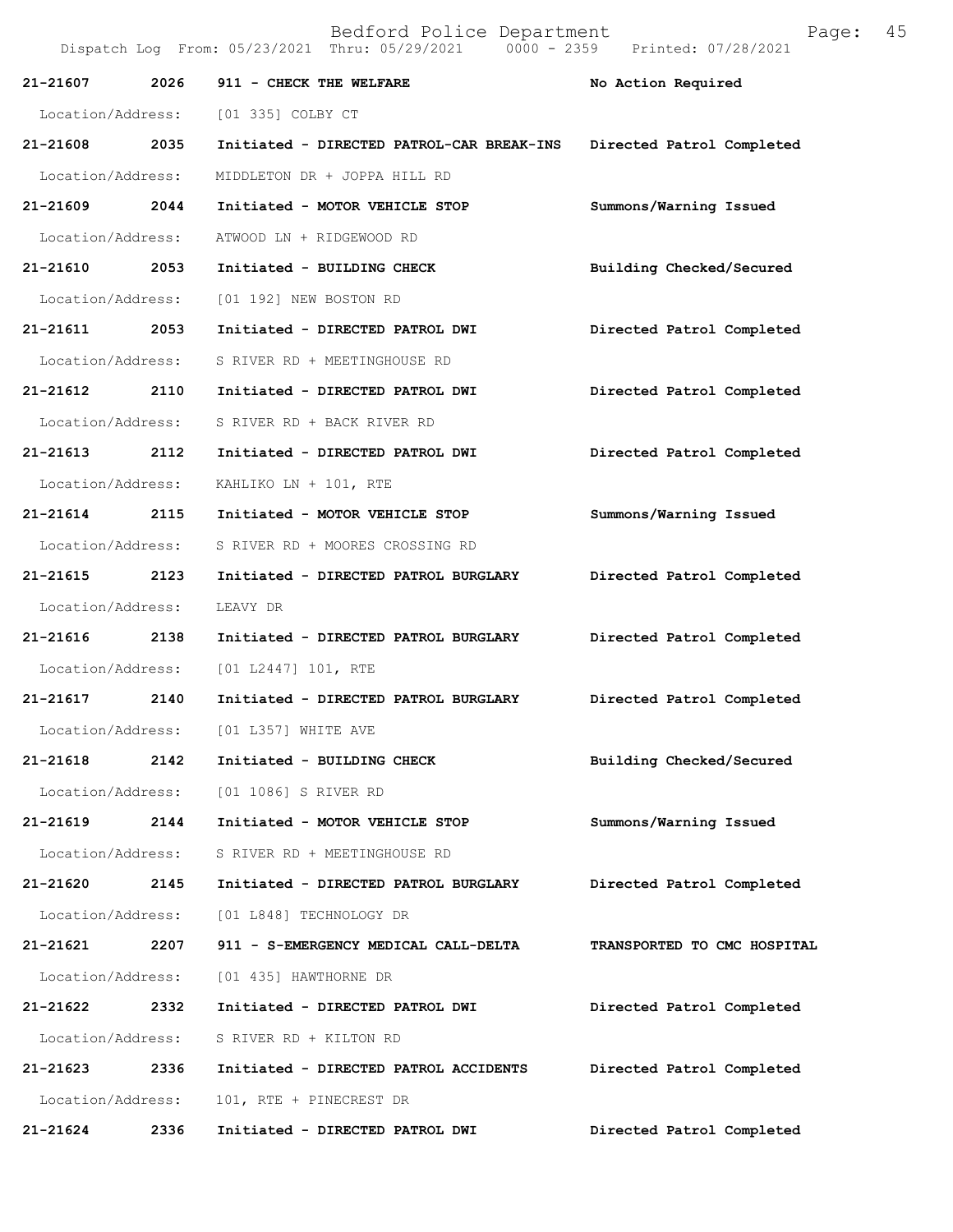Vicinity of: 101, RTE + 114 RTE

| $21 - 21625$ | 2338  | Phone - POLICE INFORMATION                                          | No Action Required                                                                                                                                                                                                                                                                                                     |
|--------------|-------|---------------------------------------------------------------------|------------------------------------------------------------------------------------------------------------------------------------------------------------------------------------------------------------------------------------------------------------------------------------------------------------------------|
|              |       | Location/Address: [01 L1386] SMITHFIELD LN                          |                                                                                                                                                                                                                                                                                                                        |
| 21-21626     | 2342  | Phone - ALARM, BURGLAR<br>Location/Address: [01 L0000129] HARVEY RD | Alarm - False                                                                                                                                                                                                                                                                                                          |
| $01.01$ $01$ | 0.215 | <b>011</b><br>OUGD ACEIVERTRO IN DROGBROO                           | $Q = -1$ $\frac{1}{2}$ $M = -1$ $\frac{1}{2}$ $\frac{1}{2}$ $\frac{1}{2}$ $\frac{1}{2}$ $\frac{1}{2}$ $\frac{1}{2}$ $\frac{1}{2}$ $\frac{1}{2}$ $\frac{1}{2}$ $\frac{1}{2}$ $\frac{1}{2}$ $\frac{1}{2}$ $\frac{1}{2}$ $\frac{1}{2}$ $\frac{1}{2}$ $\frac{1}{2}$ $\frac{1}{2}$ $\frac{1}{2}$ $\frac{1}{2}$ $\frac{1}{2$ |

**21-21627 2345 911 - SUSP ACTIVITIES-IN PROGRESS Could Not Locate**  Location/Address: [01 L1428] UPJOHN ST

## **For Date: 05/29/2021 - Saturday**

| 21-21628          | 0011         | Initiated - DIRECTED PATROL DWI           | Directed Patrol Completed   |
|-------------------|--------------|-------------------------------------------|-----------------------------|
| Location/Address: |              | 101, RTE + JENKINS RD                     |                             |
| 21-21629 0011     |              | Initiated - DIRECTED PATROL DWI           | Directed Patrol Completed   |
|                   | Vicinity of: | 101, RTE + MEETINGHOUSE RD                |                             |
| 21-21630 0013     |              | Initiated - DIRECTED PATROL DWI           | Directed Patrol Completed   |
| Location/Address: |              | S RIVER RD + COLBY CT                     |                             |
| 21-21631 0039     |              | Initiated - DIRECTED PATROL DWI           | Directed Patrol Completed   |
| Location/Address: |              | 101, RTE + KAHLIKO LN                     |                             |
| 21-21632 0041     |              | Initiated - DIRECTED PATROL DWI           | Directed Patrol Completed   |
|                   | Vicinity of: | NEW BOSTON RD + WALLACE RD                |                             |
| 21-21633 0100     |              | Initiated - DIRECTED PATROL DWI           | Directed Patrol Completed   |
| Location/Address: |              | S RIVER RD + MEETINGHOUSE RD              |                             |
| 21-21634 0113     |              | Initiated - DIRECTED PATROL DWI           | Directed Patrol Completed   |
|                   | Vicinity of: | 114 RTE + WHITE AVE                       |                             |
| 21-21635 0120     |              | Initiated - DIRECTED PATROL DWI           | Directed Patrol Completed   |
| Location/Address: |              | BOYNTON ST + PLUMMER RD                   |                             |
| 21-21636 0123     |              | Initiated - DIRECTED PATROL DWI           | Directed Patrol Completed   |
| Location/Address: |              | 101, RTE + WALLACE RD                     |                             |
| 21-21637 0153     |              | Initiated - DIRECTED PATROL-CAR BREAK-INS | Directed Patrol Completed   |
| Location/Address: |              | PALOMINO LN + PLUMMER RD                  |                             |
| 21-21638 0201     |              | Initiated - DIRECTED PATROL-CAR BREAK-INS | Directed Patrol Completed   |
|                   |              | Vicinity of: CAMPBELL RD + POWDER HILL RD |                             |
| 21-21639          | 0220         | 911 - S-EMERGENCY MEDICAL CALL-DELTA      | TRANSPORTED TO CMC HOSPITAL |
| Location/Address: |              | [01 L1171] HILLTOP DR                     |                             |
| 21-21640          | 0224         | Initiated - BUILDING CHECK                | Building Checked/Secured    |
| Location/Address: |              | [01 L2447] 101, RTE                       |                             |
| $21 - 21641$      | 0229         | Initiated - DIRECTED PATROL-CAR BREAK-INS | Directed Patrol Completed   |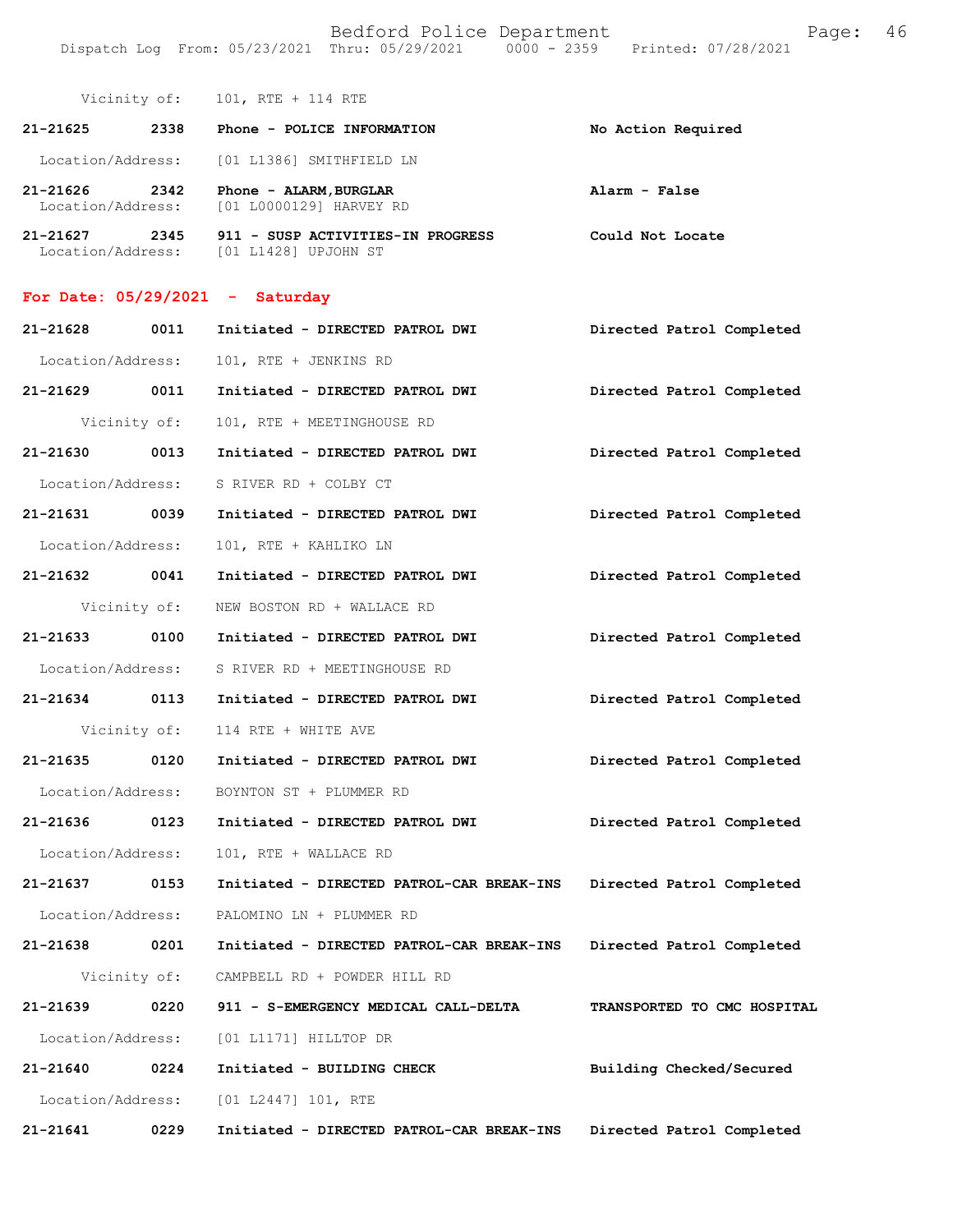Bedford Police Department Fage: 47 Dispatch Log From: 05/23/2021 Thru: 05/29/2021 0000 - 2359 Printed: 07/28/2021 Location/Address: MEETINGHOUSE RD + PILGRIM DR **21-21642 0232 Phone - CHECK THE WELFARE Could Not Locate**  101, RTE + F.E. EVERETT SOUTH TPKE **21-21643 0240 Initiated - DIRECTED PATROL-CAR BREAK-INS Directed Patrol Completed**  Location/Address: WALLACE RD + N AMHERST RD **21-21644 0251 Initiated - BUILDING CHECK Building Checked/Secured**  Location/Address: [01 284] N AMHERST RD **21-21645 0355 Phone - SUSP ACTIVITIES-IN PROGRESS Arrest(s) Made**  [01 L2271] S RIVER RD<br>est: 21-302-AR Refer To Arrest: Refer To Arrest: 21-303-AR Refer To Incident: 21-514-OF **Alarm - False TRANSPORTED TO CMC HOSPITAL Alarm - False Directed Patrol Completed Directed Patrol Completed Directed Patrol Completed 21-21652 0740 Phone - CIVIL Investigated**  Location/Address: [01 624] COLBY CT Refer To Incident: 21-512-OF **21-21653 0757 911 - S-EMERGENCY MEDICAL CALL-ECHO NO TRANSPORT**  Location/Address: **21-21654 0808 Phone - ASSIST CITIZEN Services Rendered**  Location/Address: MINISTERIAL BR **21-21655 0815 Phone - ASSIST CITIZEN Services Rendered**  Location/Address: **21-21656 0829 Phone - S-FIRE ALARM Services Rendered**  Location/Address: [01 L0000794] OLDE BEDFORD WAY **21-21657 0830 Initiated - DIRECTED PATROL TRAFFIC ENF Directed Patrol Completed**  Arrest: COOPER, RYAN P Address: RAYMOND, NH Age: 30 Charges: Recv Stolen Prop; \$1501+ Breach of Bail Recv Stolen Prop; \$0-\$1000 Arrest: BEAUDETTE, JORDAN M Address: DEERFIELD, NH Age: 31 Charges: Recv Stolen Prop; \$1501+ **21-21646 0528 Phone - ALARM,BURGLAR** [01 1501] WALLACE RD **21-21647 0551 911 - S-EMERGENCY MEDICAL CALL-CHARL** Location/Address: [01 919] CORPORATE DR **21-21648 0636 Phone - ALARM,BURGLAR** [01 376] KILTON RD **21-21649 0722 Initiated - DIRECTED PATROL TRAFFIC ENF** Location/Address: RIVERWAY PL + S RIVER RD **21-21650 0731 Initiated - DIRECTED PATROL TRAFFIC ENF** Location/Address: KAHLIKO LN + 101, RTE **21-21651 0731 Initiated - DIRECTED PATROL TRAFFIC ENF** Vicinity of: S RIVER RD + BACK RIVER RD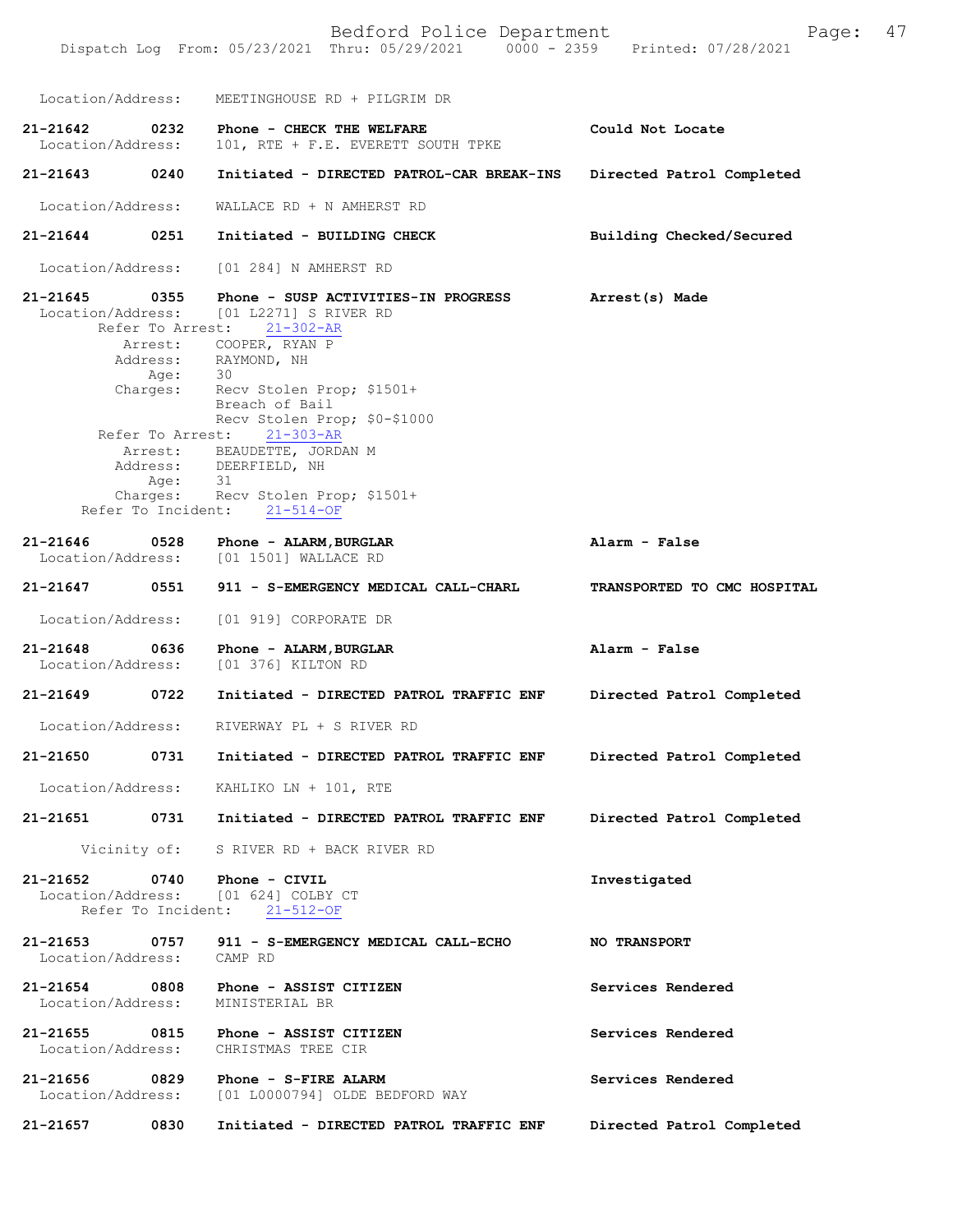| Location/Address:                  |      | 101, RTE + COVENANT WAY                                           |                             |
|------------------------------------|------|-------------------------------------------------------------------|-----------------------------|
| 21-21658 0833                      |      | Initiated - DIRECTED PATROL TRAFFIC ENF                           | Directed Patrol Completed   |
|                                    |      | Vicinity of: S RIVER RD + TECHNOLOGY DR                           |                             |
| 21-21661 0841                      |      | Phone - BOLO                                                      | No Action Required          |
|                                    |      | Location: [OOT] MAINE - WITH BEDFORD CONTACTS                     |                             |
| 21-21659 0843                      |      | Initiated - MOTOR VEHICLE STOP                                    | Summons/Warning Issued      |
| Location/Address:                  |      | TECHNOLOGY DR                                                     |                             |
| 21-21660 0844                      |      | Initiated - DIRECTED PATROL TRAFFIC ENF                           | Directed Patrol Completed   |
|                                    |      | Location/Address: BOYNTON ST + PLUMMER RD                         |                             |
| 21-21662 0858                      |      | Initiated - DIRECTED PATROL ACCIDENTS Directed Patrol Completed   |                             |
| Location/Address:                  |      | 101, RTE + WALLACE RD                                             |                             |
| 21-21663 0858                      |      | Initiated - DIRECTED PATROL ACCIDENTS Merge: 21-21658 By: 0233    |                             |
|                                    |      | Vicinity of: S RIVER RD + BACK RIVER RD                           |                             |
| 21-21664 0901                      |      | Initiated - DIRECTED PATROL ACCIDENTS Directed Patrol Completed   |                             |
| Vicinity of:                       |      | S RIVER RD + BACK RIVER RD                                        |                             |
| 21-21665 0931                      |      | Initiated - DIRECTED PATROL TRAFFIC ENF Directed Patrol Completed |                             |
|                                    |      | Location/Address: KILTON RD + S RIVER RD                          |                             |
| 21-21666 0939                      |      | Initiated - MOTOR VEHICLE STOP                                    | Summons/Warning Issued      |
| Location/Address:                  |      | S RIVER RD + KILTON RD                                            |                             |
| 21-21667 0953<br>Location/Address: |      | 911 - DISABLED MOTOR VEHICLE<br>114 RTE + 101, RTE                | Services Rendered           |
| 21-21668 0958                      |      | Initiated - MOTOR VEHICLE STOP                                    | Summons/Warning Issued      |
| Location/Address: 101, RTE         |      |                                                                   |                             |
| 21-21669                           | 1013 | Initiated - MOTOR VEHICLE STOP                                    | Summons/Warning Issued      |
| Location/Address:                  |      | 101, RTE                                                          |                             |
| 21-21671<br>Location/Address:      | 1013 | Phone - LOST PROPERTY<br>S RIVER RD                               | Services Rendered           |
| 21-21670                           | 1020 | Phone - S-MUTUAL AID-MEDICAL                                      | TRANSPORTED TO CMC HOSPITAL |
|                                    |      | Location/Address: [07] REED ST                                    |                             |
| 21-21672                           | 1031 | Initiated - DIRECTED PATROL-CAR BREAK-INS                         | Directed Patrol Completed   |
| Location/Address:                  |      | [01 L2252] JENKINS RD                                             |                             |
| 21-21673<br>Location/Address:      | 1037 | Phone - FINGERPRINTS<br>[01 474] CONSTITUTION DR                  | Services Rendered           |
| 21-21674                           | 1043 | Initiated - DIRECTED PATROL-CAR BREAK-INS                         | Directed Patrol Completed   |
| Location/Address:                  |      | [01 L1804] S RIVER RD                                             |                             |
| 21-21675                           | 1054 | Initiated - DIRECTED PATROL-CAR BREAK-INS                         | Directed Patrol Completed   |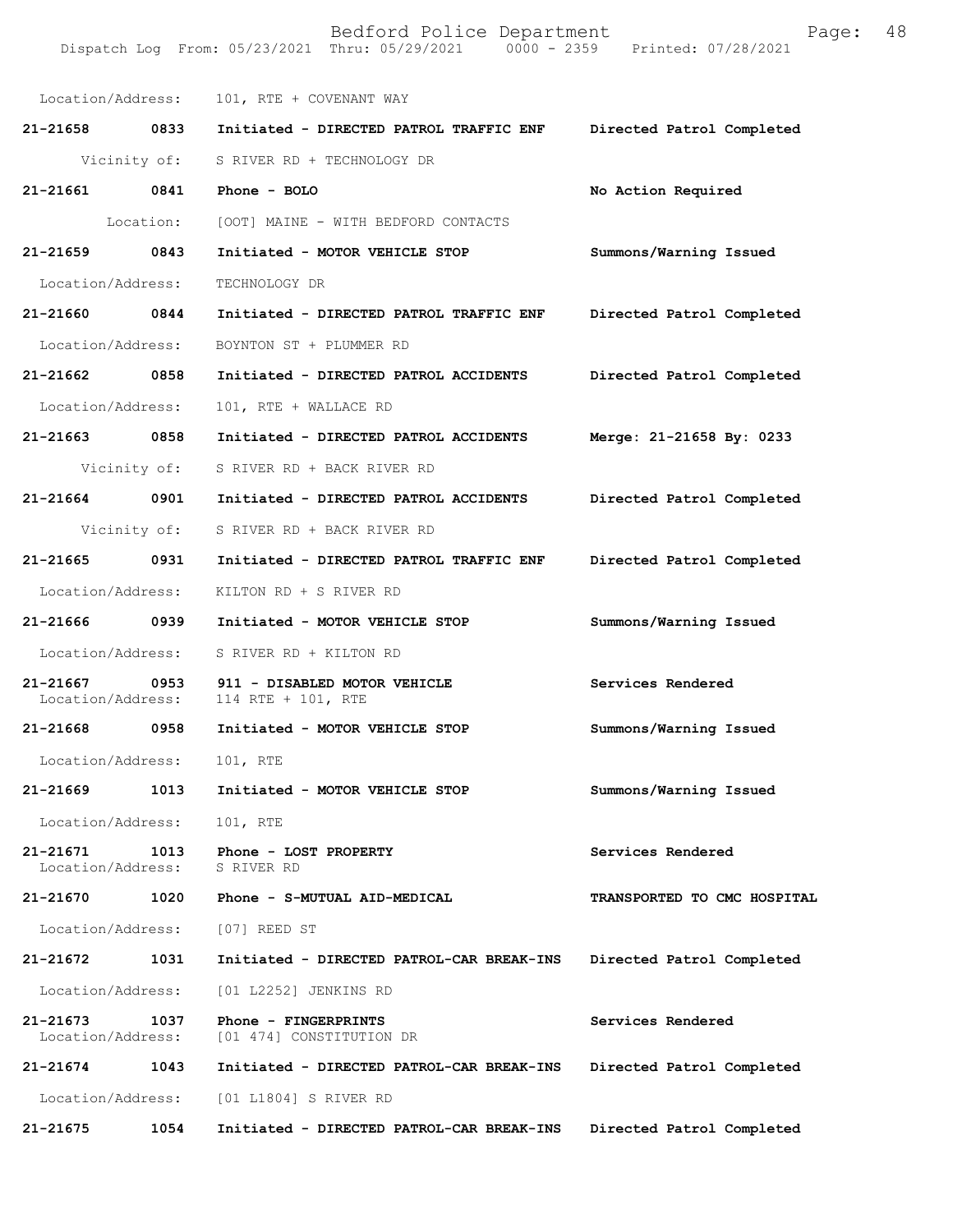Dispatch Log From: 05/23/2021 Thru: 05/29/2021 0000 - 2359 Printed: 07/28/2021

|                               |                  | Location/Address: [01 1235] S RIVER RD                                                            |                                |
|-------------------------------|------------------|---------------------------------------------------------------------------------------------------|--------------------------------|
| 21-21676                      | 1102             | Initiated - VACANT PROPERTY CHECK                                                                 | Building Checked/Secured       |
| Location/Address:             |                  | [01 1024] OLD EVERGREEN RD                                                                        |                                |
| 21-21677                      | 1110             | Initiated - DIRECTED PATROL-CAR BREAK-INS                                                         | Directed Patrol Completed      |
| Location/Address:             |                  | S RIVER RD + HAWTHORNE DR                                                                         |                                |
| 21-21678                      | 1119             | Initiated - DIRECTED PATROL-CAR BREAK-INS                                                         | Directed Patrol Completed      |
| Location/Address:             |                  | 101, RTE + WALLACE RD                                                                             |                                |
| $21 - 21679$                  | 1125             | Initiated - DIRECTED PATROL-CAR BREAK-INS                                                         | Directed Patrol Completed      |
| Location/Address:             |                  | [01 1312] S RIVER RD                                                                              |                                |
| 21-21680 1131                 |                  | Initiated - DIRECTED PATROL TRAFFIC ENF                                                           | Directed Patrol Completed      |
|                               | Vicinity of:     | BACK RIVER RD + SILVER SPRING DR                                                                  |                                |
| 21-21681 1146                 |                  | Initiated - MOTOR VEHICLE STOP                                                                    | Summons/Warning Issued         |
| Location/Address:             |                  | BACK RIVER RD + COUNTY RD                                                                         |                                |
| 21-21682                      | 1148             | Initiated - DIRECTED PATROL-CAR BREAK-INS                                                         | Directed Patrol Completed      |
| Location/Address:             |                  | 101, RTE + NASHUA RD                                                                              |                                |
| 21-21683<br>Location/Address: | 1151             | Phone - FINGERPRINTS<br>[01 474] CONSTITUTION DR                                                  | Services Rendered              |
| $21 - 21684$                  | 1153             | Phone - SERVE WARRANT<br>Location/Address: [01 474] CONSTITUTION DR<br>Refer To Arrest: 21-304-AR | Arrest(s) Made                 |
|                               | Arrest:          | TAHIR, MINAA<br>Address: BEDFORD, NH                                                              |                                |
|                               | Age:<br>Charges: | 32<br>Conduct After Accident                                                                      |                                |
| 21-21685                      | 1157             | Phone - DISABLED MOTOR VEHICLE                                                                    | Vehicle Towed                  |
| Location/Address:             |                  | NEW BOSTON RD + 114 RTE                                                                           |                                |
| 21-21686                      | 1213             | Initiated - DIRECTED PATROL ACCIDENTS                                                             | Directed Patrol Completed      |
|                               |                  | Vicinity of: S RIVER RD + MEETINGHOUSE RD                                                         |                                |
| 21-21687                      | 1247             | 911 - S-EMERGENCY MEDICAL CALL-ALPHA                                                              | Transported to Elliot Hospital |
| Location/Address:             |                  | STEEPLE VIEW LN                                                                                   |                                |
| 21-21688                      | 1252             | Initiated - DIRECTED PATROL ACCIDENTS                                                             | Directed Patrol Completed      |
| Location/Address:             |                  | 101, RTE + NASHUA RD                                                                              |                                |
| 21-21689                      | 1306             | Initiated - DIRECTED PATROL-CAR BREAK-INS                                                         | Directed Patrol Completed      |
| Location/Address:             |                  | CAMP RD                                                                                           |                                |
| 21-21690<br>Location/Address: | 1315             | Phone - S-FIRE ALARM<br>[01 1050] DONALD ST                                                       | Services Rendered              |
| 21-21691<br>Location/Address: | 1316             | Phone - THEFT<br>[01 L1804] S RIVER RD<br>Refer To Incident: 21-513-OF                            | Investigated                   |
| 21-21692                      | 1330             | Phone - ASSIST CITIZEN                                                                            | Services Rendered              |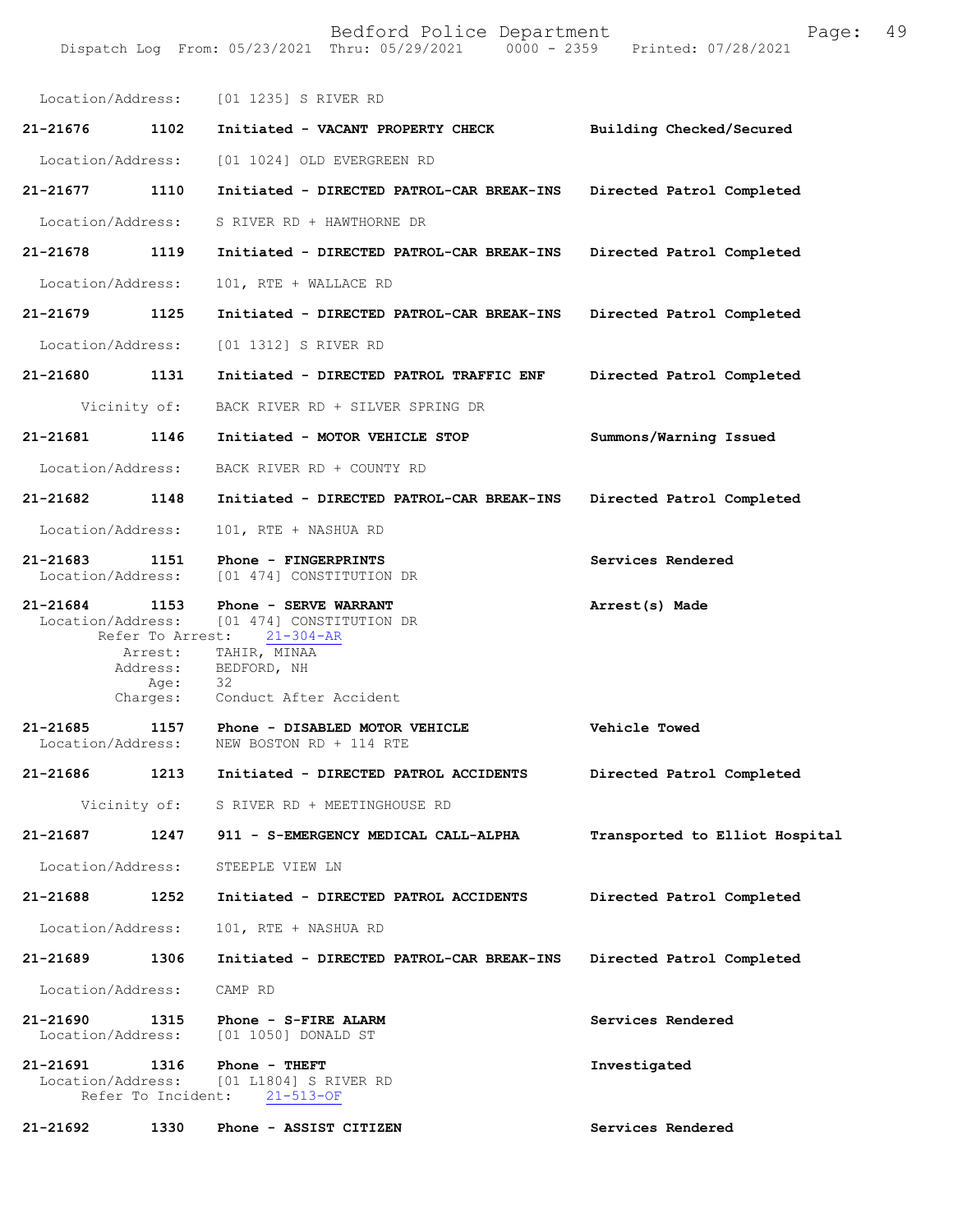|                                    |      | Bedford Police Department<br>Dispatch Log From: 05/23/2021 Thru: 05/29/2021 0000 - 2359 Printed: 07/28/2021 | Page:                     | 50 |
|------------------------------------|------|-------------------------------------------------------------------------------------------------------------|---------------------------|----|
|                                    |      | Location: OUT OF TOWN CALLER                                                                                |                           |    |
|                                    |      | 21-21693 1413 Initiated - DIRECTED PATROL-CAR BREAK-INS                                                     | Directed Patrol Completed |    |
|                                    |      | Location/Address: [01 308] COLBY CT                                                                         |                           |    |
| 21-21694 1424                      |      | Initiated - BUILDING CHECK                                                                                  | Building Checked/Secured  |    |
|                                    |      | Location/Address: [01 234] COUNTY RD                                                                        |                           |    |
| 21-21695 1431<br>Location/Address: |      | 911 - MISSING PERSON<br>CAMP RD                                                                             | Services Rendered         |    |
|                                    |      | 21-21696  1552  Initiated - MOTOR VEHICLE STOP                                                              | Summons/Warning Issued    |    |
| Location/Address: S RIVER RD       |      |                                                                                                             |                           |    |
| 21-21697 1558                      |      | Initiated - MOTOR VEHICLE STOP                                                                              | Summons/Warning Issued    |    |
| Location/Address:                  |      | [01 1202] NASHUA RD                                                                                         |                           |    |
| 21-21698 1602<br>Location/Address: |      | Initiated - INVESTIGATION-FOLLOW UP<br>[01 1391] CHUBBUCK RD                                                | Investigated              |    |
| 21-21699 1614                      |      | Initiated - DIRECTED PATROL DWI                                                                             | Directed Patrol Completed |    |
|                                    |      | Location/Address: S RIVER RD + COLBY CT                                                                     |                           |    |
|                                    |      | 21-21700 1614 Initiated - DIRECTED PATROL TRAFFIC ENF                                                       | Directed Patrol Completed |    |
|                                    |      | Location/Address: S RIVER RD + MOORES CROSSING RD                                                           |                           |    |
| 21-21701 1616                      |      | Initiated - MOTOR VEHICLE STOP                                                                              | Summons/Warning Issued    |    |
| Location/Address:                  |      | S RIVER RD + HAWTHORNE DR                                                                                   |                           |    |
| 21-21702 1636                      |      | Initiated - MOTOR VEHICLE STOP                                                                              | Summons/Warning Issued    |    |
|                                    |      | Location/Address: S RIVER RD + RIVERWAY PL                                                                  |                           |    |
|                                    |      | 21-21703 1644 Initiated - DIRECTED PATROL TRAFFIC ENF                                                       | Directed Patrol Completed |    |
| Location/Address:                  |      | S RIVER RD + KILTON RD                                                                                      |                           |    |
| 21-21704                           | 1645 | Initiated - DIRECTED PATROL TRAFFIC ENF                                                                     | Directed Patrol Completed |    |
| Location/Address:                  |      | 101, RTE + JENKINS RD                                                                                       |                           |    |
| 21-21705<br>Location/Address:      | 1656 | Phone - ASSIST CITIZEN<br>[01 L1823] BOYNTON ST                                                             | Investigated              |    |
| 21-21706                           | 1700 | Initiated - DIRECTED PATROL TRAFFIC ENF                                                                     | Directed Patrol Completed |    |
| Location/Address:                  |      | NEW BOSTON RD + WALLACE RD                                                                                  |                           |    |
| 21-21707                           | 1710 | Initiated - MOTOR VEHICLE STOP                                                                              | Summons/Warning Issued    |    |
| Location/Address:                  |      | NEW BOSTON RD + WALLACE RD                                                                                  |                           |    |
| 21-21708                           | 1721 | Initiated - DIRECTED PATROL TRAFFIC ENF                                                                     | Directed Patrol Completed |    |
| Location/Address:                  |      | S RIVER RD + MEETINGHOUSE RD                                                                                |                           |    |
| 21-21709                           | 1730 | Initiated - DIRECTED PATROL TRAFFIC ENF                                                                     | Directed Patrol Completed |    |
| Location/Address:                  |      | S RIVER RD + HARVEY RD                                                                                      |                           |    |
| 21-21710<br>Location/Address:      | 1737 | 911 - MOTOR VEHICLE COMPLAINT<br>[01 422] 101, RTE                                                          | Could Not Locate          |    |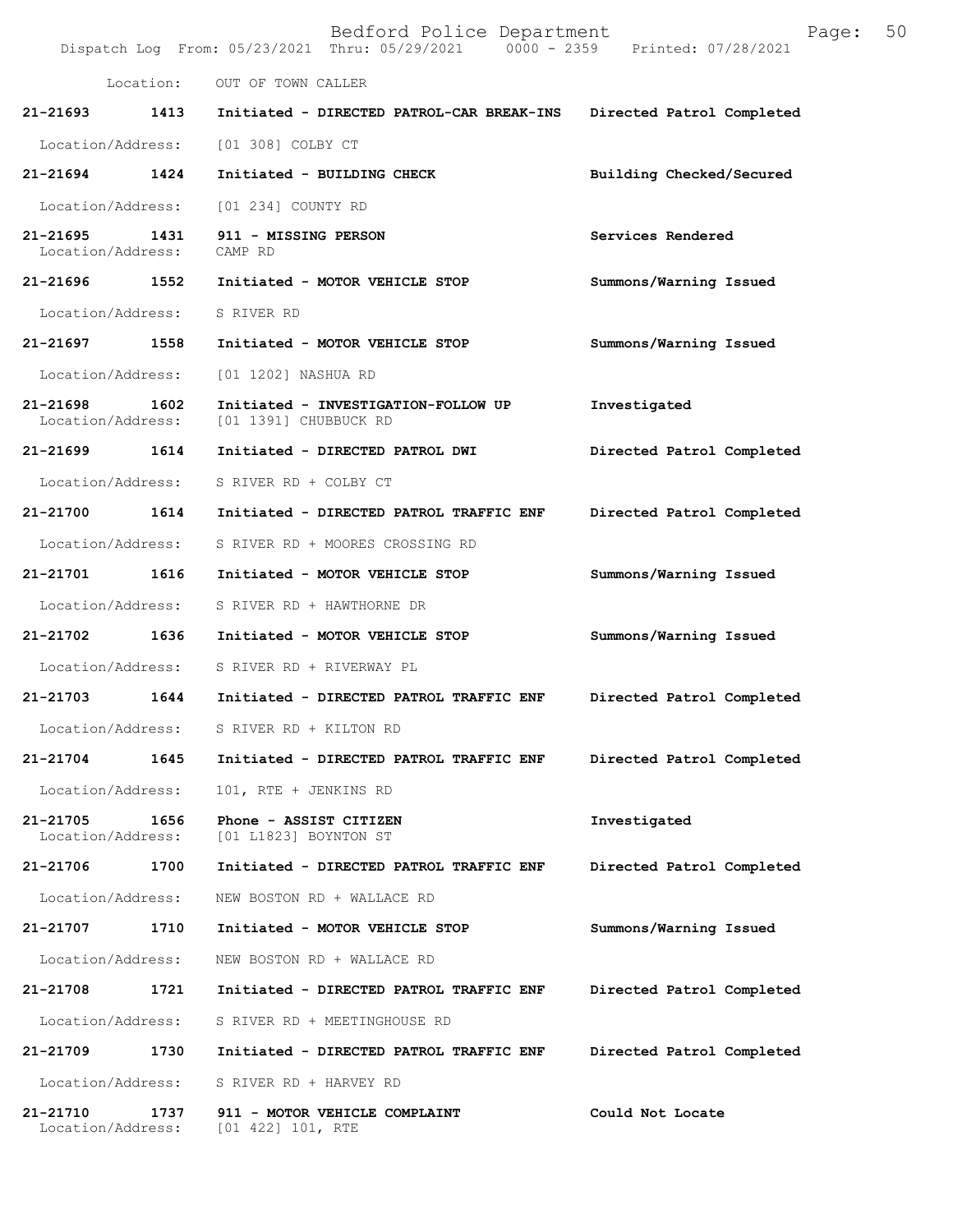| 21-21711                           | 1739 | Initiated - MOTOR VEHICLE STOP                                 | Summons/Warning Issued    |
|------------------------------------|------|----------------------------------------------------------------|---------------------------|
| Location/Address:                  |      | S RIVER RD                                                     |                           |
| 21-21712 1758<br>Location/Address: |      | Phone - MOTOR VEHICLE COMP-IN PROGRESS<br>101, RTE + NASHUA RD | NO PAPERWORK              |
| 21-21713 1817                      |      | Initiated - MOTOR VEHICLE STOP                                 | Summons/Warning Issued    |
| Location/Address:                  |      | S RIVER RD + HARVEY RD                                         |                           |
| 21-21714 1837                      |      | Initiated - DIRECTED PATROL TRAFFIC ENF                        | Directed Patrol Completed |
| Location/Address:                  |      | 101, RTE + WALLACE RD                                          |                           |
| 21-21715 1855                      |      | Initiated - MOTOR VEHICLE STOP                                 | Summons/Warning Issued    |
| Location/Address:                  |      | 101, RTE + HARDY RD                                            |                           |
| 21-21716 1911                      |      | Initiated - MOTOR VEHICLE STOP                                 | Summons/Warning Issued    |
| Location/Address:                  |      | S RIVER RD                                                     |                           |
| 21-21717 1914                      |      | Initiated - DIRECTED PATROL BURGLARY                           | Directed Patrol Completed |
| Location/Address:                  |      | BARRINGTON DR                                                  |                           |
| 21-21718 1917                      |      | Initiated - MOTOR VEHICLE STOP                                 | Summons/Warning Issued    |
| Location/Address:                  |      | S RIVER RD                                                     |                           |
| 21-21719 1921                      |      | Initiated - DIRECTED PATROL-CAR BREAK-INS                      | Directed Patrol Completed |
| Location/Address:                  |      | [01 L1804] S RIVER RD                                          |                           |
| 21-21720 1936                      |      | Initiated - DIRECTED PATROL DWI                                | Directed Patrol Completed |
| Location/Address:                  |      | WALLACE RD + N AMHERST RD                                      |                           |
| 21-21721 1945                      |      | Initiated - DIRECTED PATROL TRAFFIC ENF                        | Directed Patrol Completed |
|                                    |      | Location/Address: BOYNTON ST                                   |                           |
| 21-21722                           | 1950 | Initiated - MOTOR VEHICLE STOP                                 | Summons/Warning Issued    |
| Location/Address:                  |      | PASTURE LN                                                     |                           |
| 21-21723                           | 1953 | Initiated - DIRECTED PATROL TRAFFIC ENF                        | Directed Patrol Completed |
| Location/Address:                  |      | COUNTY RD + BACK RIVER RD                                      |                           |
| 21-21724                           | 2020 | Initiated - DIRECTED PATROL-CAR BREAK-INS                      | Directed Patrol Completed |
| Location/Address:                  |      | [01 1235] S RIVER RD                                           |                           |
| 21-21726                           | 2037 | Initiated - DIRECTED PATROL-CAR BREAK-INS                      | Directed Patrol Completed |
| Location/Address:                  |      | [01 L2252] JENKINS RD                                          |                           |
| 21-21725                           | 2038 | Initiated - DIRECTED PATROL BURGLARY                           | Directed Patrol Completed |
| Location/Address:                  |      | [01 L0000792] S RIVER RD                                       |                           |
| 21-21727<br>Location/Address:      | 2043 | 911 - S-CHECK AN ODOR<br>THIRD ST                              | Services Rendered         |
| 21-21728                           | 2053 | Initiated - DIRECTED PATROL DWI                                | Directed Patrol Completed |